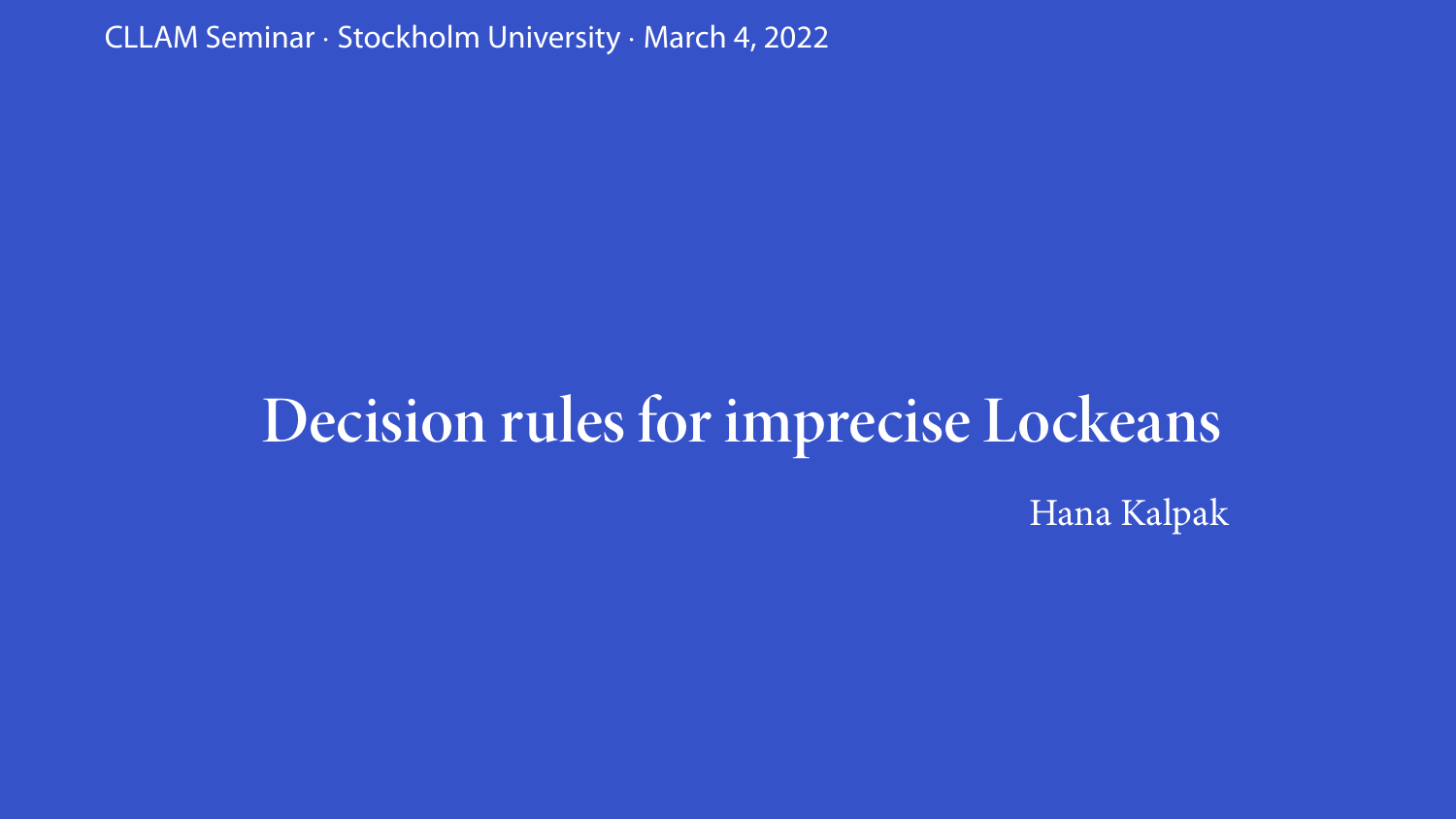This talk is about how our **coarse-grained** doxastic attitudes relate to our **fine-grained** doxastic attitudes, if we are rational.

By **coarse-grained doxastic attitudes**, I mean the triple of

- **belief**: the attitude we have towards things we *take to be the case*,
- **disbelief**: the attitude we have towards things we *take not to be the case*,
- **suspension of judgment**: the attitude we have towards things we *neither take to be the case, nor not to be the case*.

By **fine-grained doxastic attitudes**, I mean **credences**: the various *degrees of confidence* we can have in somethings' being the case, ranging from complete confidence to complete lack of confidence.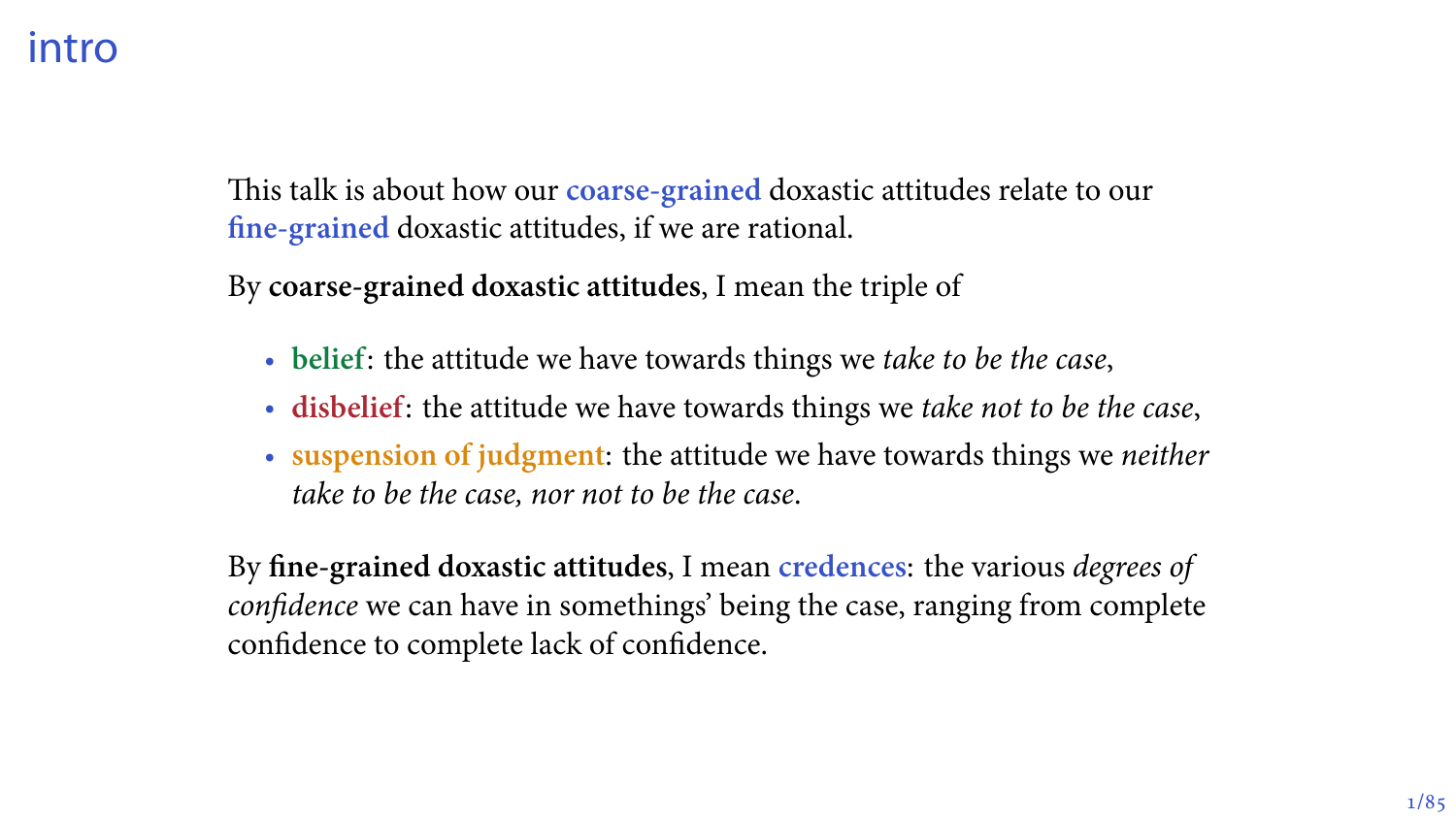**Two assumptions to get us off the ground:**

- Whenever we have a rational doxastic attitude of one granularity towards something, there is some rational doxastic attitude of the other granularity towards that something;
- $\bullet$  If we are rational, there are certain limitations on which pairs of coarseand fine-grained doxastic attitudes we can have towards the same thing.

**Intuitively:** If you have very low confidence in something's being the case, it seems **irrational** for you to believe it.

We will be concerned with a question raised by assumption  $\#2$ :

*What is the general property distinguishing rational combinations of coarseand fine-grained doxastic attitudes from irrational ones?*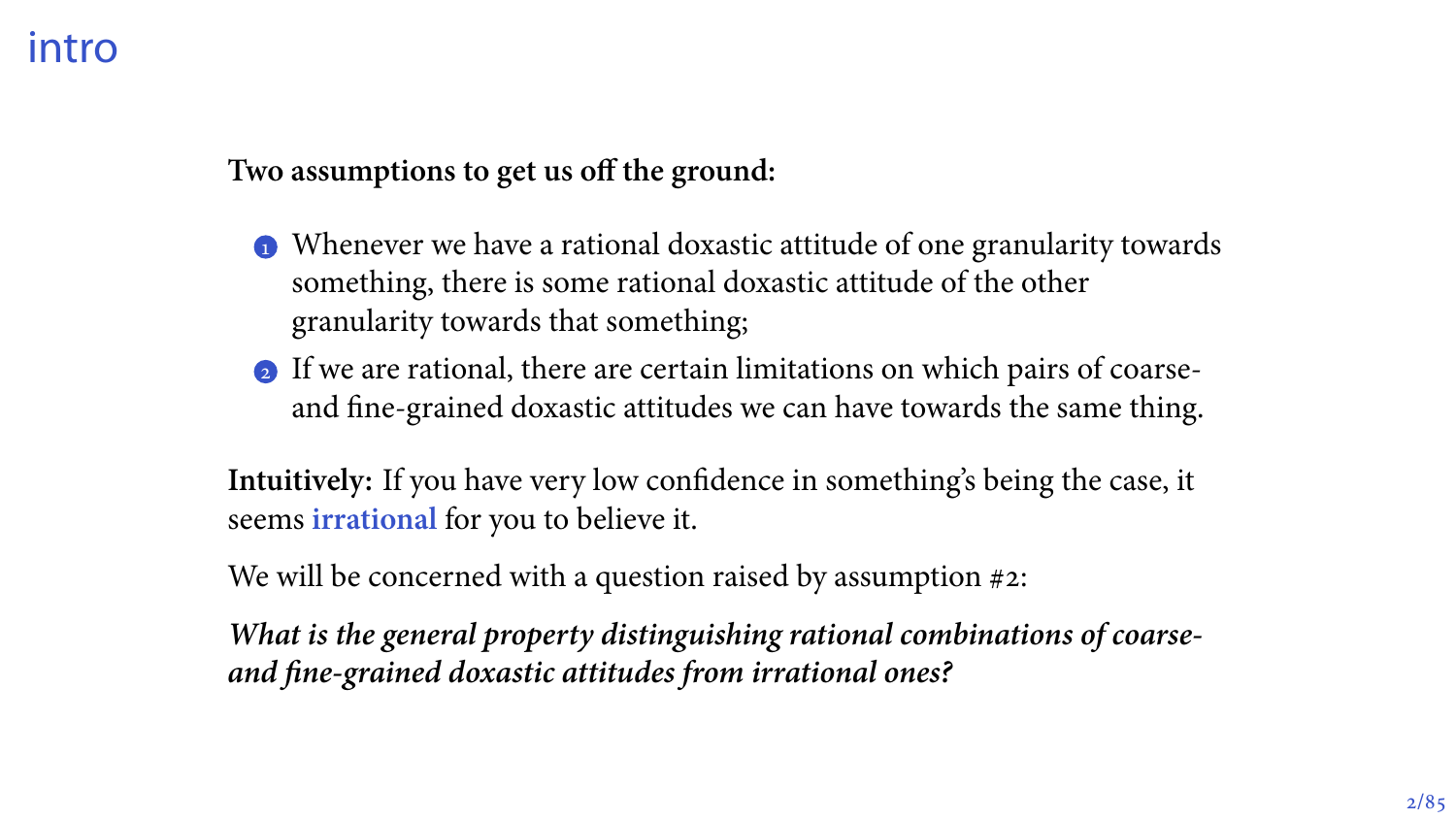A version of a much-discussed type of response (Foley, 1993):

**The Lockean thesis (belief version).** There is some non-extremal credence *r*, such that for any proposition *p*: one's belief in *p* is rational *if and only if* one's (rational) credence in *p* exceeds *r*.

**That is:** Rational belief corresponds exactly to rational credence above some threshold value between the extremes (note the wide-scope existential).

Pairing this with a similar threshold for **suspension of judgment** (below which one **disbelieves**), we get a general story about the relation between rational coarse-grained and rational fine-grained doxastic attitudes.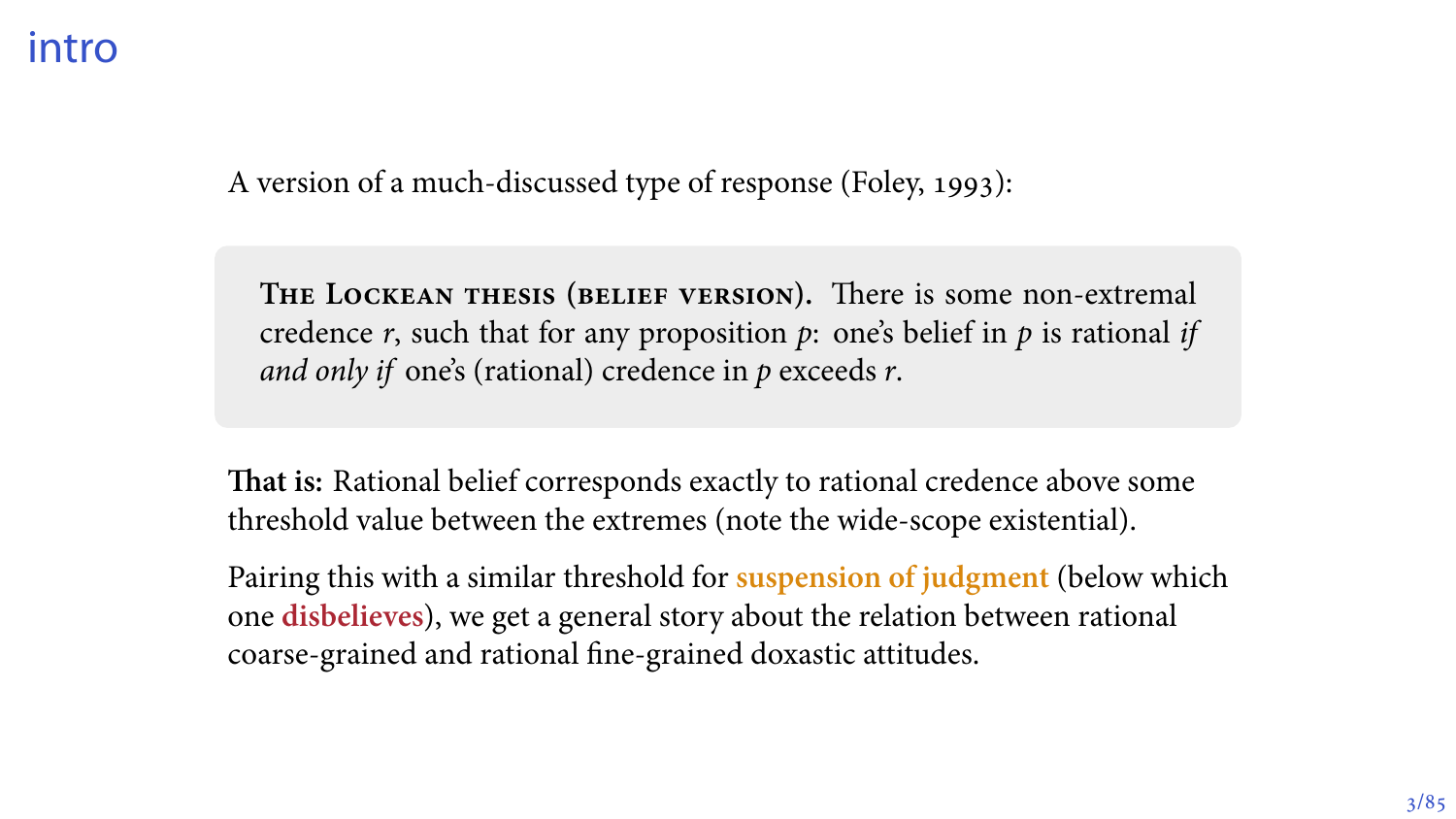The Lockean thesis has some well-known drawbacks:

- Given the assumption that rational credences are **probabilistic**, the thesis violates principles of *closure* and *completeness* of beliefs;
- If supplemented to adjust for this, we allow for *lottery-* and *preface paradoxes*.

I will present a separate challenge to the Lockean thesis, resulting from an alternative view of what our fine-grained doxastic attitudes look like.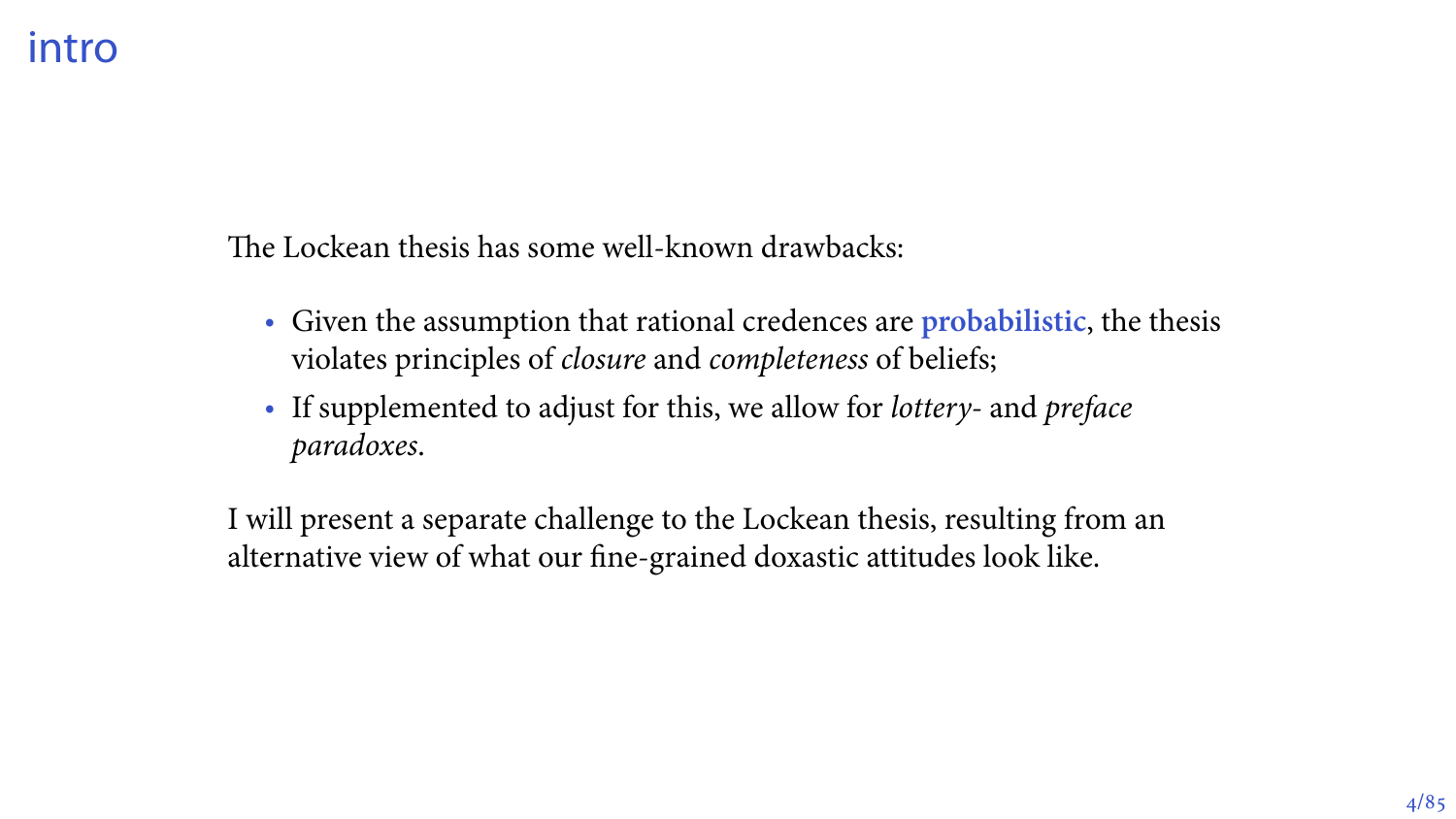Standardly, our fine-grained attitudes are treated as infinitesimally **precise**.

Your credence in a proposition  $p$  is represented as a point-value from  $[0,1]$ , given by a credence function *c*:



According to another tradition, our fine-grained attitudes may be **imprecise**.

An **imprecise credence** in a proposition *p* can be represented by a subinterval of [0, 1], given by a set *C* of credence functions:

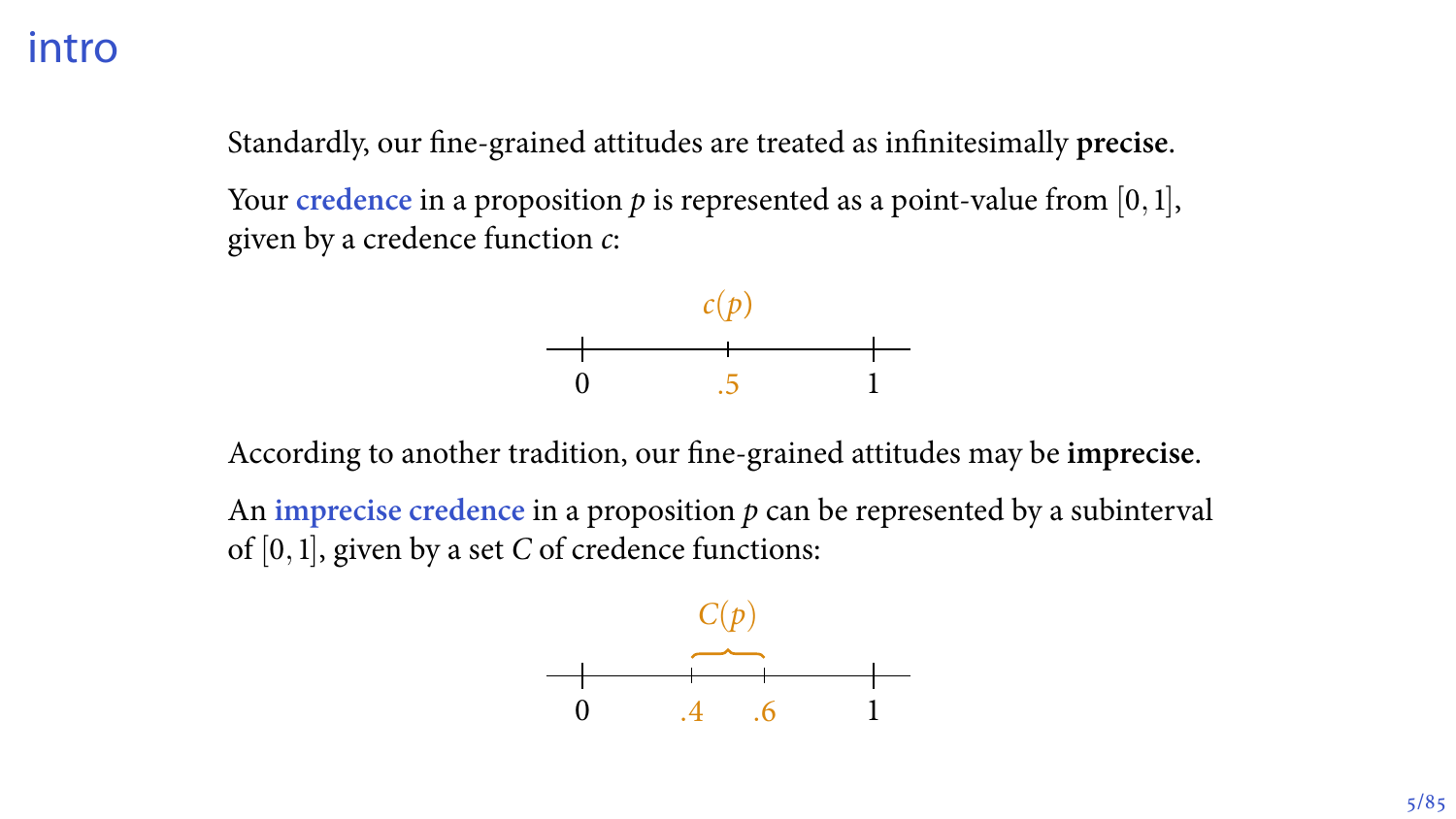If rational credences can be imprecise, the Lockean thesis breaks down.

The problem: We lack an intuitive connected order on intervals: [.4, .6] is neither clearly greater than, lesser than, or equal to things like  $[0.5, 0.5] = 0.5$ .

Assume the belief threshold is .5, and you have a rational [.4, .6] credence in p. Then the Lockean thesis deems any coarse-grained doxastic attitude towards *p* irrational, contradicting our assumption  $#1$ .

#### **The question for the Lockean:**

*When our rational credence is imprecise, how are our rational coarse-grained doxastic attitudes determined?*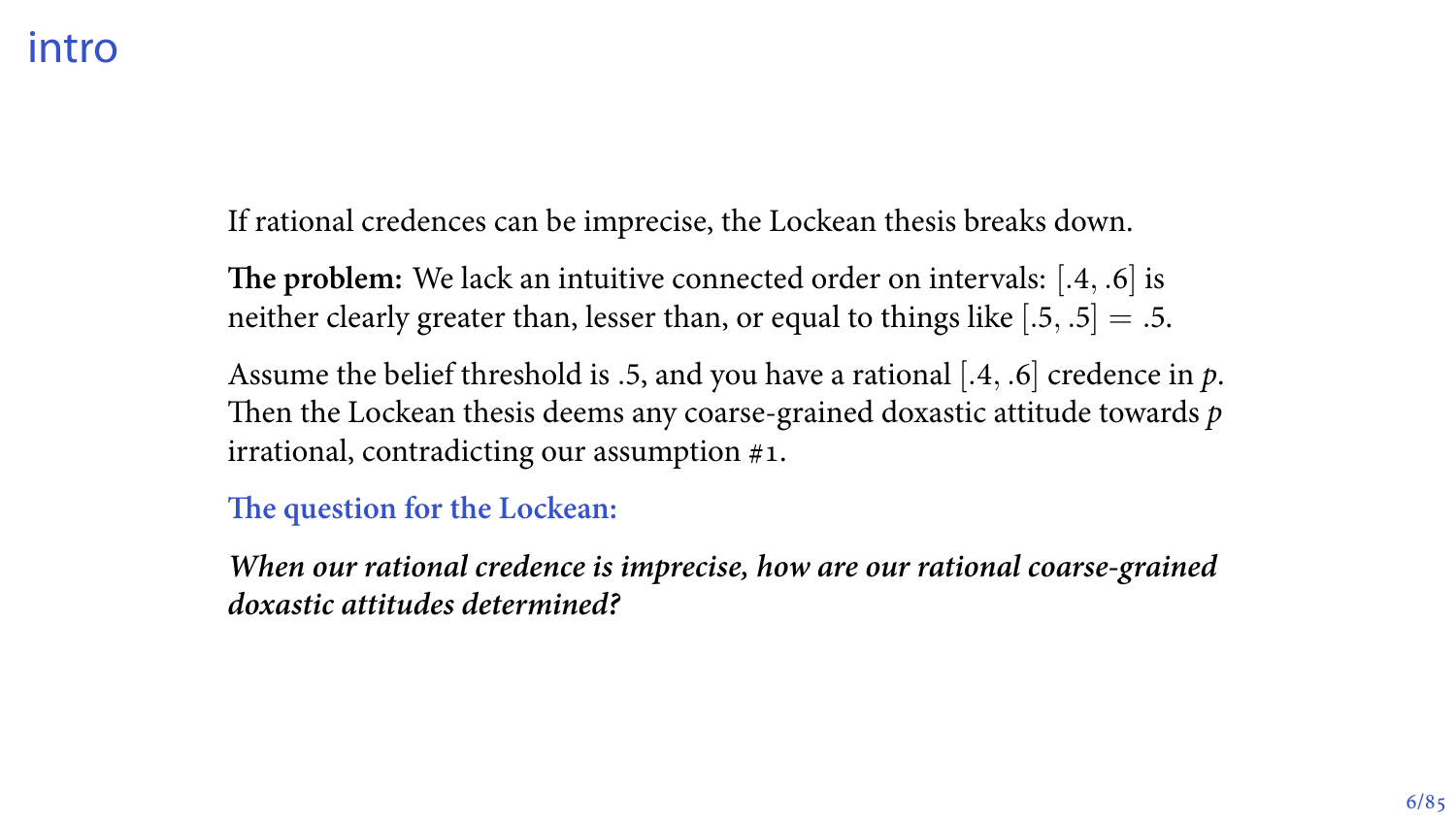The discussion will be framed within a particular **utility-theoretic** understanding of the Lockean thesis.

By assigning utilities to coarse-grained doxastic attitudes reflecting how **accurately** they represent the world, Lockean thresholds can be derived from the assumption that these attitudes are rational *iff* they *maximize expected utility* given one's rational credences.

On this formulation of the Lockean thesis, the problem of accommodating imprecision becomes a problem of finding a suitable **decision rule** to ground the relation between rational fine- and coarse-grained doxastic attitudes.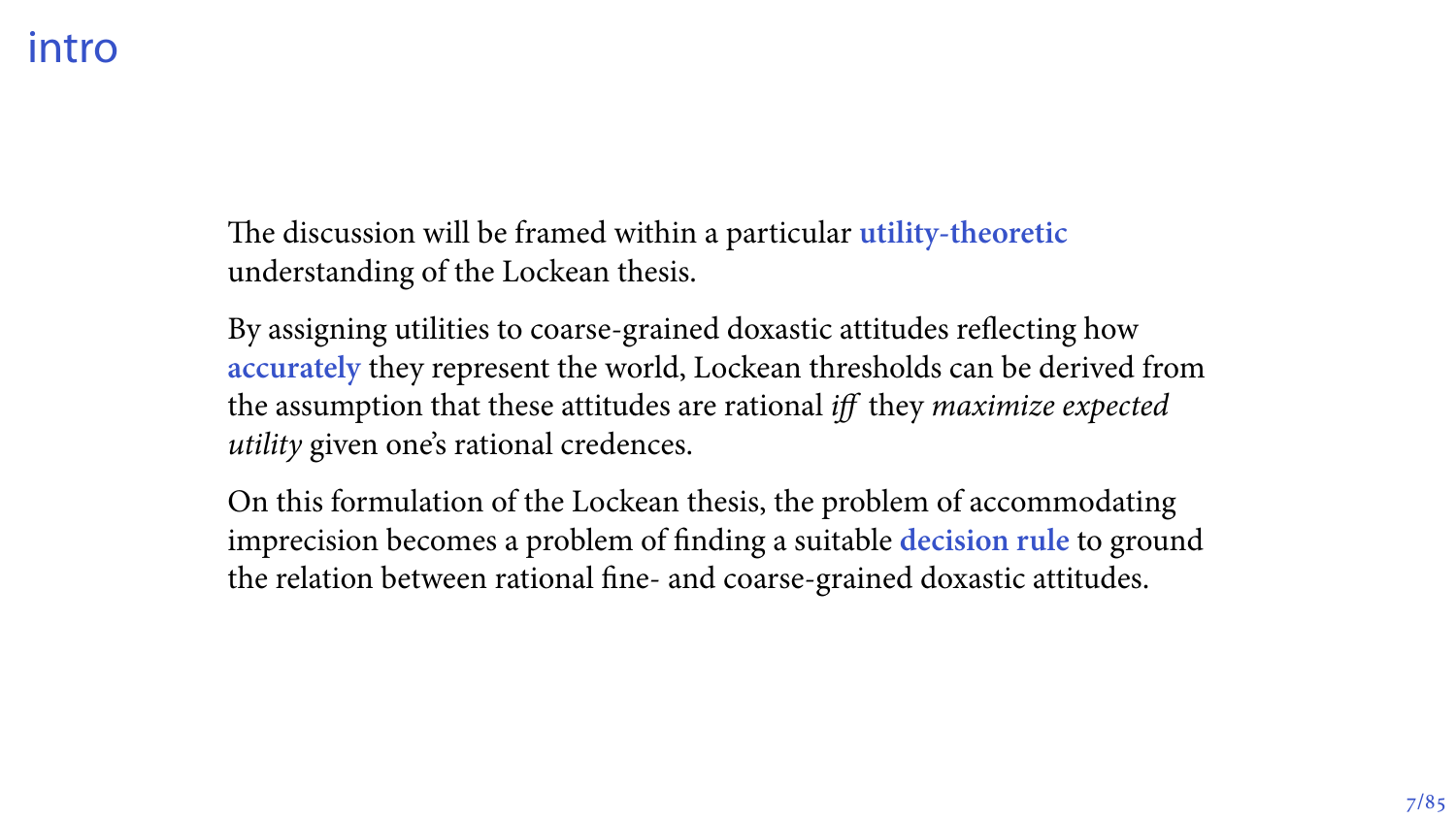**What we will do today:**

- Extend a version of **epistemic utility theory** to include imprecise finegrained doxastic attitudes alongside coarse-grained ones,
- formulate some desiderata for rational decision rules within imprecise epistemic utility theory, and
- look at how a couple of rules from practical imprecise decision theory fare with respect to these desiderata.

**What we won't do today:** Find a rule that satisfies all these desiderata. This is work in progress! The main contribution of the talk is instead to set the stage for further investigation both of suitable decision rules and suitable assessment criteria.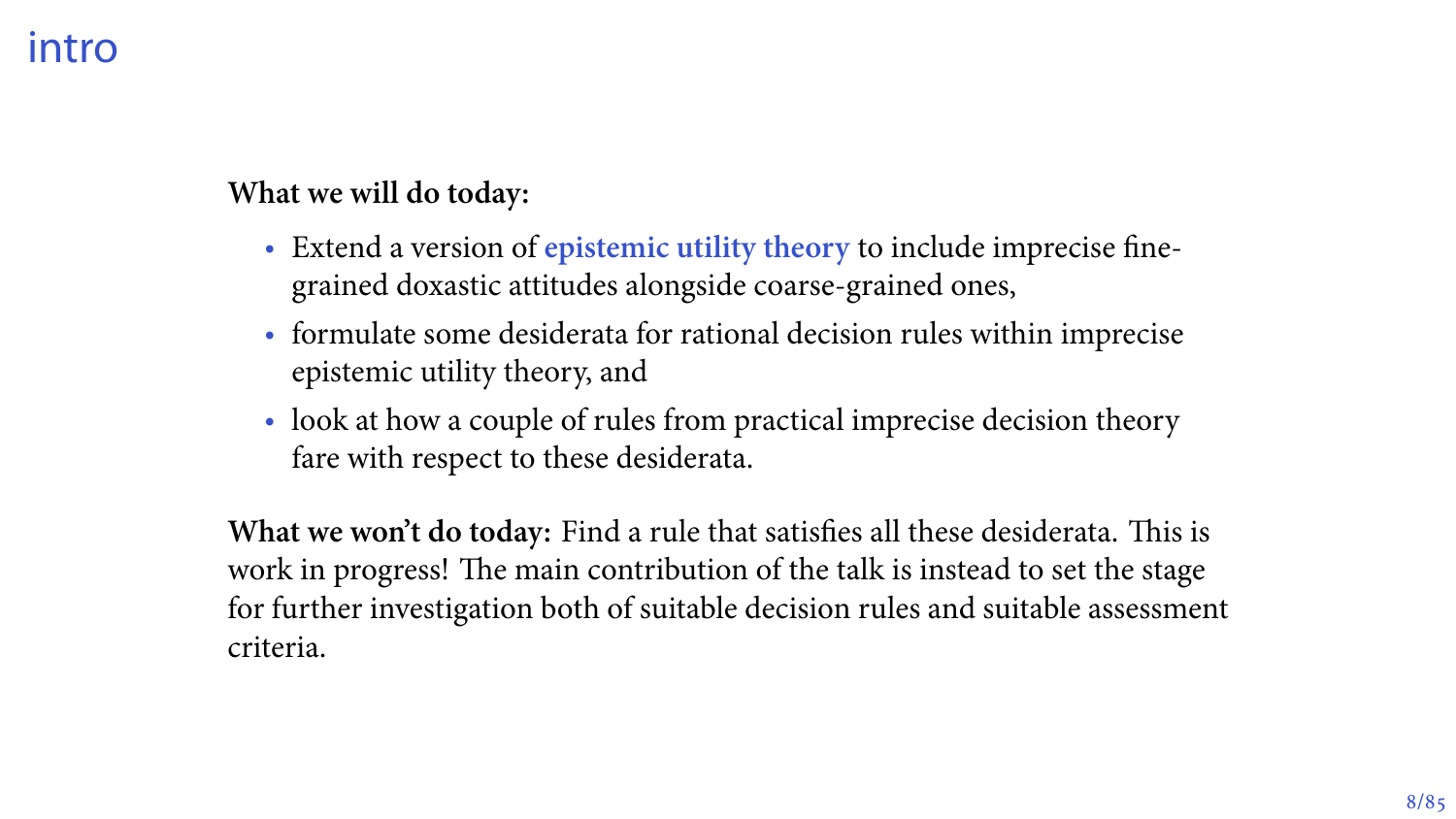## roadmap

- **Utility-theoretic Lockeanism**
	- *Epistemic utility theory, utility-theoretic Lockeanism*
- **Imprecise credences**
	- *Motivation, imprecise epistemic utility theory*.
- **Desiderata for imprecise epistemic decision rules**
	- *Basic properties, unanimity, safety, persistence*
- **Rules for imprecise epistemic choice**
	- *E-admissibility,* Γ*-maximin, composite rules*
- **Conclusion**
- **References**
- **Proofs**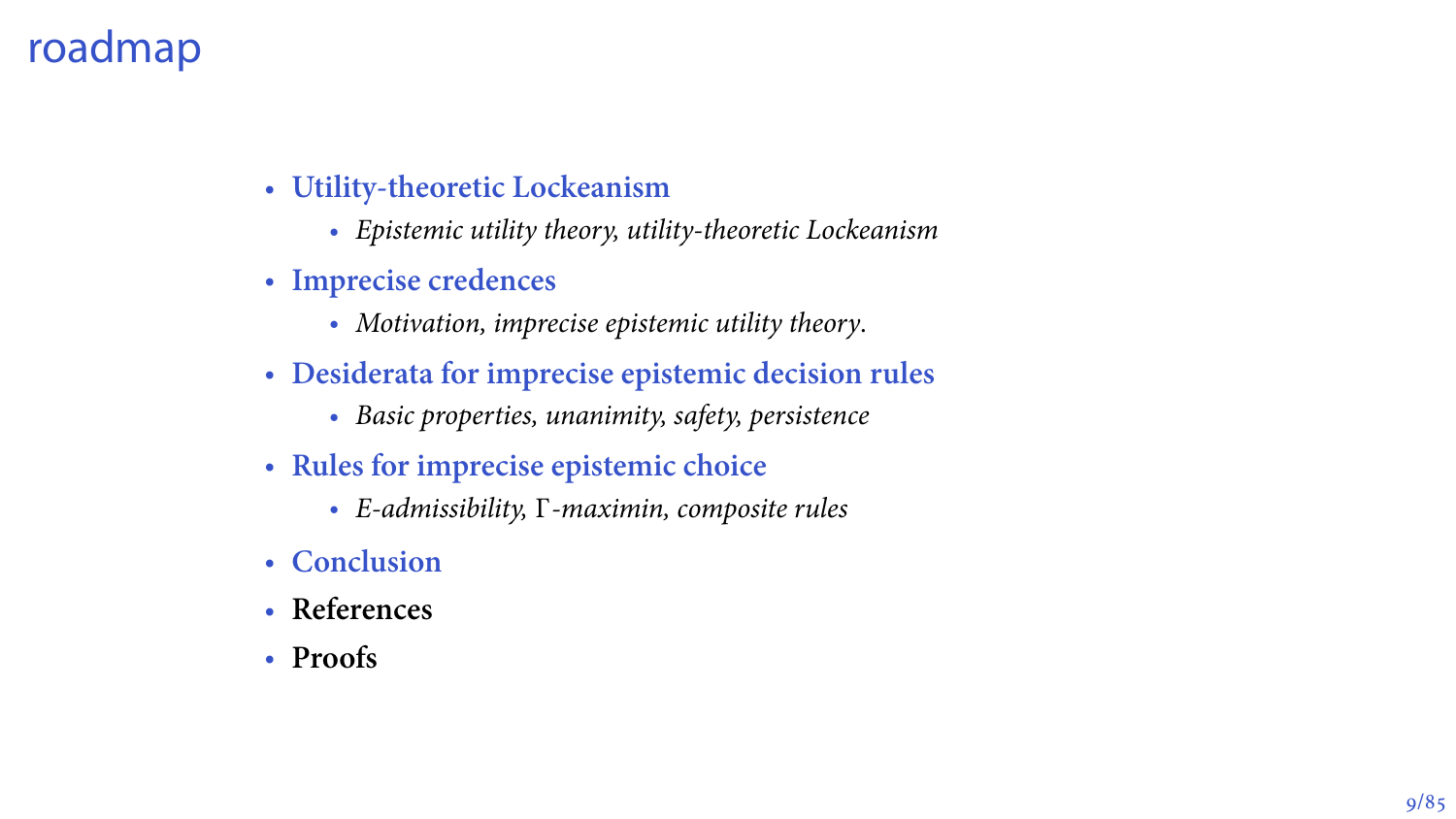**Utility-theoretic Lockeanism**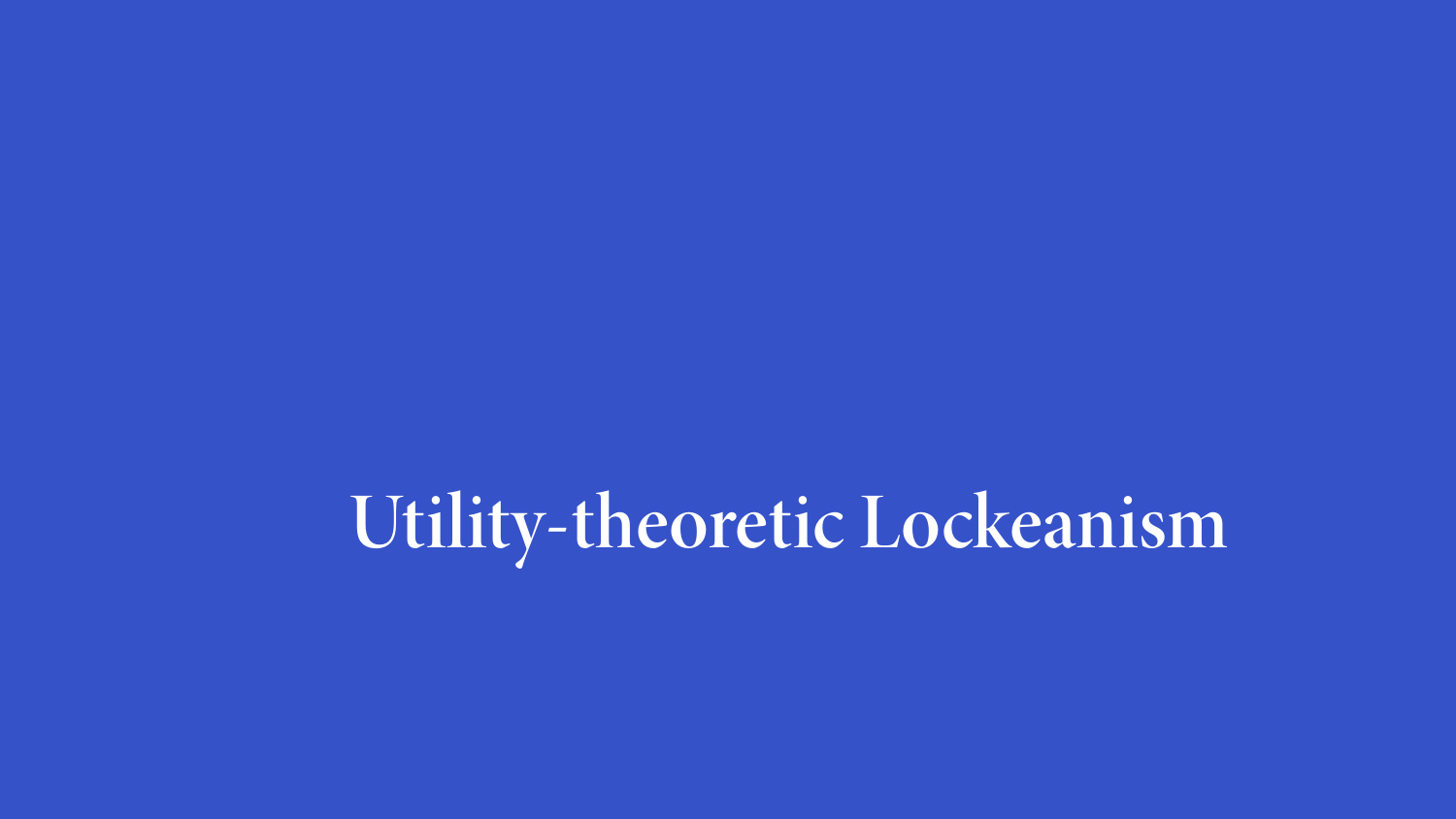## epistemic utility theory

Epistemic utility theory (EUT) uses methods from decision theory to study rationality criteria for doxastic attitudes.

The term is typically associated with works aiming to establish Bayesian rationality criteria for credences.

An EUT-approach to combinations of coarse- and fine-grained doxastic attitudes was championed by Carl Hempel (1962), and revived in Easwaran  $(2016)$  and Dorst  $(2019)$ 's derivations of a Lockean thesis from a certain version EUT.

To see how this works, we begin by outlining a basic EUT-framework recognizing both coarse- and fine-grained doxastic attitudes.

<sup>&</sup>lt;sup>1</sup> For instance, Joyce, 1998; 2009; Greaves & Wallace, 2006; Leitgeb & Pettigrew, 2010ab; Pettigrew, 2016.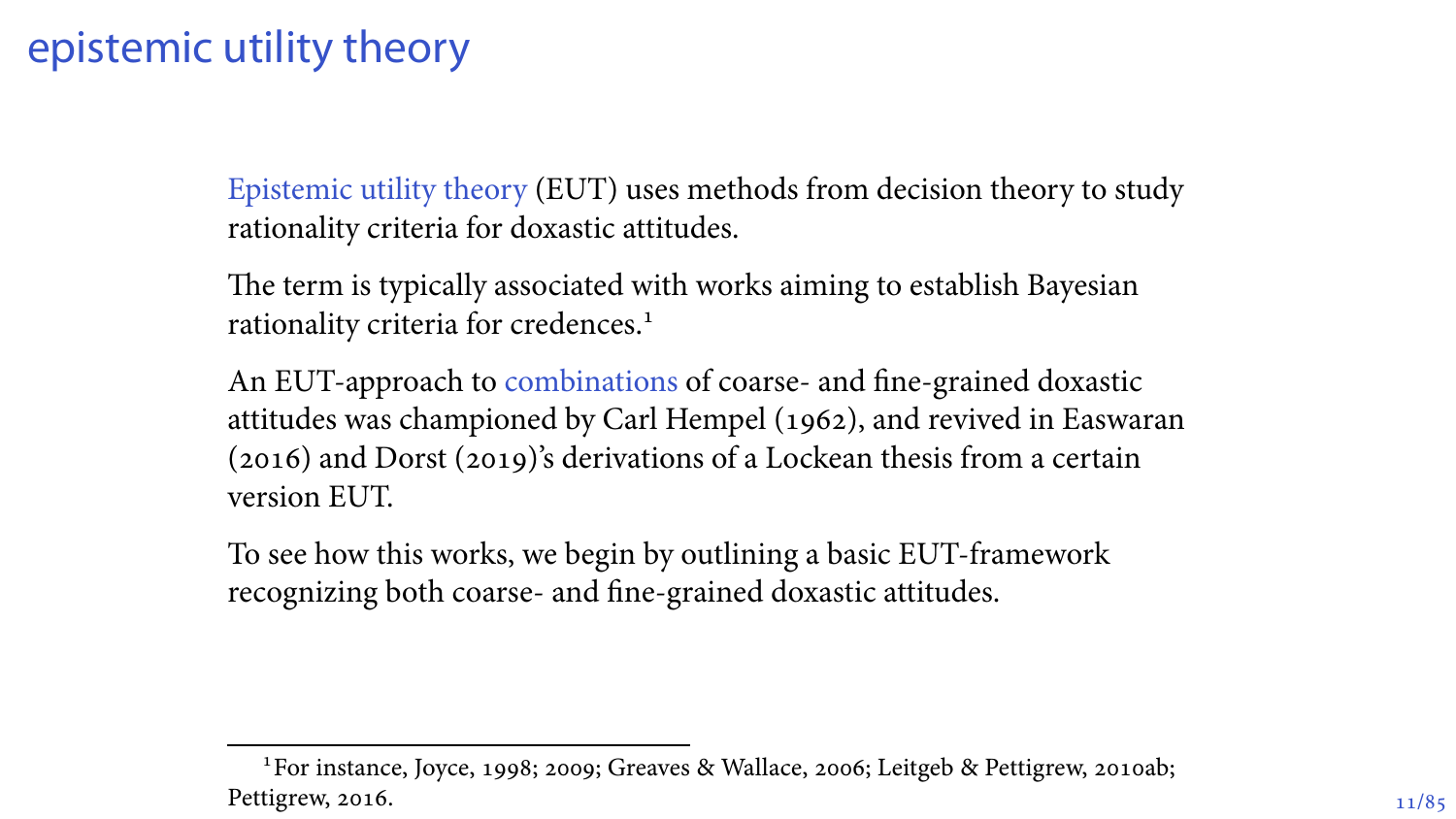## epistemic utility theory

EUT is motivated by a general consequentialism about epistemic rationality: a doxastic attitude is rational insofar as adopting it is a rational means of maximizing the **epistemic value** of one's doxastic state.

Different specifications of "epistemic value" yield different versions of EUT.

According to an especially prominent version, which we will follow here, **epistemic value = accuracy**: our doxastic attitudes are *good* to the extent that they *accurately reflect the world*.

Thus, the value of a belief or high credence in a truth is higher than the value of a disbelief or low credence in it, and vice versa for a falsehood.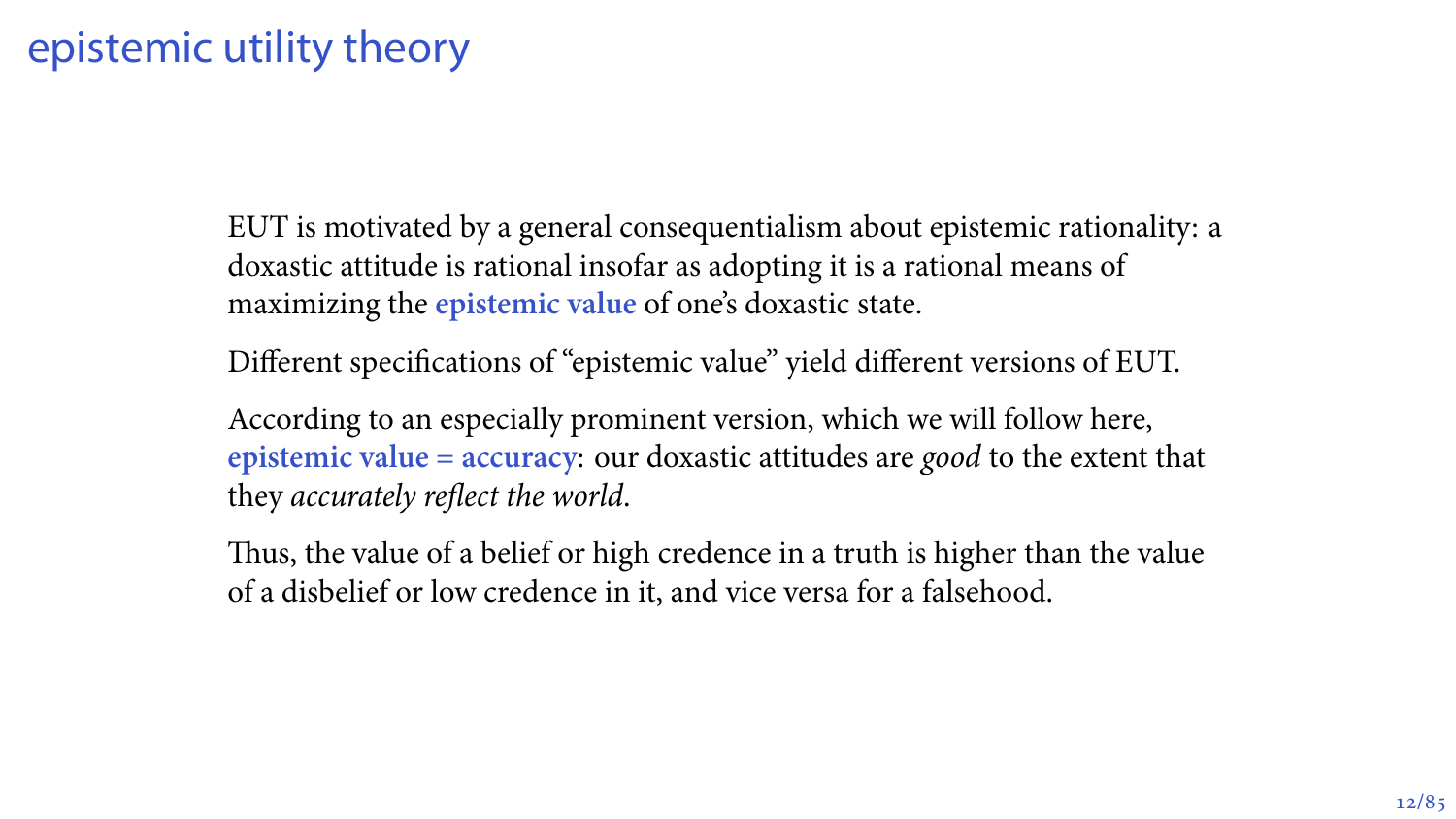## epistemic utility theory

Given a specification of epistemic value, our doxastic states can be assigned **utilities** (numerical values), reflecting *the epistemic value of being in that state, given what the world is like*.

Doxastic states can then be treated as decision-theoretic **options** which may be more or less rational for an agent to adopt, given *the utilities of her options*, her *expectations about the world*, and her *appetite for risk*.

Being in a particular doxastic state can then be seen as having adopted that state over others, according to a more or less rational **decision rule**.

The rationality of a belief state, then, is ultimately determined by **the rationality of the decision rule** one would use to pick that state over others.

Strictly,"would if possible": we do not assume *voluntarism*, i.e. that we actually *can* choose our beliefs, in such a direct manner.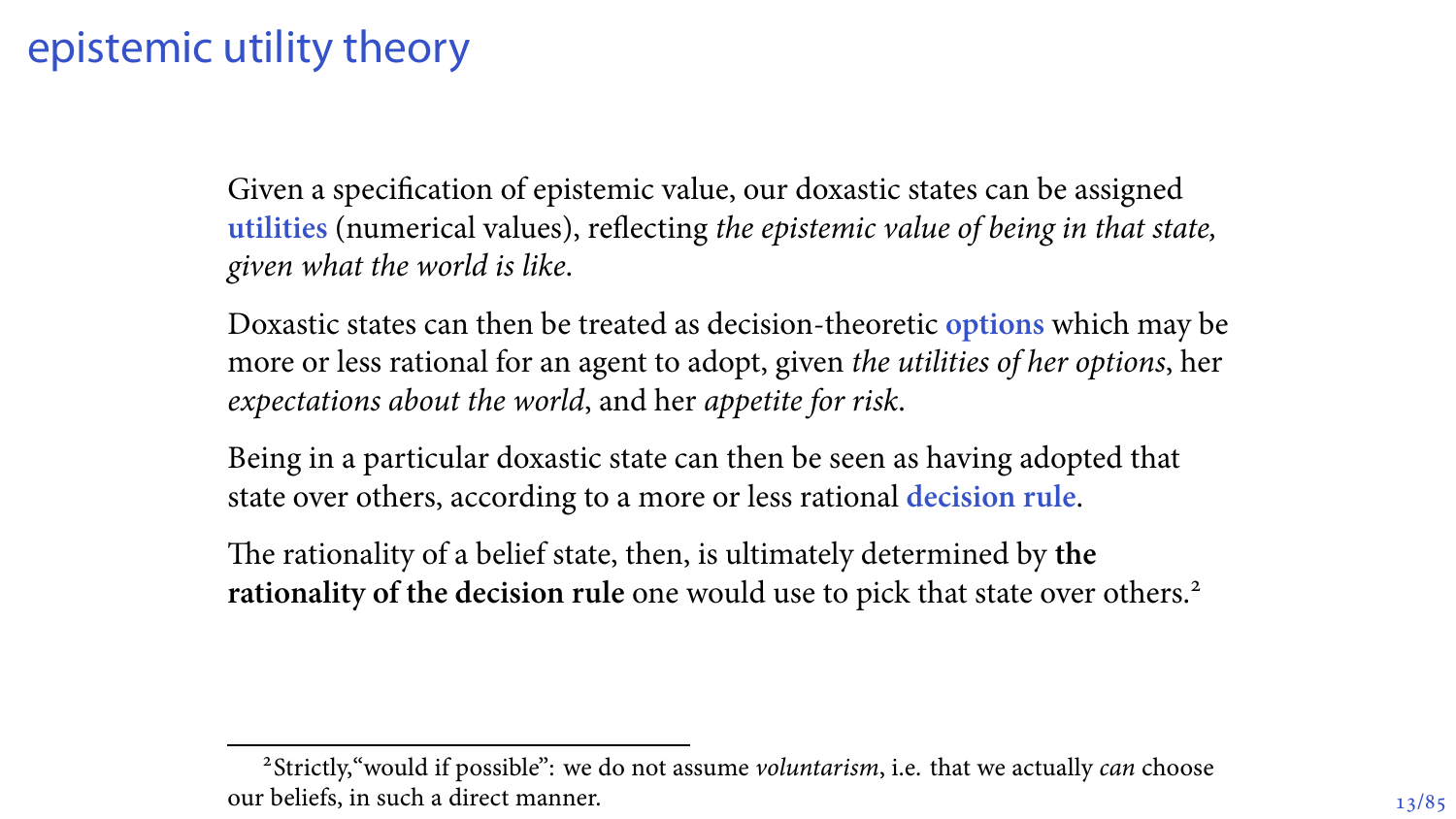EUT gives us a framework for theorizing about rational choice in the context of **epistemic decision problems** (e.d.p:s).

Like a practical decision problem (under uncertainty), an e.d.p. involving a single agent *a* is characterized by

- a space *O* of **options** among which *a* is to choose,
- a space *W* of **ways** in which the world can be, and
- an agent-specific **utility function**  $U_a: O \times W \mapsto \mathbb{R}$ .

They are distinguished from corresponding practical decision problems by certain requirements put on the **options** and on the **utility function**.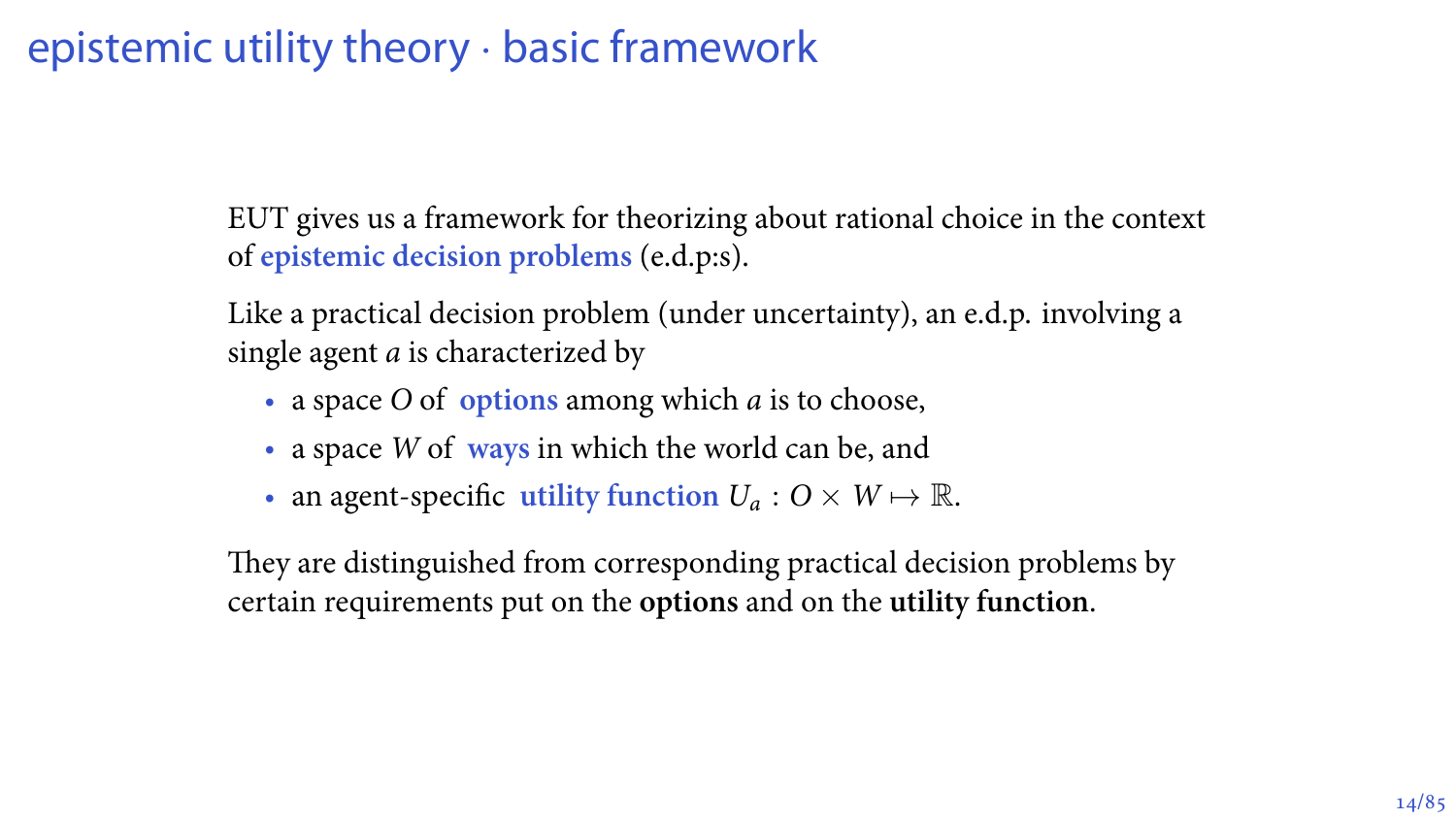In an e.d.p., an **option space** is the power set of an **agenda** *A*: a set of propositions (closed under negation, for simplicity), intuitively corresponding to a set of propositions that are *under consideration* for some agent, at a time.

An **option** is a **belief set**: a set *B* of propositions, intuitively corresponding to a set of propositions that an agent has the option of jointly believing, given the ones she has under consideration.

**Belief sets represent the coarse-grained doxastic attitudes of an agent**. Where *B* is her belief set and *p* a proposition on her agenda:

- If  $p \in \mathcal{B}$ , we say that the agent believes p,
- if *¬p ∈ B*, we say that the agent **disbelieves** *p*, and
- if  $p, \neg p \notin \mathcal{B}$ , we say that the agent **suspends** judgment on  $p$ .

Propositions are given the standard treatment as *sets of possible worlds*; true at the worlds they contain, and false at the others.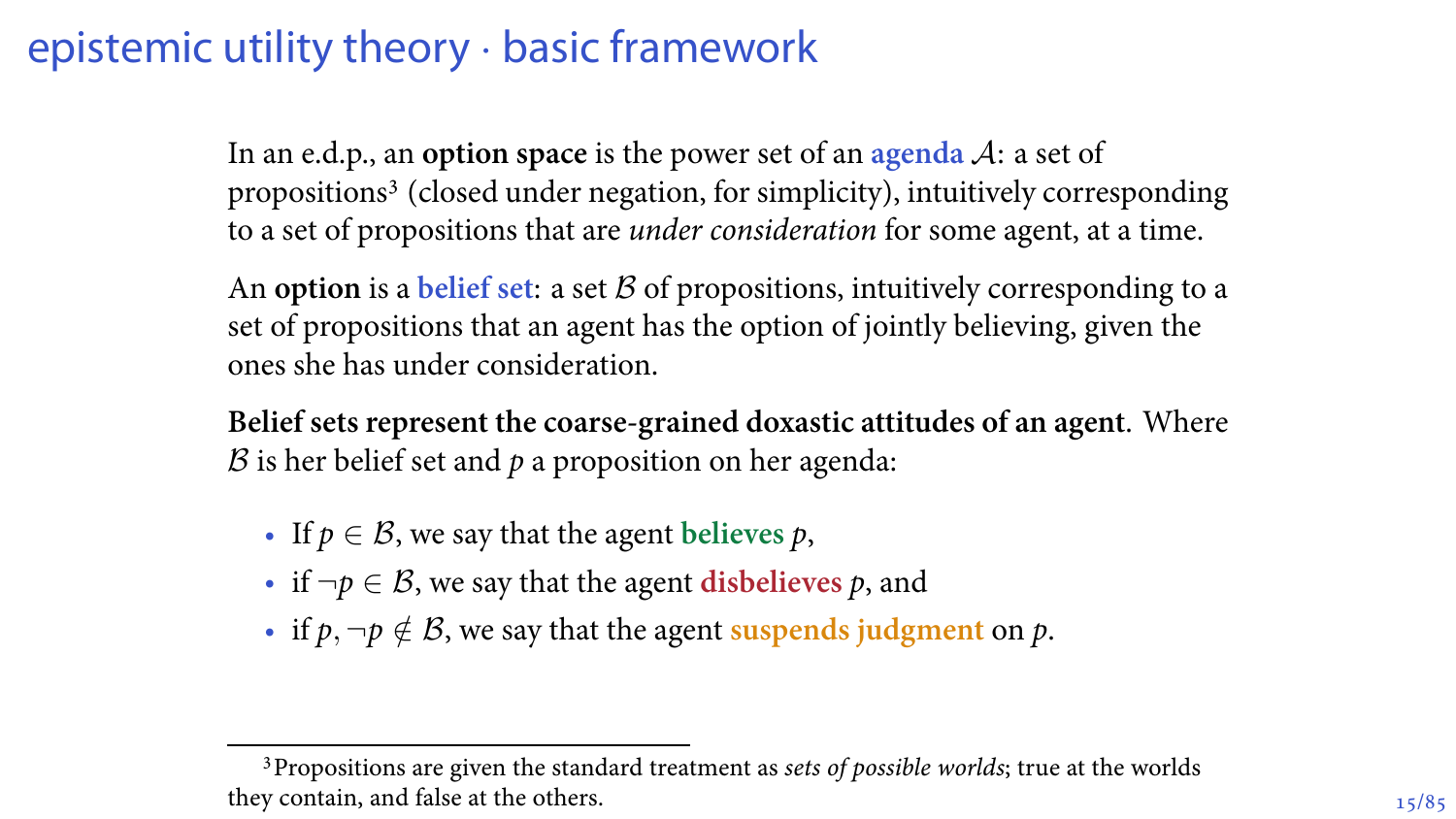**The fine-grained doxastic attitudes of an agent** *a* are represented by a **credence function**  $c_a : A \mapsto [0, 1]$ , where the size of the value  $c_a$  assigns to a proposition represent the strength of *a*'s confidence in the proposition.

Ultimately, we will be interested in how rational fine-grained attitudes constrain rational coarse-grained ones. Thus, we can presuppose that credences are rational, at least in the sense of being **probabilistic**.

**Probabilism.** Credence functions are probability functions: for any *ca*,

- $c_a(W) = 1$  and  $c(\emptyset) = 0$ ,
- $c_a(p \cup q) = c_a(p) + c_a(q)$ , for any disjoint p, q in the domain of  $c_a$ .

We may assume that the alternatives have already been ruled out by an accuracy-dominance argument for probabilism in the style of Joyce (1998).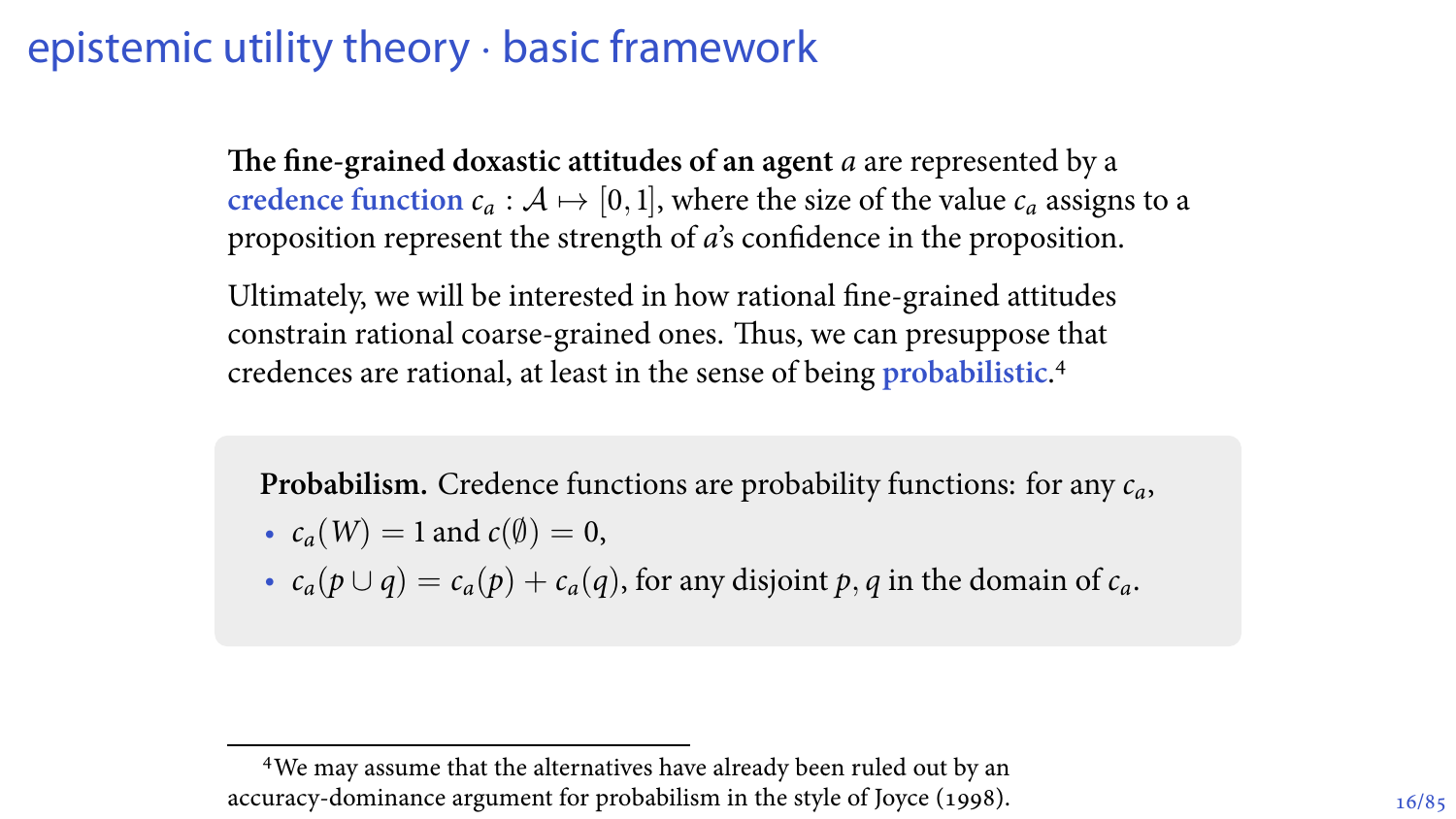The **utility function** of an e.d.p. is defined using an **accuracy measure**.

An **accuracy measure** for coarse-grained doxastic states is a function that assigns a true belief some value  $V^T$ , a lack of belief some strictly lesser value  $V^S$ , and a false belief some even lesser value  $V^T$  (all in  $\mathbb{R}$ ).

**That is:** At a way *w*, the accuracy of a doxastic attitude towards a proposition *p* (encoded by a belief set  $\mathcal{B}$ ) is given by

$$
v(\mathcal{B}, p, w) = \begin{cases} V^T & \text{if } p \in \mathcal{B} \text{ and } p \text{ is true at } w \\ V^S & \text{if } p, \neg p \notin \mathcal{B} \\ V^F & \text{if } p \in \mathcal{B} \text{ and } p \text{ is false at } w \end{cases}
$$

where  $V^T > V^S > V^F$ .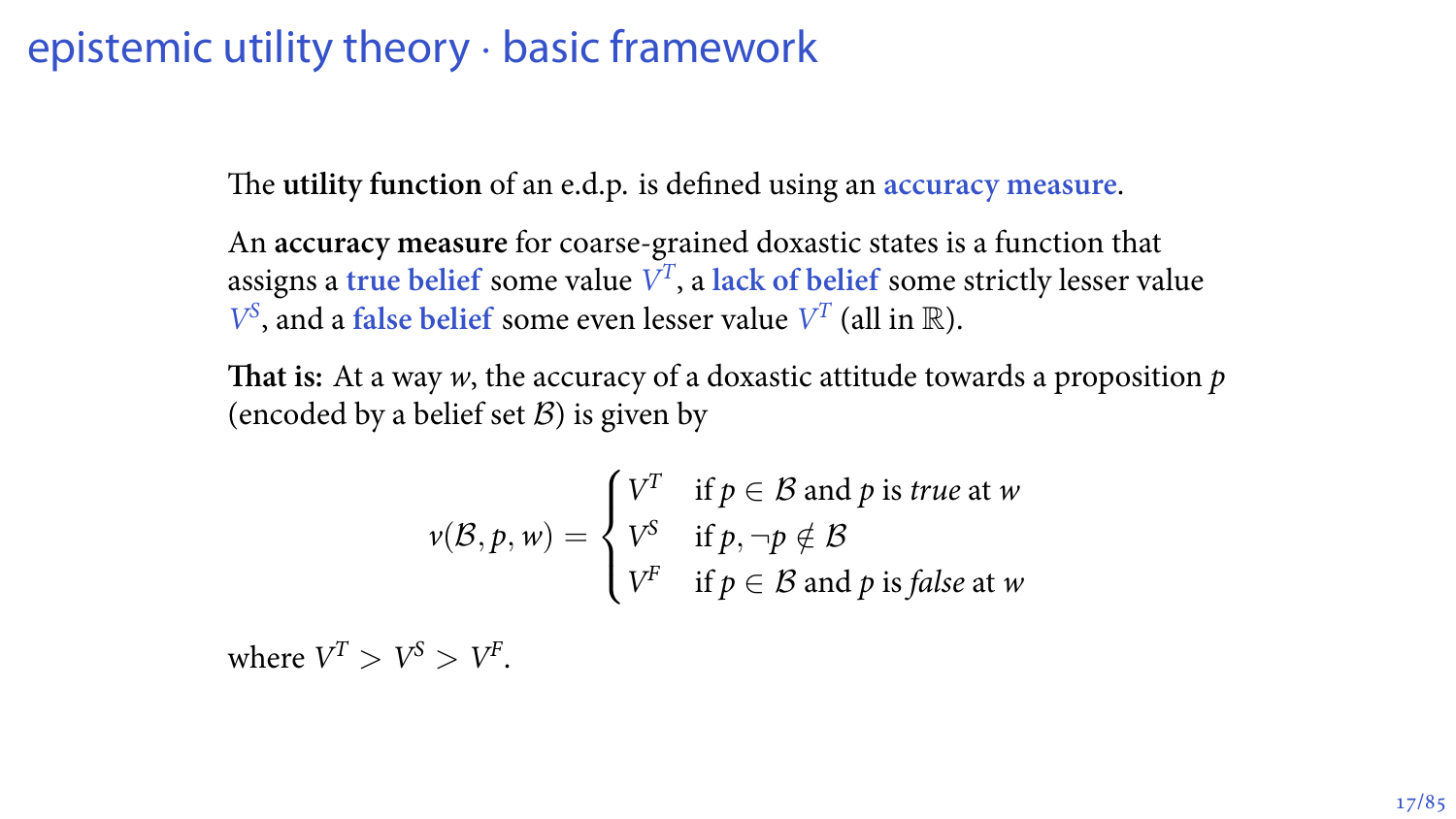We use accuracy measures to define the **epistemic utility** of a belief set *B* as **the sum of the accuracy of the individual coarse-grained attitudes** encoded by *B*, given a way *w* in which the world might be.

Formally, this value is given by an agent's (*a*) **epistemic utility function** *Ua*:

$$
U_a(w,\mathcal{B}) := \sum_{p \in \mathcal{A}} v(\mathcal{B}, p, w)
$$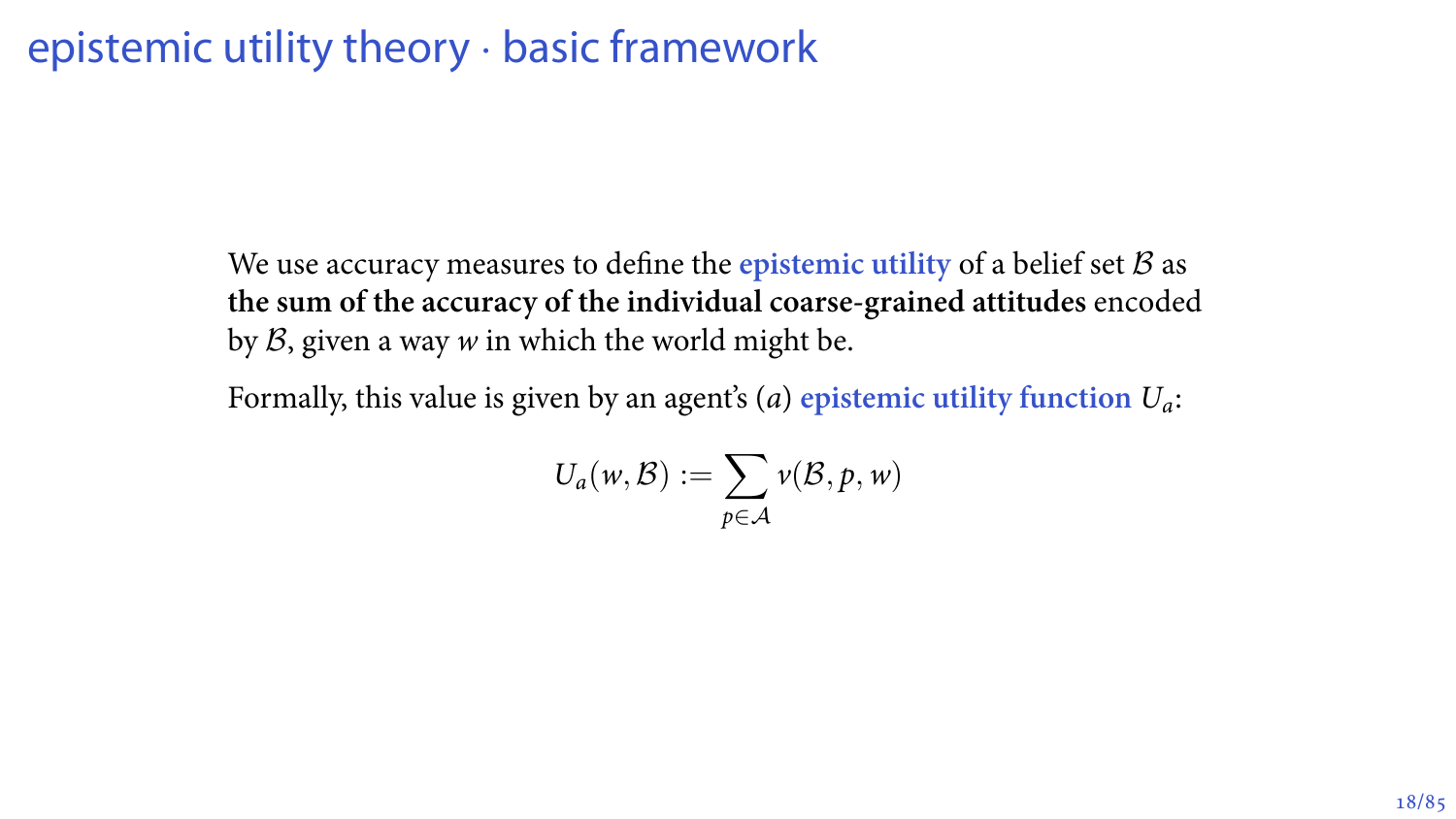Choices between doxastic states are choices under **uncertainty**: we typically lack knowledge about the *objective chance* of our beliefs' being accurate.

Still, our credences encode **expectations** about the accuracy of our beliefs.

An expected epistemic utility function  $E_c$  outputs values encoding the **expected accuracy** of a belief state, given the agent's expectations about the world  $(c_a)$ :

$$
E_{c_a}(\mathcal{B}) = \sum_{w \in W} c_a(\{w\}) U_a(w, \mathcal{B})
$$

**That is:** we get the expected epistemic utility (accuracy) of a belief state by calculating, for each way *w*, the utility of the belief state at *w*, weigh this by the credence assigned to *{w}*, and sum the results.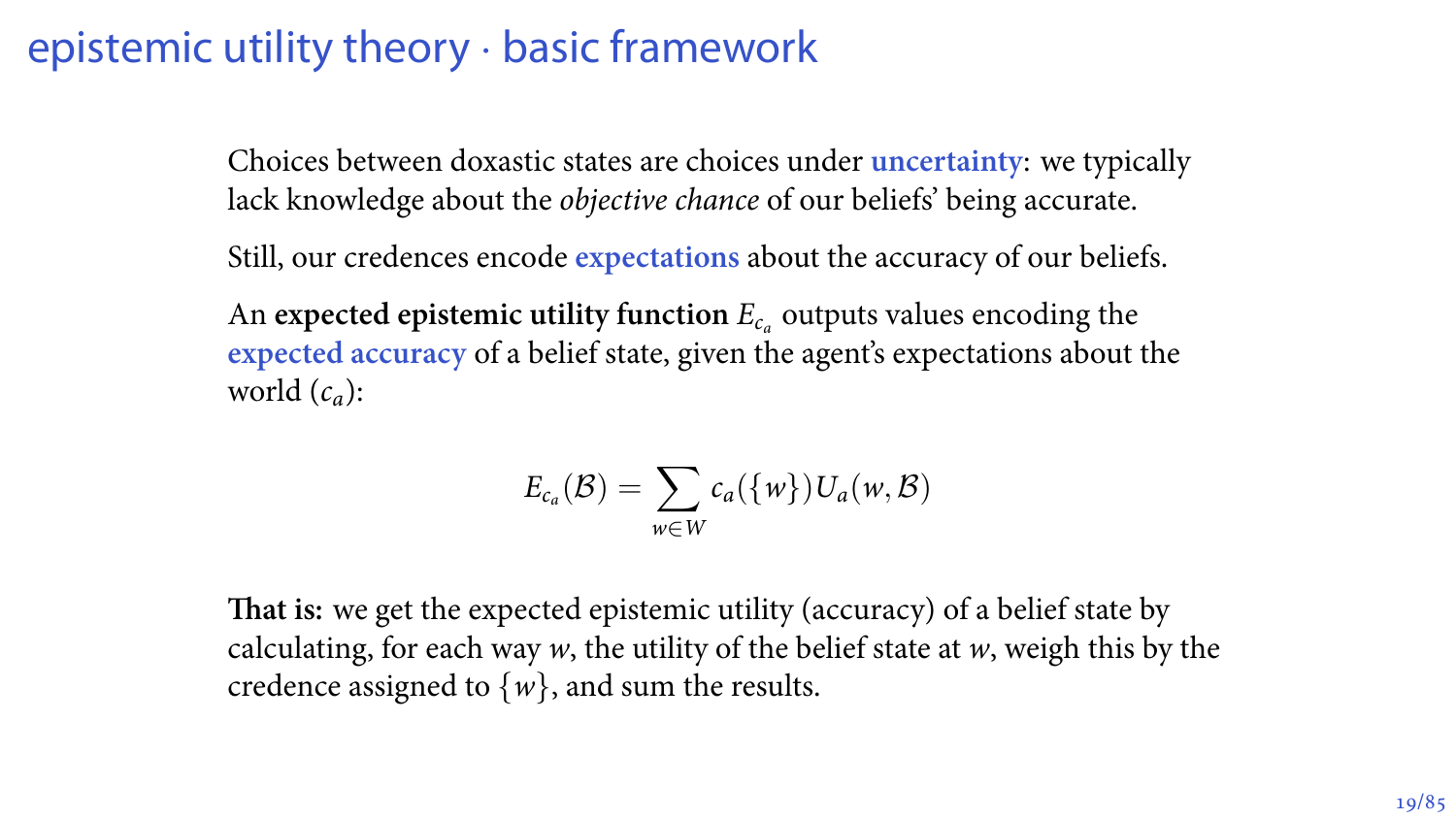A constraint on rational coarse-grained attitudes can now be captured as a version of the *expected utility hypothesis*:

**Maximize Expected Accuracy.** A belief set is rational iff it maximizes expected accuracy (epistemic utility).

From this assumption, we will be able to derive a Lockean thesis.

A point on notation. An e.d.p. is characterized by a triple  $(2^{\mathcal{A}}, W, U_a)$ . Assuming *W* is fixed, we can write this more economically: from now on, *A<sup>a</sup>* is short for  $(2^{\mathcal{A}}, W, U_a)$ .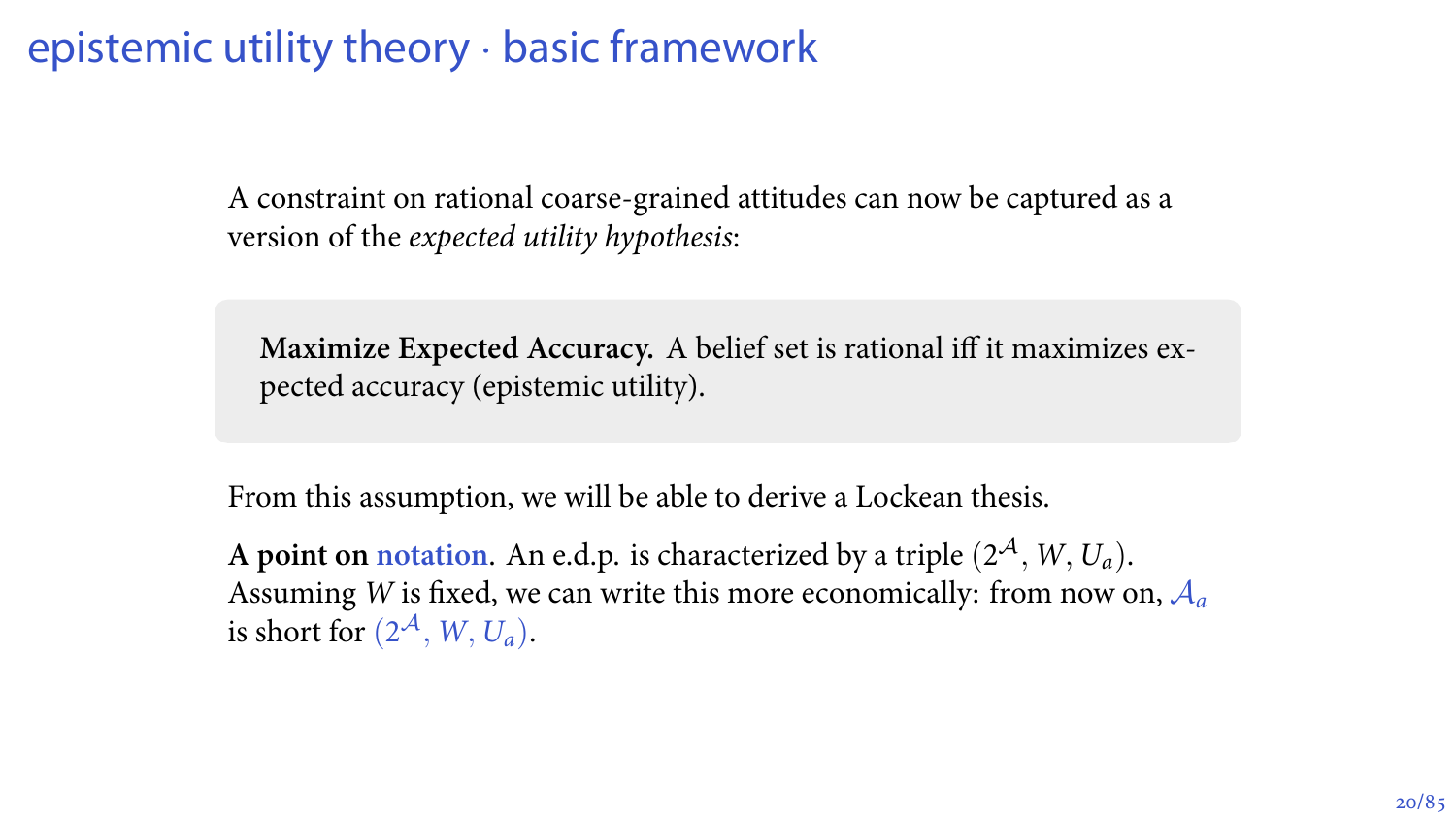#### epistemic utility theory *·* illustration

Adam (*a*) glimpses a shadow in the water, and for the first time comes to consider whether *p = There are sharks in the Baltic Sea*.

#### **Fun facts about Adam:**

- his credences are probabilistic,
- his belief set maximizes expected accuracy,
- he values a true belief just as much as he disvalues false one, relative to the value of suspending judgment.

Without loss of generality, we can define Adam's epistemic utility function *U<sup>a</sup>* using an accuracy measure  $v : V^T = 1, V^S = 0, V^F = -1.$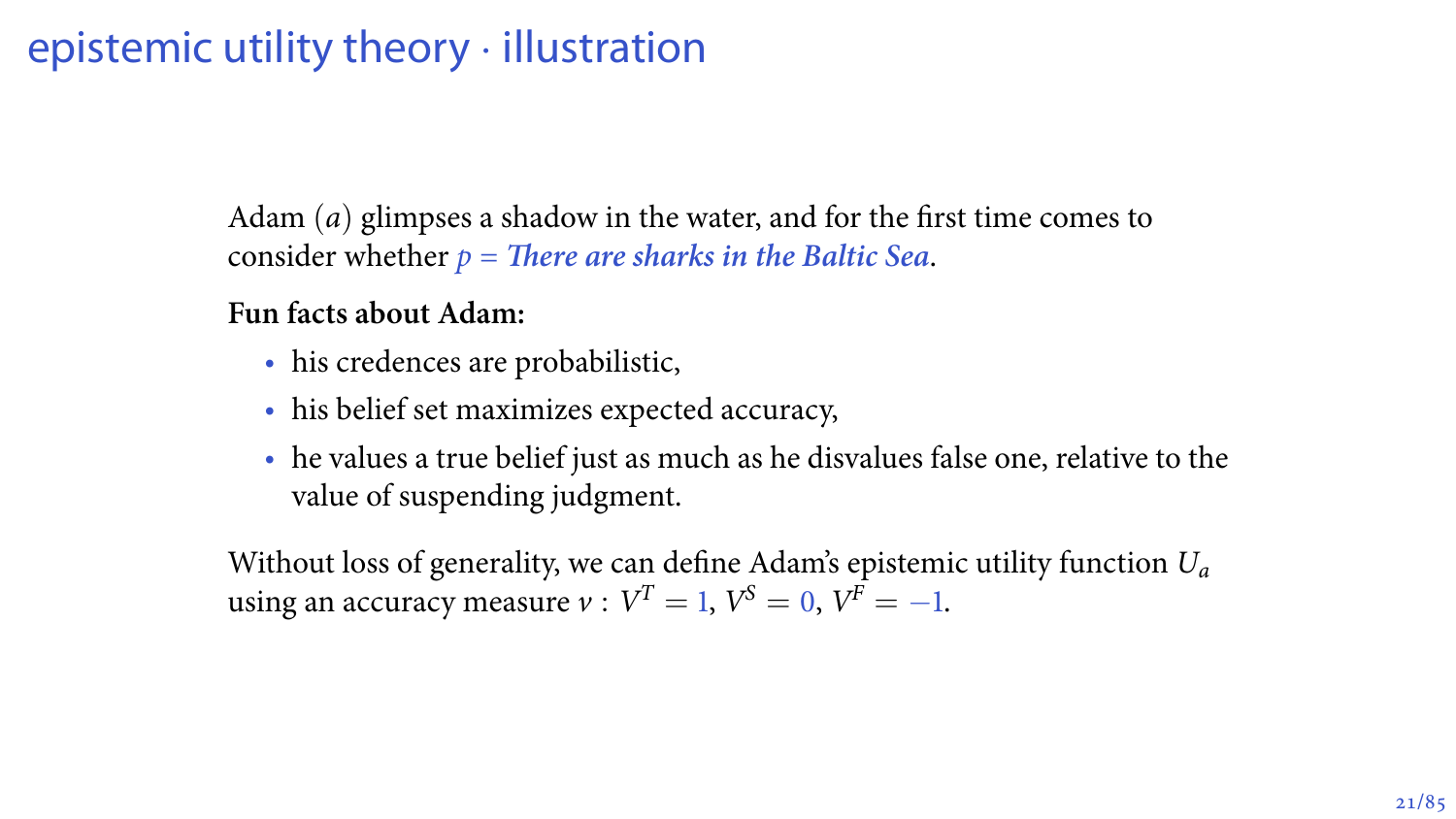#### epistemic utility theory *·* illustration

The problem  $\{p, \neg p\}$  can be represented in a decision table:

$$
w_1 \begin{array}{c||c} & \mathcal{B}_1 & \mathcal{B}_2 & \mathcal{B}_3 \\ \hline p & 1 & -1 & 0 \\ w_2 & \neg p & -1 & 1 & 0 \\ \end{array}
$$

**Reading guide:**  $B_1 = \{p\}, B_2 = \{\neg p\}$  and  $B_3 = \{\}$  are the three belief sets constituting Adam's options, and  $w_1$ ,  $w_2$  are ways the world would be if *there are sharks in the Baltic Sea* (*w*) and if *there are no sharks in the Baltic Sea*  $(w_2)$ . Any other way is analogous to either  $w_1$  or  $w_2$ , so can be ignored.

For  $i, j \in \{1, 2, 3\}$ : the value at  $(w_i, \mathcal{B}_j)$  is the epistemic utility Adam receives from the belief set  $\mathcal{B}_j$  at  $w_i$  (either  $V^T$ ,  $V^S$  or  $V^T$  since  $\{p, \neg p\}_a$  is "atomic").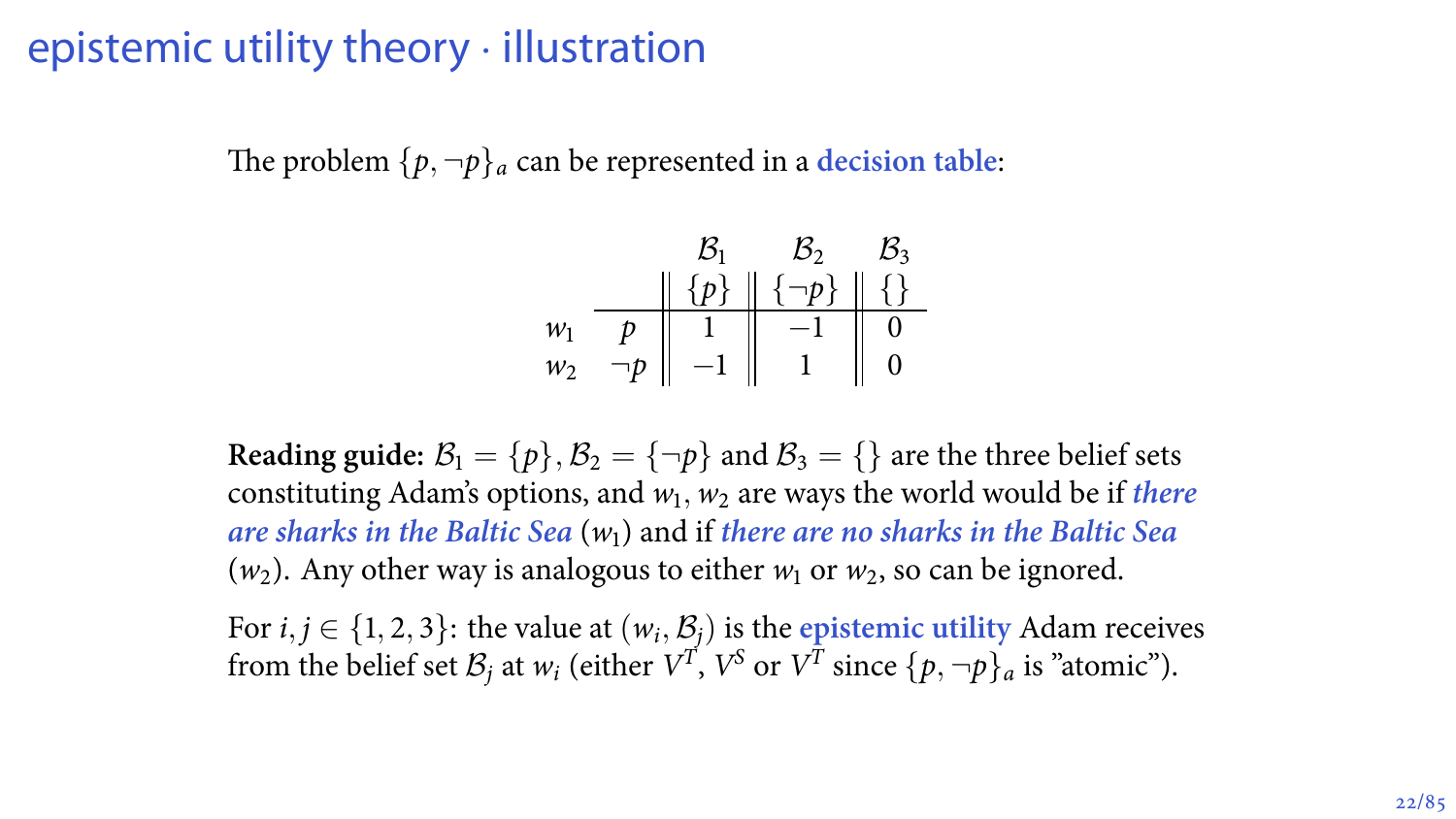#### epistemic utility theory *·* illustration

This graph shows how Adam's **epistemic utility** (*y*-axis) for the three options in  $\{p, \neg p\}$  varies with the **credence** he assigns to *p* (*x*-axis).



If  $c_a(p) < .5$ , Adam will **disbelieve**  $p(D)$ . If  $c_a(p) > .5$ , he will believe  $p(D)$ . If  $c_a(p) = .5$ , he might do either, or suspend judgment on  $p$  (S).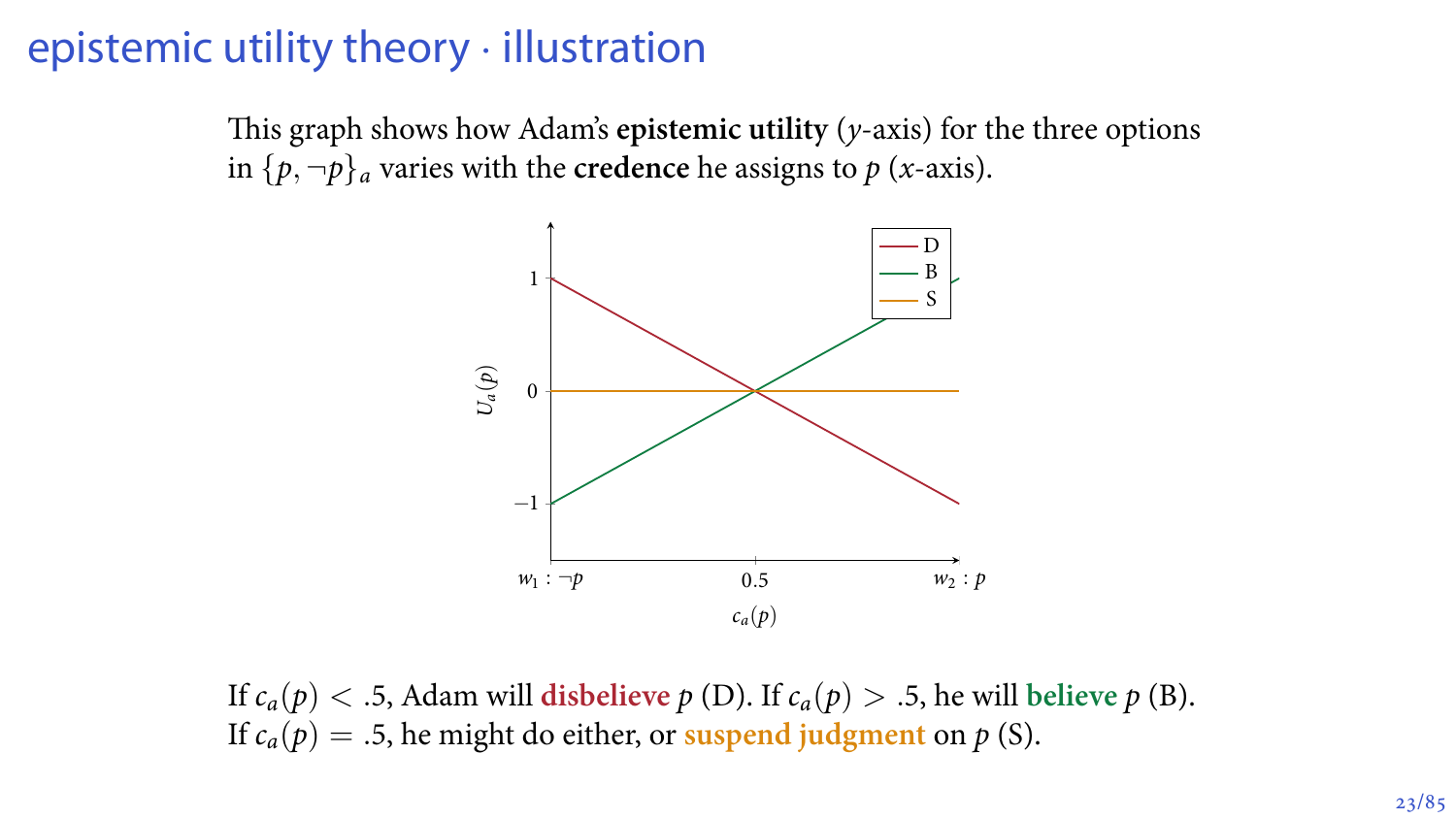#### epistemic utility theory *·* lockeanism

In this simple example, **the relation between Adam's coarse- and fine-grained doxastic attitudes conform to the Lockean thesis.**

There is some non-extremal credence *r* (namely, *.*), such that Adam's belief in a proposition is rational *if and only if* his rational credence is at or above *r*.

**Generally:** *B* will be rational for an agent *a* with agenda *A iff*, for all  $p \in A$ :

• if 
$$
p \in \mathcal{B}
$$
, then  $c_a(p) \ge \frac{-V^F}{V^T - V^F}$ ,

• if 
$$
\neg p \in \mathcal{B}
$$
, then  $c_a(p) \leq 1 - \frac{\nabla^F}{\nabla^T - \nabla^F}$ , and

• if  $p, \neg p \notin \mathcal{B}$ , then  $(1 - \frac{-v^F}{v^T - v^F}) \ge c_a(p) \le \frac{-v^F}{v^T - v^F}$  $\frac{-V}{V^T - V^F}$ .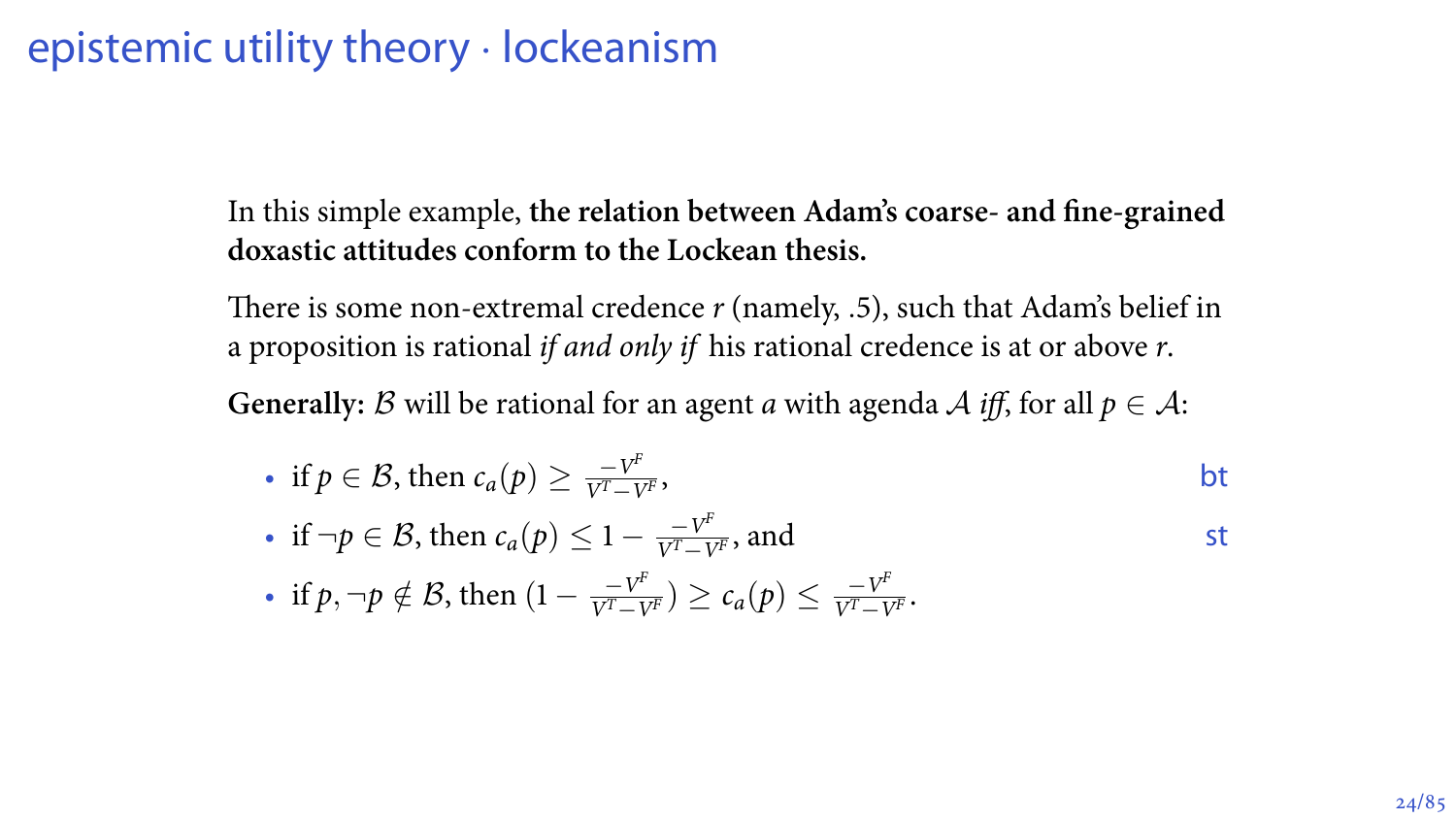### epistemic utility theory *·* lockeanism

Thus by assuming *Maximize Expected Accuracy*, we get:

**Tripartite Lockean thesis.** For any proposition *p* on your agenda:

- **belief** in *p* is rational *if and only if* your credence in *p* is at least bt,
- **disbelief** in *p* is rational *if and only if* your credence in *p* is at most st,
- **suspending judgment** in *p* is rational *if and only if* your credence in *p* is at least st and at most bt.

In Adam's case, bt and dt coincide: his utility for having a true belief **equals** his disutility for having a false belief. This in effect models him as **risk neutral**.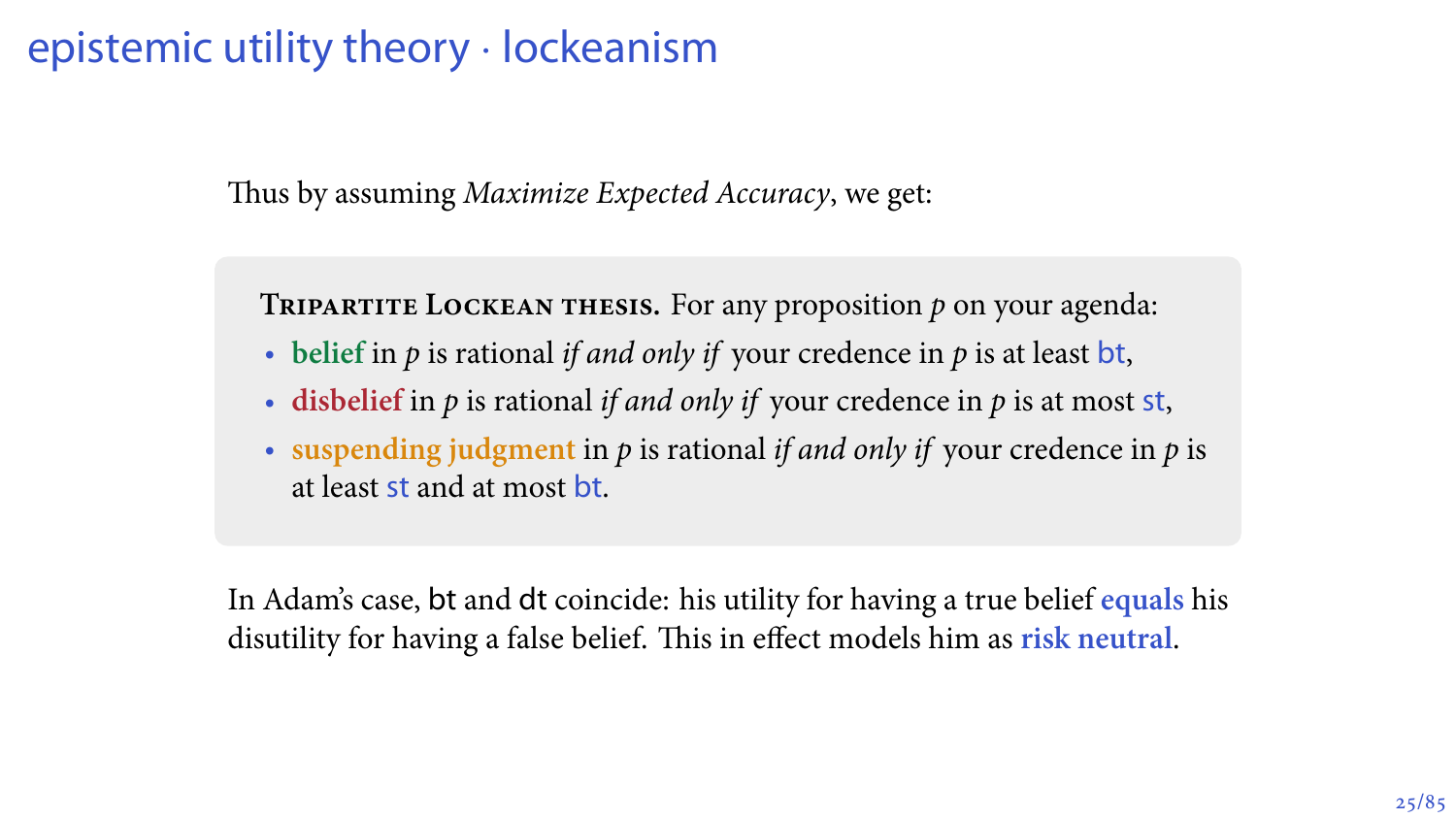#### epistemic utility theory *·* lockeanism

We can model agents with different appetites for doxastic risk by specifying the **ratio** between the outputs of the accuracy measure:

- $U_a$  is neutral iff  $|V^T| |V^F| = |V^S|$ . • Example:  $V^T = 1$ ,  $V^F = -1$ ,  $V^S = 0$ .
- $U_a$  is conservative iff  $|V^T|-|V^F|<|V^S|.$ 
	- Example:  $V^T = 1$ ,  $V^F = -1.5$ ,  $V^S = 0$ .
- *U<sub>a</sub>* is radical iff  $|V^T| |V^F| > |V^S|$ .
	- Example:  $V^T = 1.5$ ,  $V^F = -1$ ,  $V^S = 0$ .

Not all of these profiles are intuitively rational in themselves (especially, radical agents may prefer believing contradictory propositions), but that's a separate issue. Still, I will focus on NEUTRAL and CONSERVATIVE agents.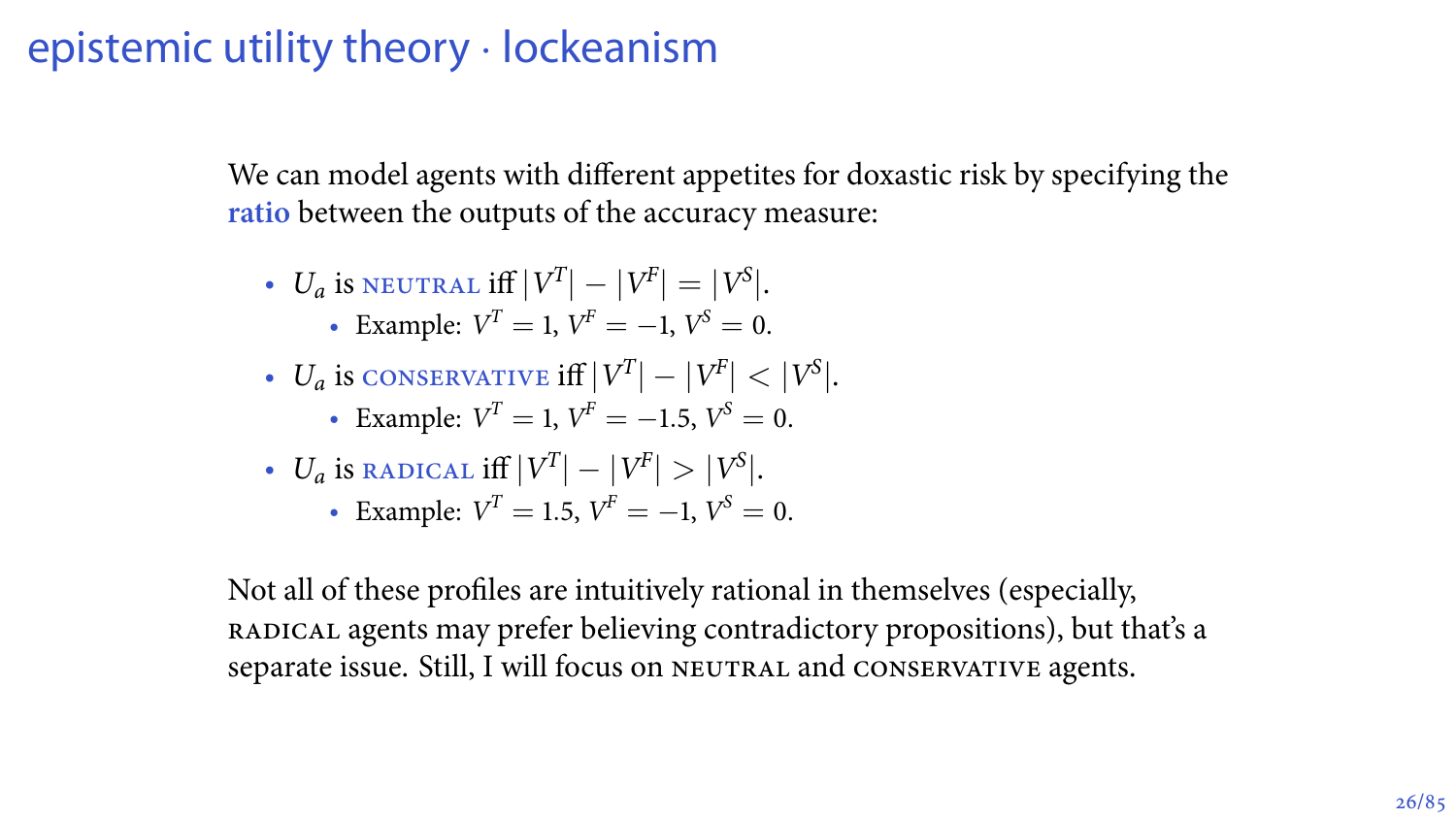To sum up, we have seen that the following assumption yields a tripartite Lockean thesis, generalized over risk profiles:

**Maximize expected accuracy.** A belief set is rational for an agent *a* iff it maximizes expected accuracy (epistemic utility) according to *a*'s rational credences.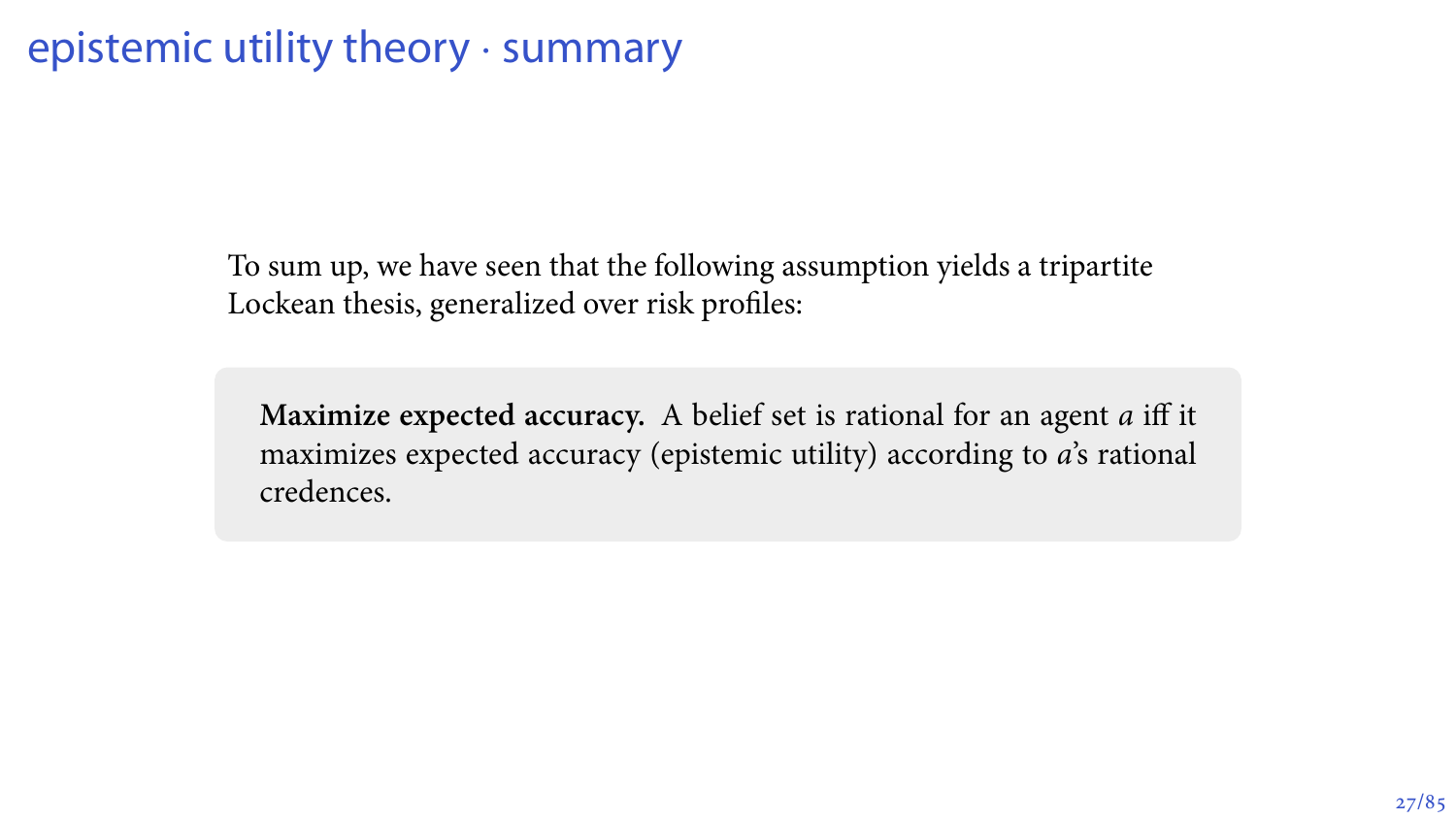# **Imprecise credences**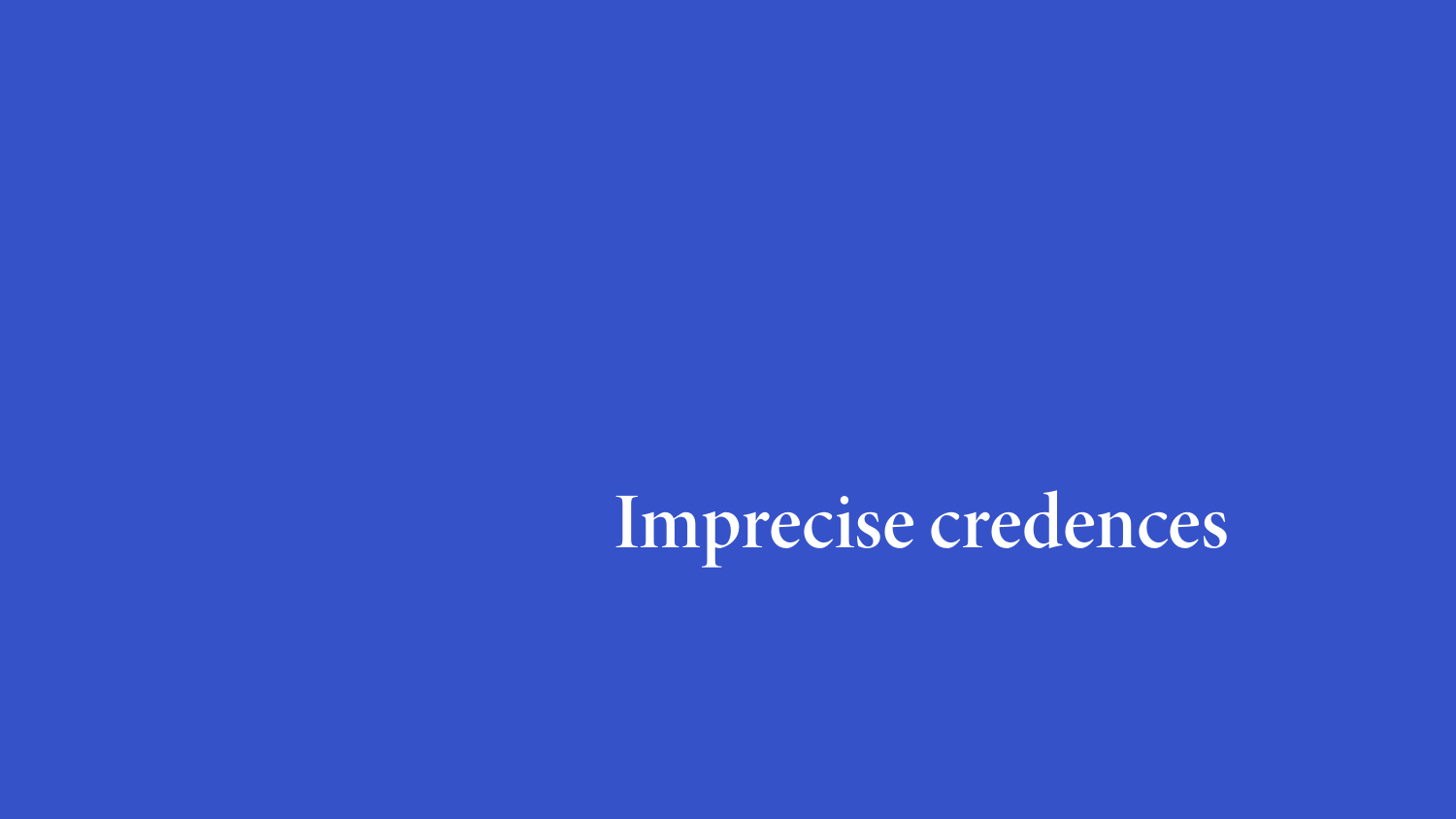What we have said so far will help you assess the rationality of your coarse-grained doxastic attitudes in many everyday scenarios.

**Fair coin.** The Oracle shows you a coin, tells you that the coin is fair, and tosses it. You rationally lend a .5 credence to the event that *the coin lands heads-up* (HEADS). Given this, should you believe HEADS, disbelieve HEADS, or suspend judgment on the matter?

If rational doxastic attitudes maximize expected accuracy, you are rational in believing HEADS *iff* your **bt**  $> 0.5$ , rational in disbelieving *iff* your st  $\leq 0.5$ , and rational in suspending *iff* bt  $\leq .5$  > st.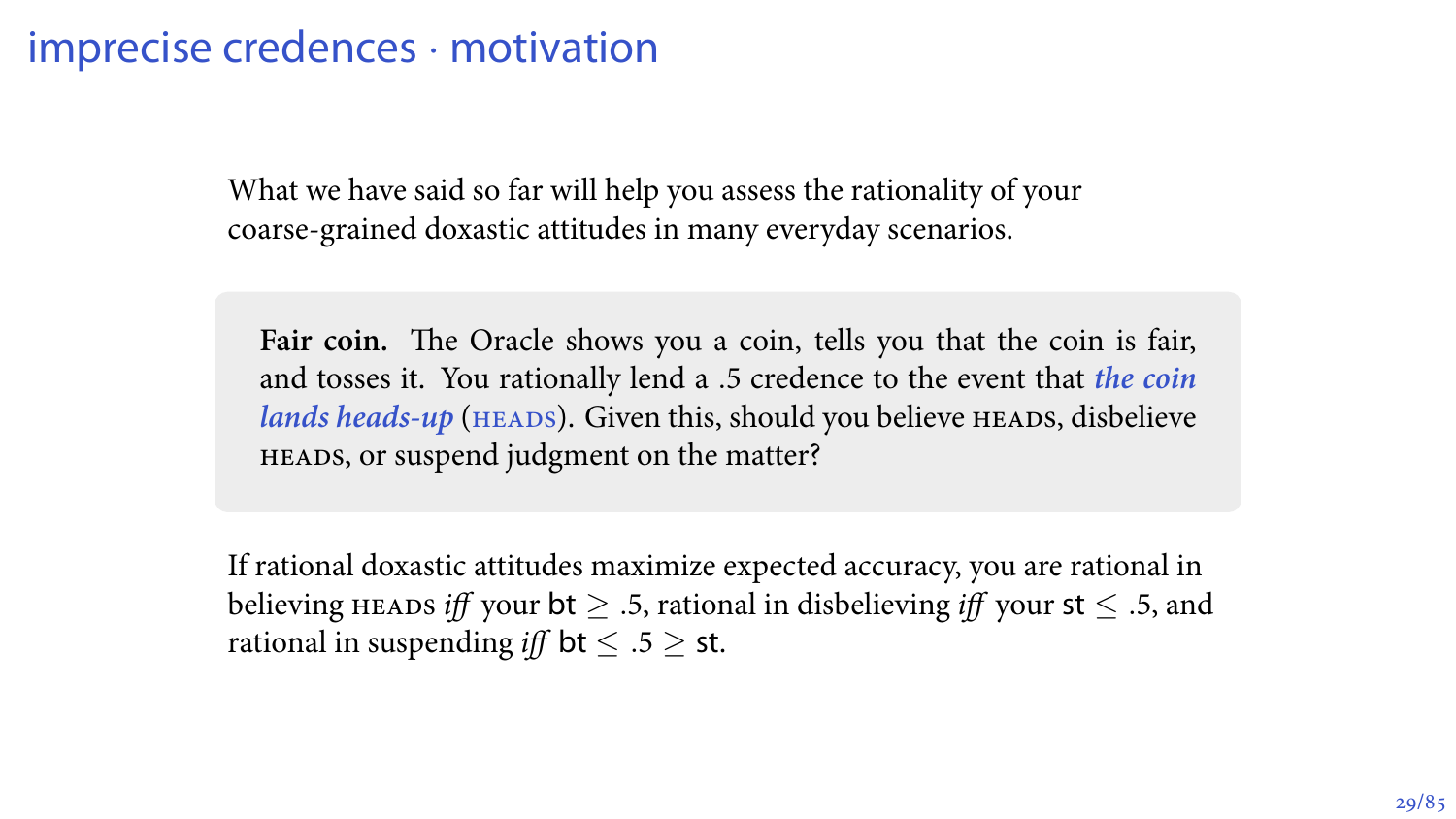But what about these types of scenarios?

**Mystery coin.** The Oracle shows you a new coin, and tells you only that the coin is fair *or* biased to some degree, in some direction. She tosses it, while you consider the proposition that *the mystery coin lands heads-up*  $(HEADS<sup>*</sup>)$ . Should you believe  $HEADS<sup>*</sup>$ , disbelieve it, or suspend judgment?

Like before, this depends on the credence you lend heads*∗*.

Unlike before, the rational credence to lend cannot be determined by appeal to your beliefs about objective chance.

For all you know, the objective chance of  $H$ EADS<sup>\*</sup> may lie *anywhere in between*  $0\%$  and  $100\%$ . You have no evidence favoring any one option above another.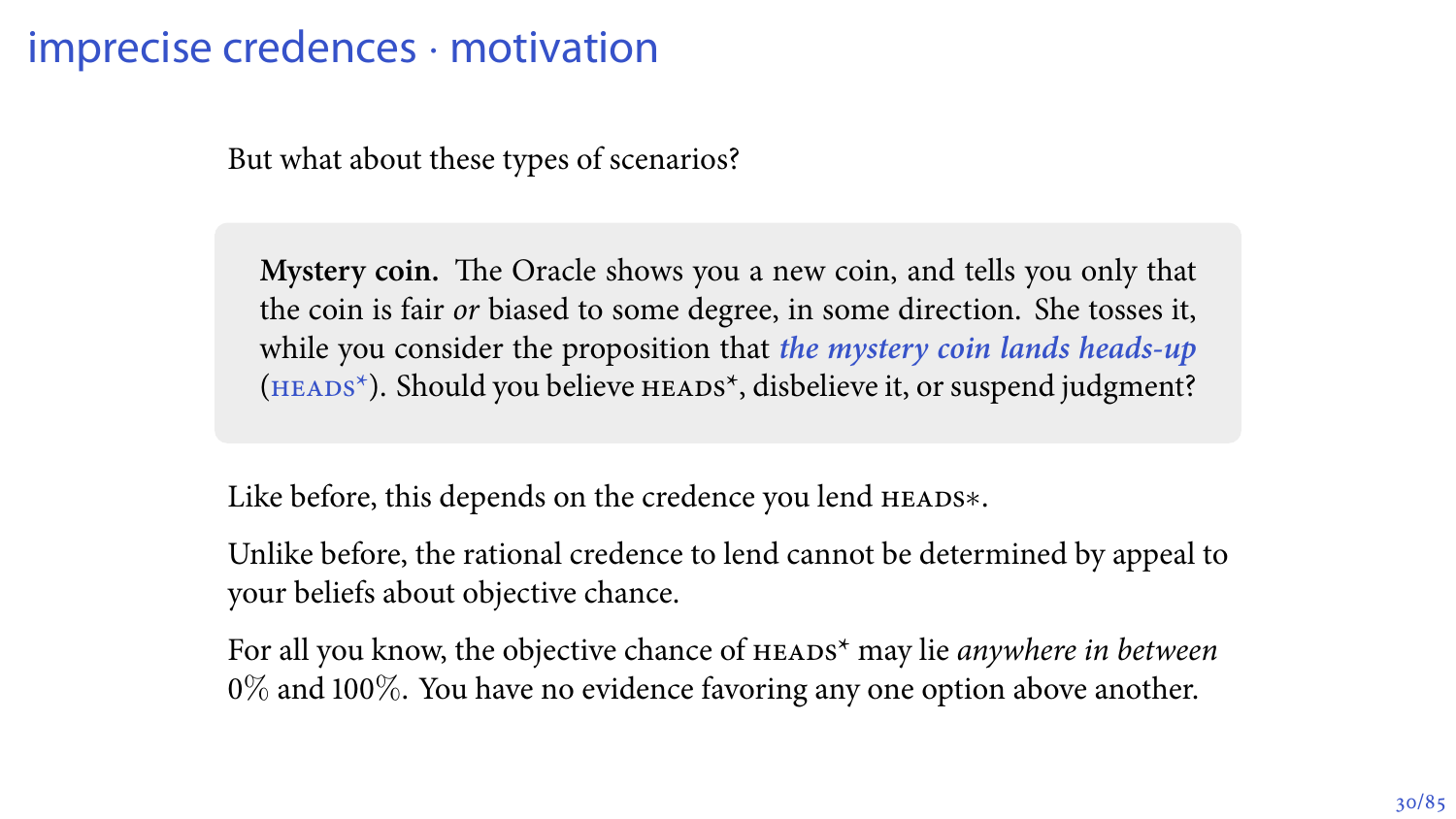#### So: What would be a rational credence in **HEADS\*?**

According to the classic Bayesian, the rational credence is a member of  $[0, 1]$ , weak evidence notwithstanding.

- **Subjectivist reasoning:** If the evidence is balanced over a set of credences, each is equally good, and you may rationally pick whichever is to your subjective liking.
- **Objectivist reasoning:** By the *principle of indifference*, you must have a *.* credence in HEADS<sup>\*</sup>, since you have no more evidence of HEADS<sup>\*</sup> than you have of  $\neg$ **HEADS<sup>\*</sup>**.

Still, assigning a credence  $x \in [0,1]$  to HEADS<sup>\*</sup> will not capture the *severity* of your uncertainty about the proposition.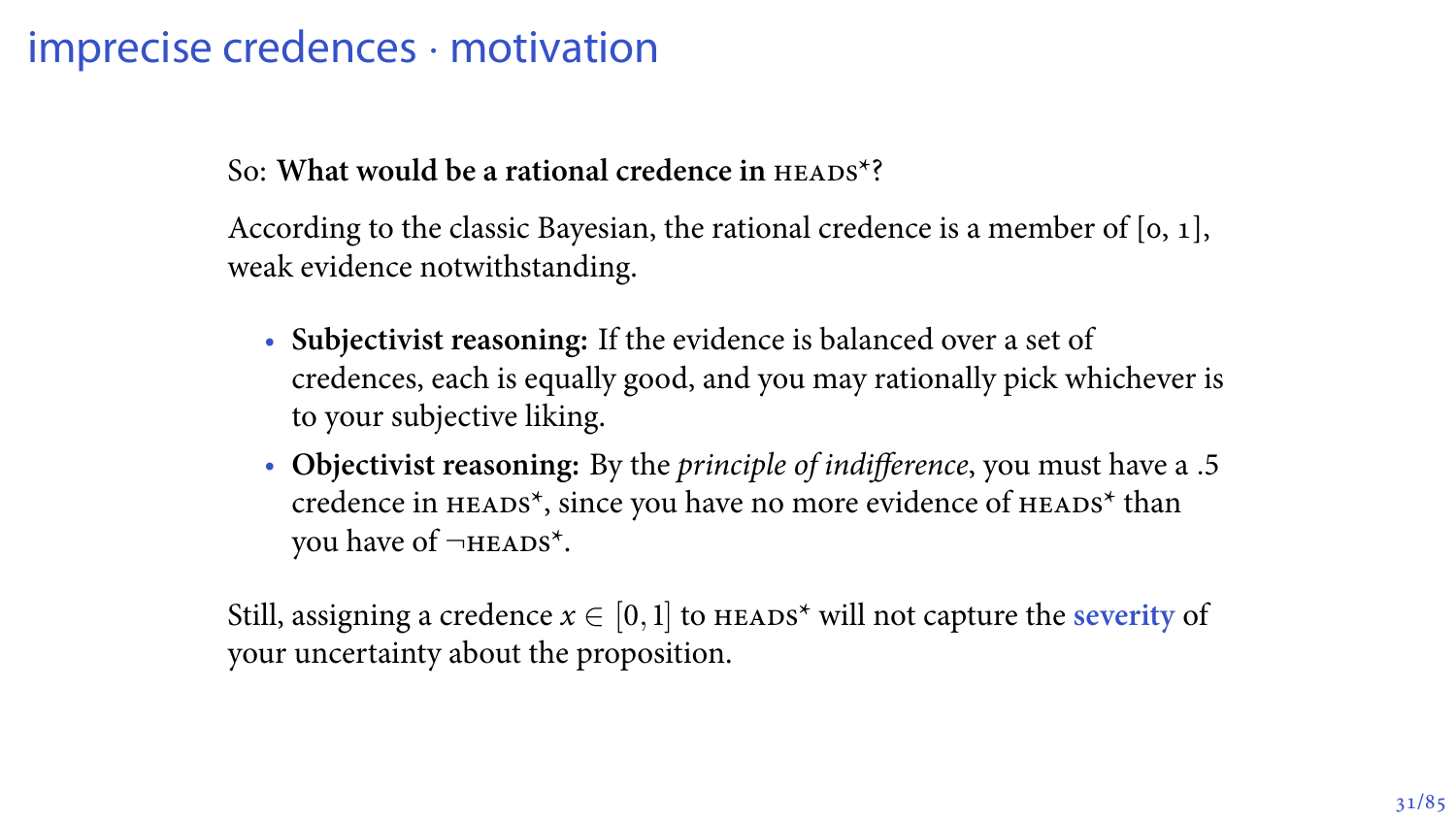**Illustration.** Say that  $c_y$ (HEADS<sup>\*</sup>) = .5 (but note that the argument can be made perfectly general). Coincidentally, the exact same credence as you had in HEADS.

If a rational agent (like you) assign two propositions the **same credence**, she would standardly be expected to be **equally willing to bet** on their respective truth.

But should you have the option to place a bet on the same amount for either heads or heads\*, it is not obviously irrational to have a preference for one over the other.

In particular, many have the intuition that a *preference for the fair coin* is rational (related: Ellsberg, 1961).

The classic Bayesian response cannot explain such a preference.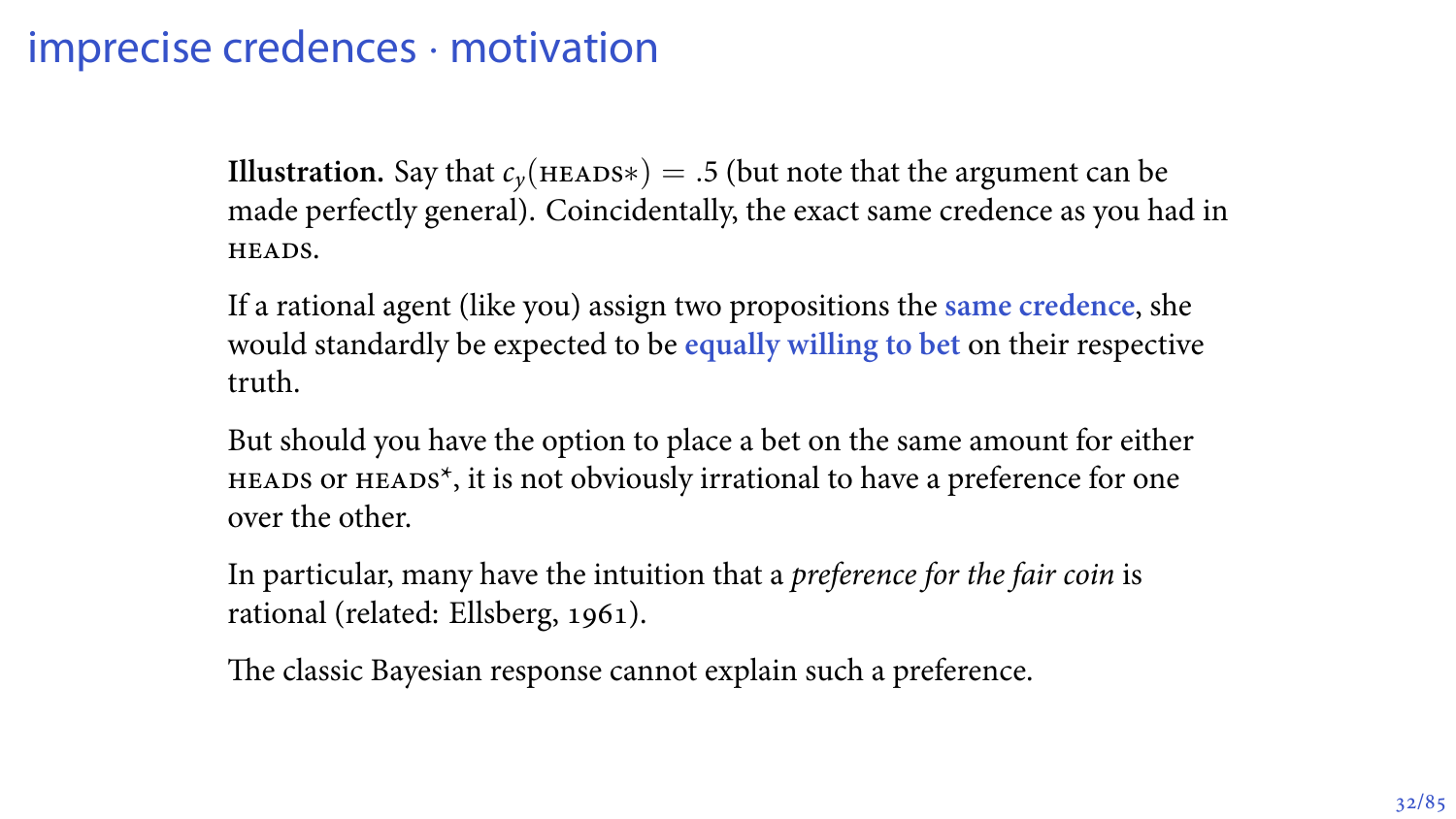An alternative line of response is to deny that your rational credence in  $H_{\text{EADS}}^*$ can be identified with any particular value from  $[0,1]$  (e.g., Joyce, 2010).

Instead, we identify this credence with a set of values from  $[0,1]$ : the set of values corresponding to all objective chances of HEADS\* you lack reason to exclude.

Modeling rational credences in this way distinguishes your credence in HEADS  $(= .5, \text{ or } {.5})$  from your credence in HEADS<sup>\*</sup>  $(= [0,1])$ , on the basis of the noted differences of your evidence between the two cases.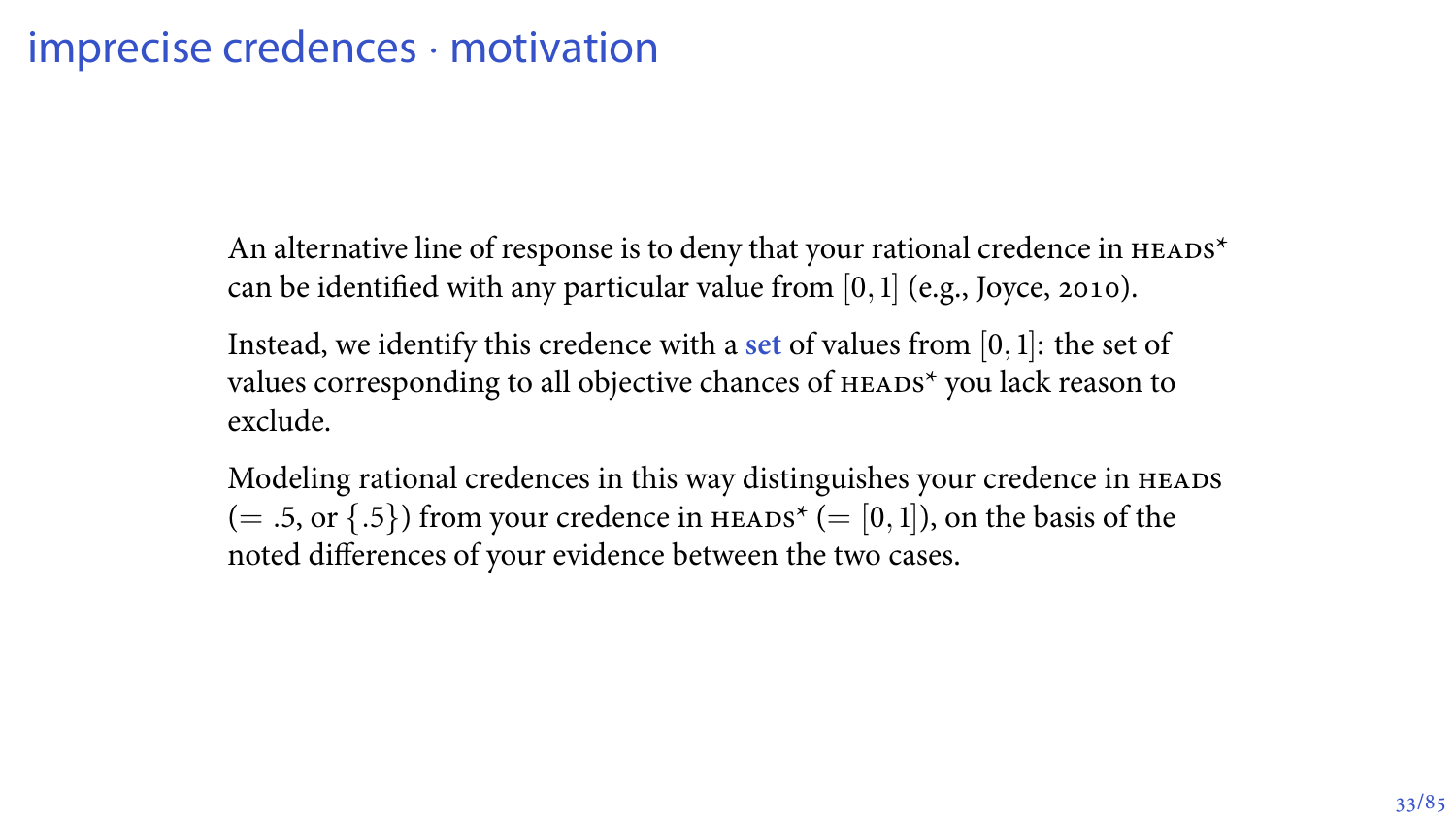The idea that rational credences can be *imprecise*—identified with sets of values, rather than with single values—is explored and defended in a wide range of works from the last century, including Keynes (1921), Gärdenfors & Sahlin (1982), Levi (1980, etc.), Walley (1992), Joyce (2010).

Imprecise credences might offer a way to model how our fine-grained doxastic attitudes reflect the **weight** and **balance** of our evidence (without invoking things like higher-order credences).

Other motivations come from work on the **incommensurability of options** (Keynes, Levi), **ambiguity aversion** (Ellsberg), **unknown correlations** (Haenni et al., 2011) and **suspension of graded judgment** (Walley, 1991).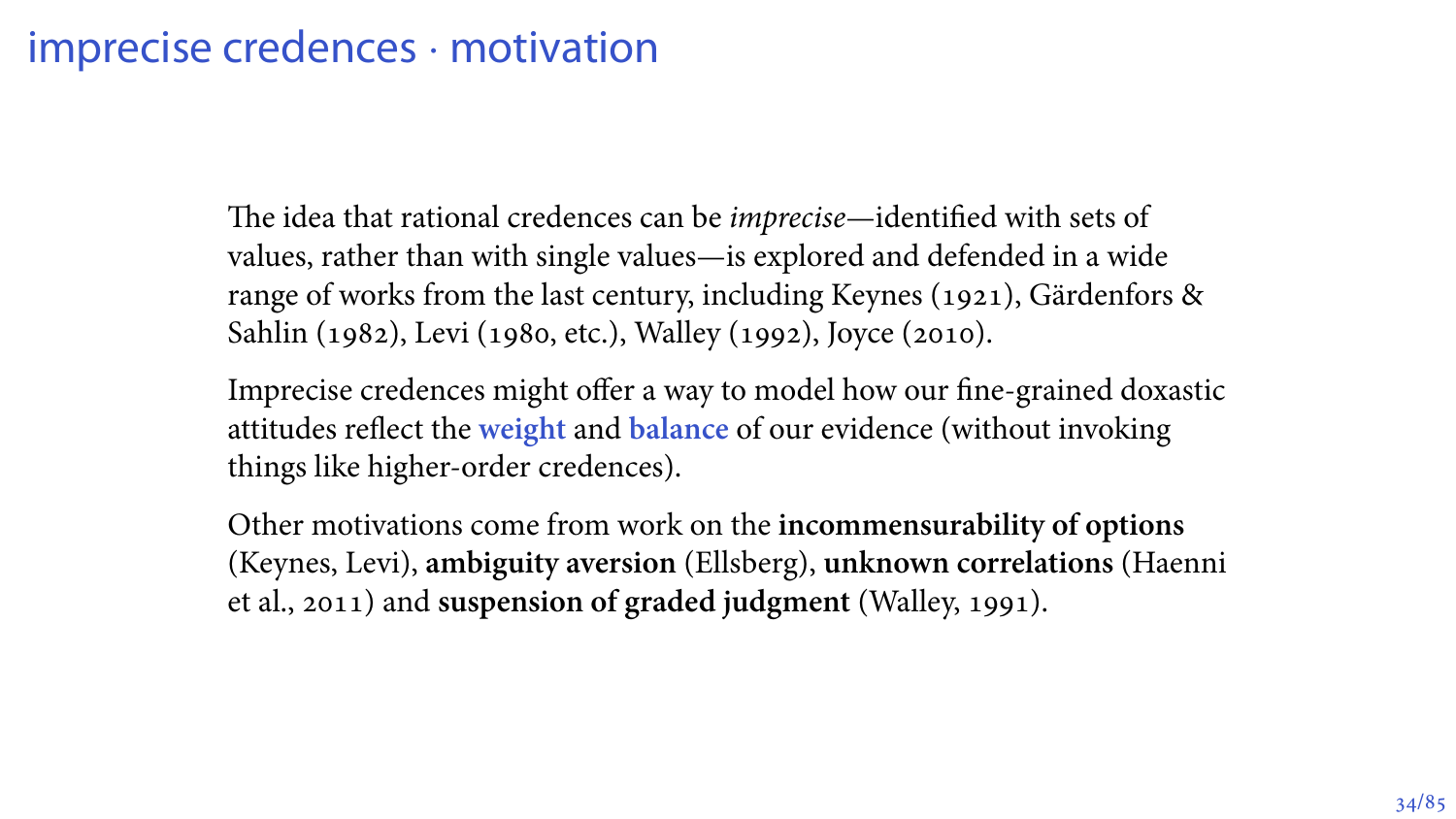#### imprecise credences *·* imprecise eut

If rational credences can be imprecise in this sense, the EUT we have outlined so far cannot provide a complete story about the relation between rational fine- and coarse-grained attitudes.

*Maximize Expected Accuracy* is defined for **precise expected utilities**, computed from precise credences.

The simplest way of calculating expected utilities from imprecise credences will instead yield **imprecise expected utilities**: intervals, which are not generally maximizable.

In other words, the EUT we have considered handles only **precise e.d.p.:s**: ones where **all options all have precise expectation values**.

To handle cases like **Mystery coin**, we need an EUT for **imprecise e.d.p.:s**: ones where **some options have imprecise expectation values**.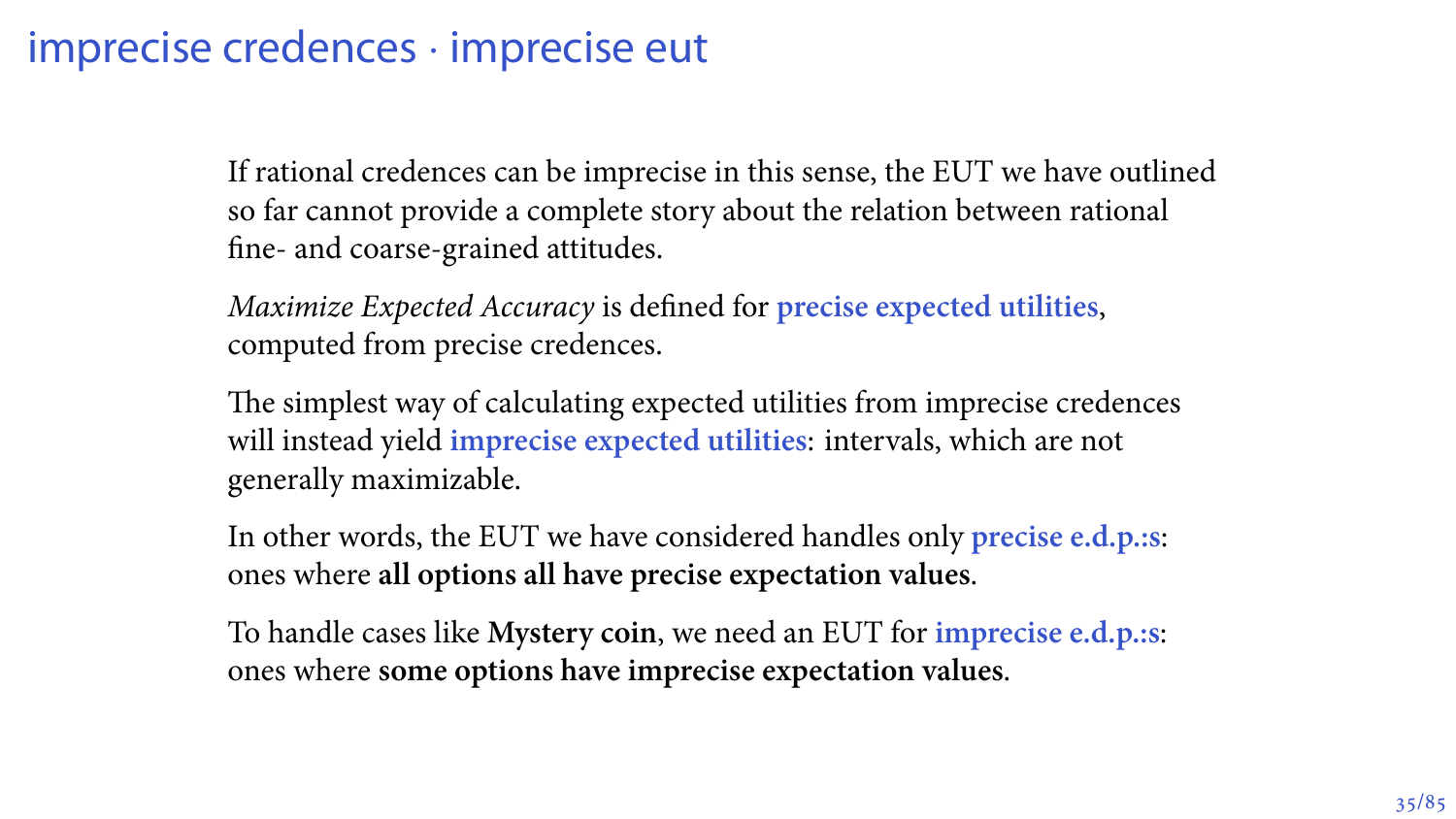#### imprecise credences *·* imprecise eut

Following Isaac Levi (a long-time proponent of imprecise credences), we will model imprecise credences as values given by **credal sets** (Levi, 1974 etc.).

A **credal set**, denoted *C<sup>a</sup>* for an agent *a*, is a **closed and convex** set of credence functions, meaning that it

- has **extreme points**, and *closure*
- contain **all linear averages** of their members. *convexity*

The **imprecise credence** assigned to a proposition  $p$  is simply the set

 $C_a(p) = \{c(p) | c \in C_a\}.$ 

Given our assumptions, any  $C_a(p)$  is a closed subinterval of [0, 1].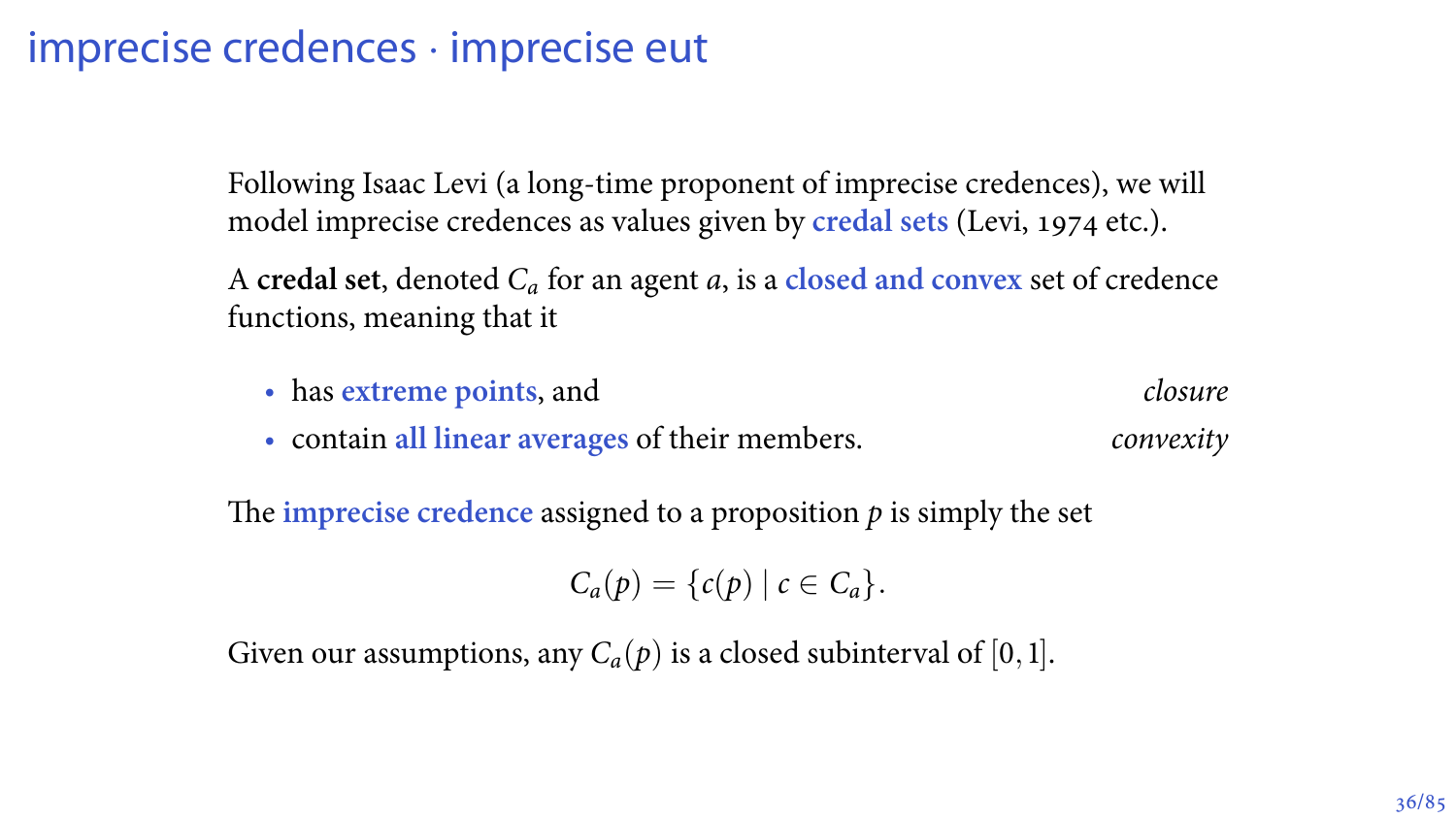#### imprecise credences *·* imprecise eut

By taking all the regular expected utilities calculated from the members of some credal set, we get an **imprecise expected epistemic utility**.

That is: Define the imprecise expected utility of  $\beta$  given  $C_a$ , denoted by  $IE_{C_a}(\mathcal{B})$ , as

 $I E_{C_a}(\mathcal{B}) := \{E_c(\mathcal{B}) \mid c \in C_a\}.$ 

Given our definition of credal sets, imprecise expected utilities are closed, convex subintervals of R.

I will use  $\underline{IE}_{C_a}(\mathcal{B})$  and  $\overline{IE}_{C_a}(\mathcal{B})$  to denote the left and right endpoint, respectively, of an imprecise expected utility  $IE_{C_a}(\mathcal{B})$ .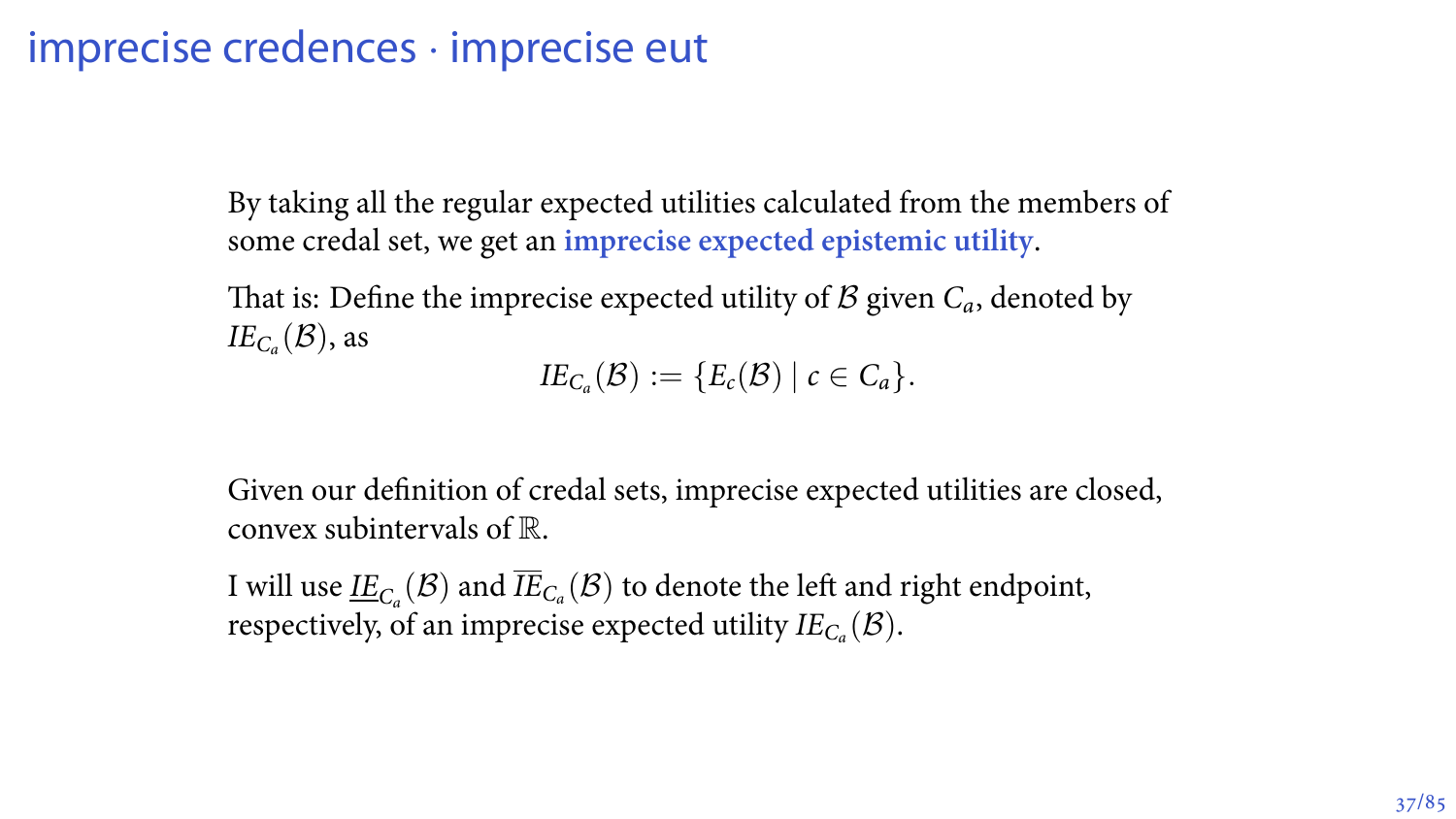We now have the general components of an **imprecise epistemic utility theory**: a definition of imprecise e.d.p.:s and a definition of imprecise expected utility.

To assess the rationality of an option in an imprecise e.d.p., we still need a **decision rule** defined for imprecise expected utilities.

Before looking at some rules of this kind, I will suggest some **desiderata**: properties that seem good for such rules to have, given that they are to be used for specifically **epistemic** decision problems (precise or imprecise).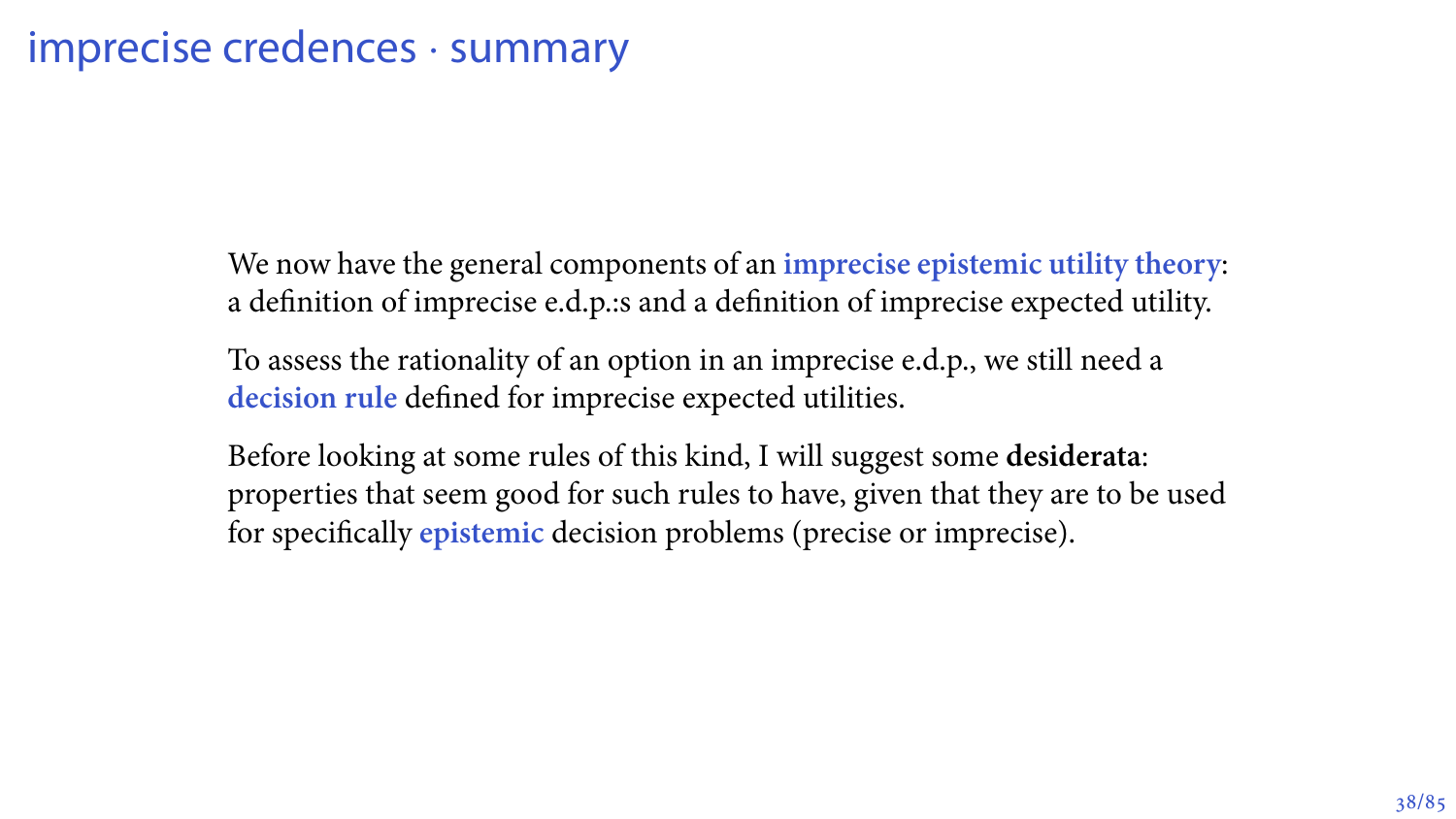**Desiderata for imprecise epistemic decision rules**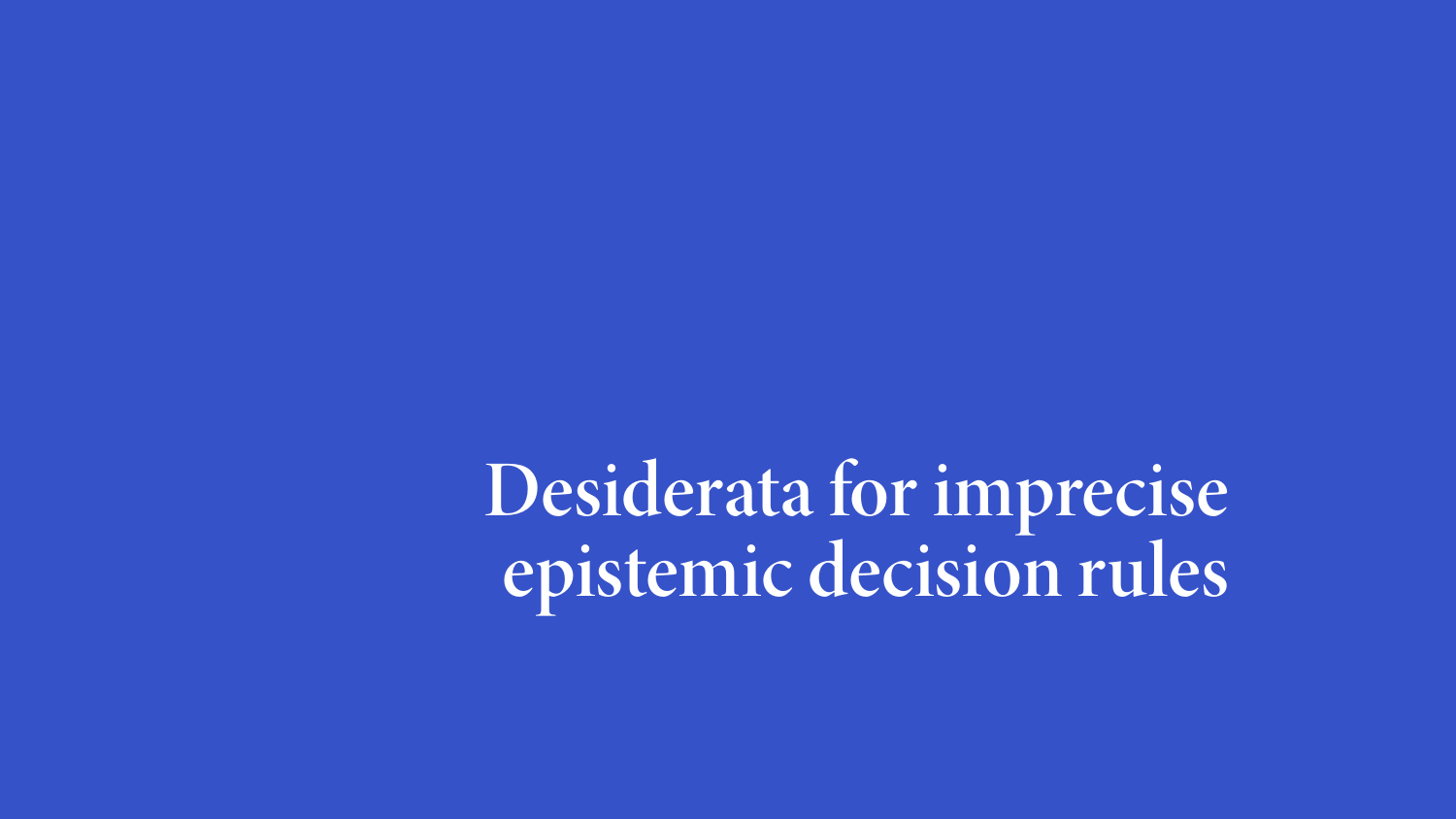# desiderata *·* choice functions

To formulate and investigate the formal properties of our candidate decision rules, it is useful to formulate them in terms of **choice functions**.

A **choice function**  $f$  takes a decision problem  $\mathcal{A}_a$  and outputs the subset of  $2^\mathcal{A}$ whose members satisfy some certain criteria.

We say that

- $f(A_a)$  is the set of **permitted options** in  $A_a$ , according to *f*, and
- *<sup>A</sup> − f*(*Aa*) is the set of **rejected options** in *Aa*, according to *f*.

When a choice function *f* permits all and only the options that conform to to some decision rule *D*, I will say that *f* **characterizes** *D*.

<sup>&</sup>lt;sup>5</sup>I use this term somewhat idiosyncratically, but innocently so.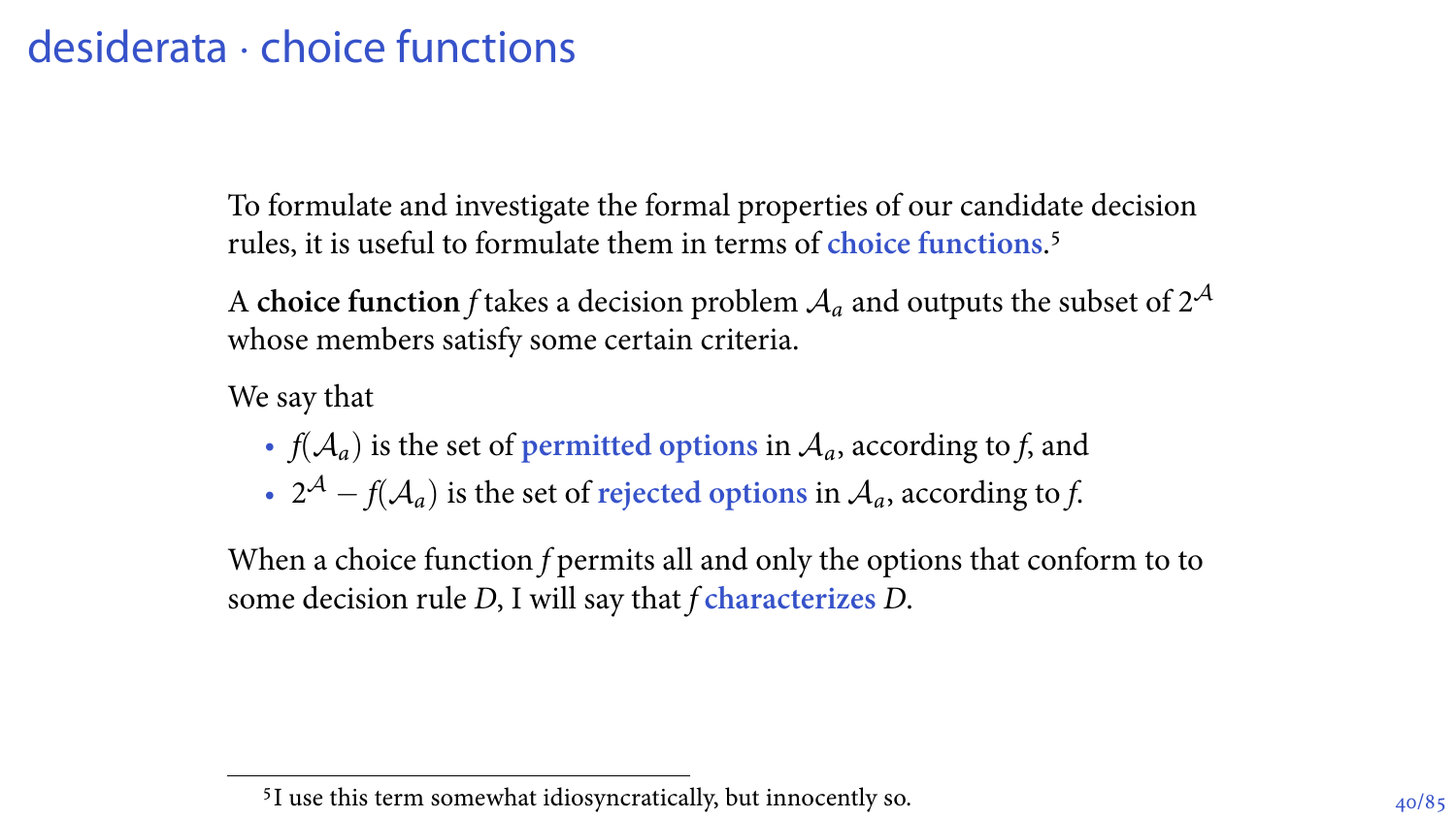**Maximize Expected Accuracy.** A belief set is rational iff it maximizes expected accuracy (epistemic utility).

*Maximize Expected Accuracy* is characterized by the choice function max:

$$
\max(\mathcal{A}_a) = \{B \subseteq \mathcal{A} \mid \forall c \in C_a : \forall \mathcal{B}' \subseteq \mathcal{A} : E_c(B) \geq E_c(\mathcal{B}')\}
$$

max takes a precise decision problem  $A_a$  and outputs the set of belief sets in  $2^{\mathcal{A}_a}$  that maximize expected accuracy according to the members of  $C_a$ .<sup>6</sup>

 $6$ In a precise problem these all agree, so can be represented by any single member.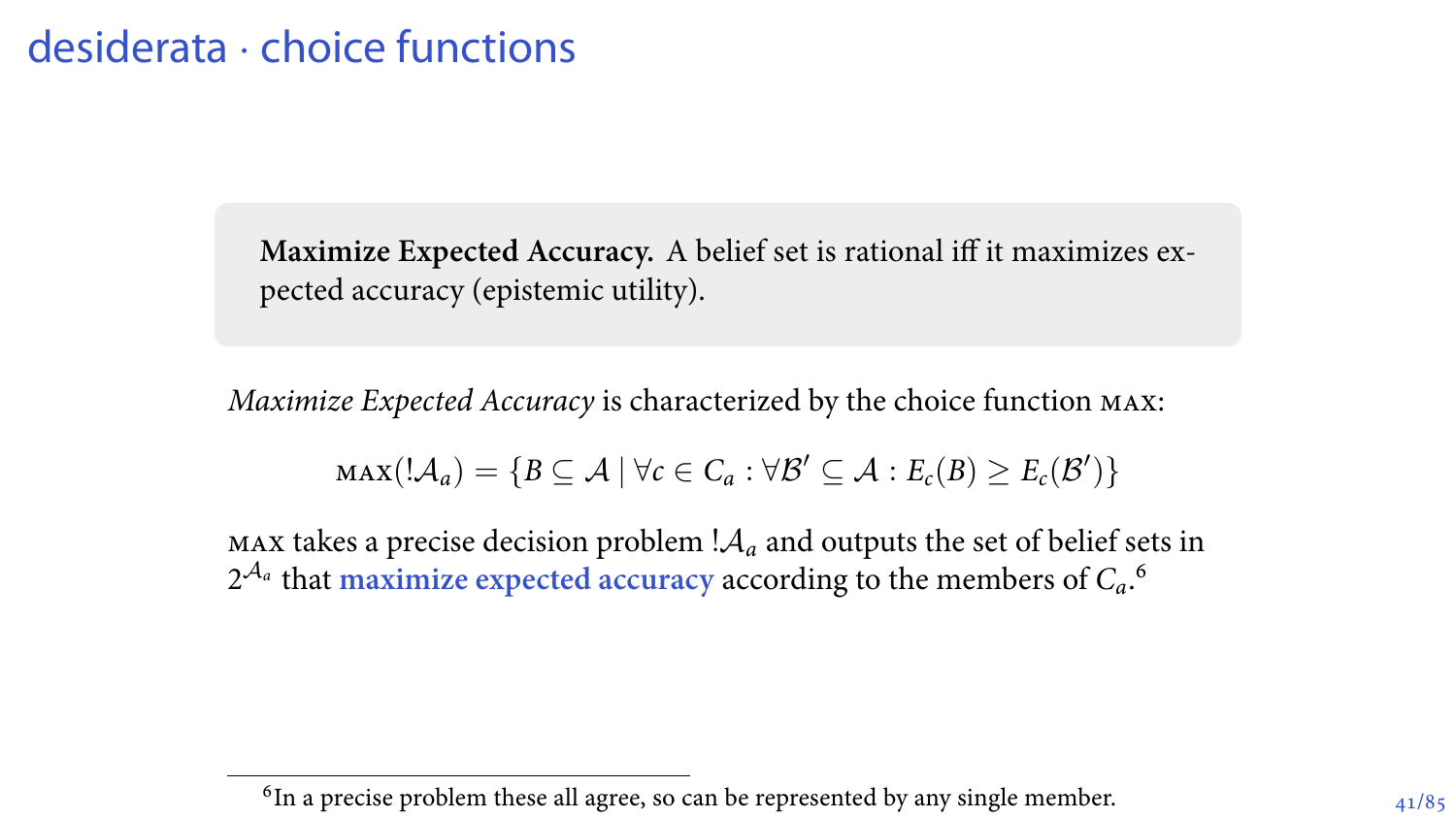## desiderata *·* basic properties

All rules to be considered are characterized by choice functions *f* that are

- **Decisive.** For any  $A_a$ :  $f(A_a) \neq \emptyset$ . *There is always some rational belief set.*
- **Fixating.** For any  $A_a$ : If  $f(A_a)$  is an agenda, then  $f(f(A_a)_a) = f(A_a)$ . *All rational belief sets are equally rational.*
- **Coherent.** For any  $(|A_a|: f(|A_a) = \text{MAX}(|A_a|)$ . *When expectation values are precise, a belief set is rational iff it maximizes expected accuracy.*

I take these to be uncontroversially desirable properties of imprecise epistemic decision rules.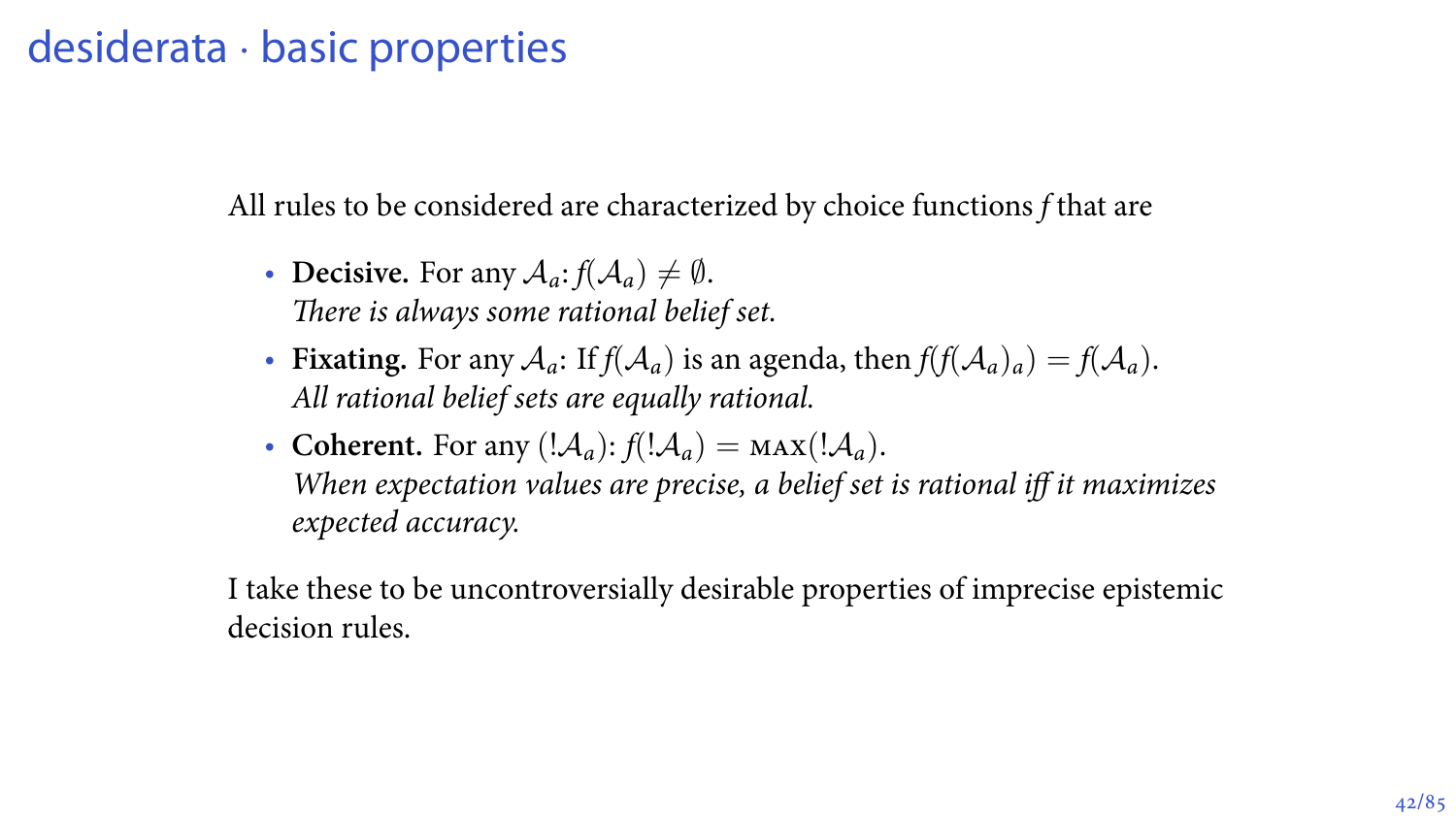# desiderata *·* unanimity

All of the decision rules to be considered are also **unanimous**: characterized by choice functions with the following property.

**Unanimity.** If  $E_c(\mathcal{B}) \ge E_c(\mathcal{B}')$  for all  $c \in C_a$  and  $\mathcal{B}' \subseteq \mathcal{A}$ , then  $\mathcal{B} \in f(\mathcal{A}_a)$ .

**That is:** if an option maximizes expected accuracy according to all members of the credal set, then it is permitted.

This guarantees that a rational belief set remains rational if one's credence is **precisified** by update of *Ca*, for the special case where *this specific belief set* is unanimously prefereed within *Ca*.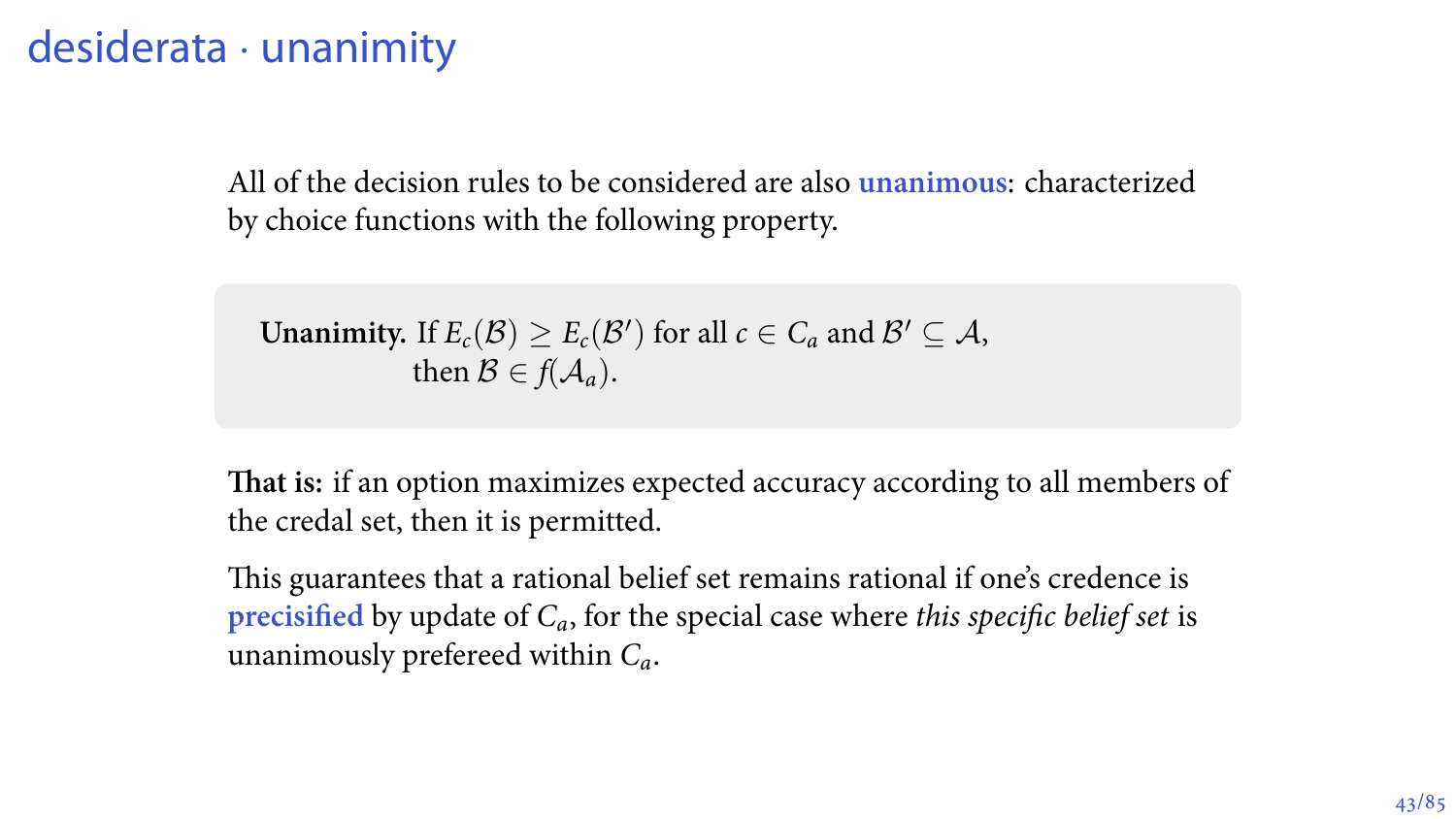### desiderata *·* strong unanimity

Not all rules will be **strongly unanimous**:

**Strong unanimity.** If  $[E_c(\mathcal{B}) \geq E_c(\mathcal{B}^\prime)$  for all  $c \in C_a$  and  $\mathcal{B}^\prime \subseteq \mathcal{A}$ , then  $f(A_a) = \{B \mid \forall c \in C_a : \forall B' \subseteq A : E_c(B) \geq E_c(B')\}.$ 

**That is:** if some options maximize expected accuracy according to all members of the credal set, **only these options** are permitted.

This guarantees that a rational belief set remains rational if one's credence *Ca* is precisified, for the sligthly more general case where *some belief set* is unanimously preferred within *Ca*.

The most general version of this desideratum, of course, does not condition on unanimity. We will return to this.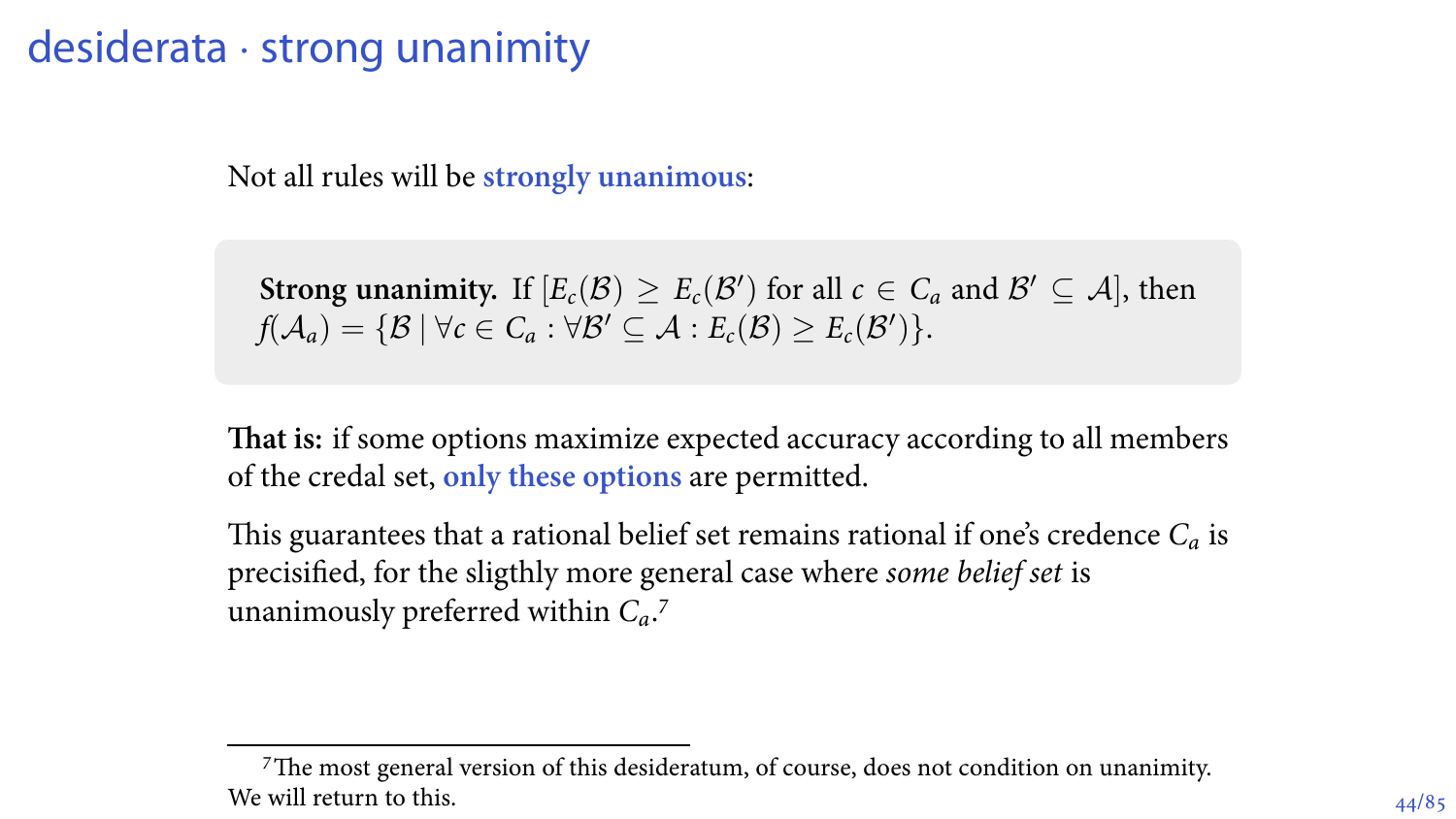# desiderata *·* dominance

Rational decision rules are often required to reject **dominated** options.

**Dominance.** An option *O ′* is **dominated** by *O* whenever

- for any possible state of the world, *O* yields at least as much utility as *O ′* does, and
- for some possible states of the world, *O* yields strictly more.

Choosing a dominated option is intuitively irrational: switching to the dominating option can only make you better off.

**Fact 1.** max rejects dominated options (assuming state-act independence).

Consequence: *All coherent rules reject dominated options in precise problems*.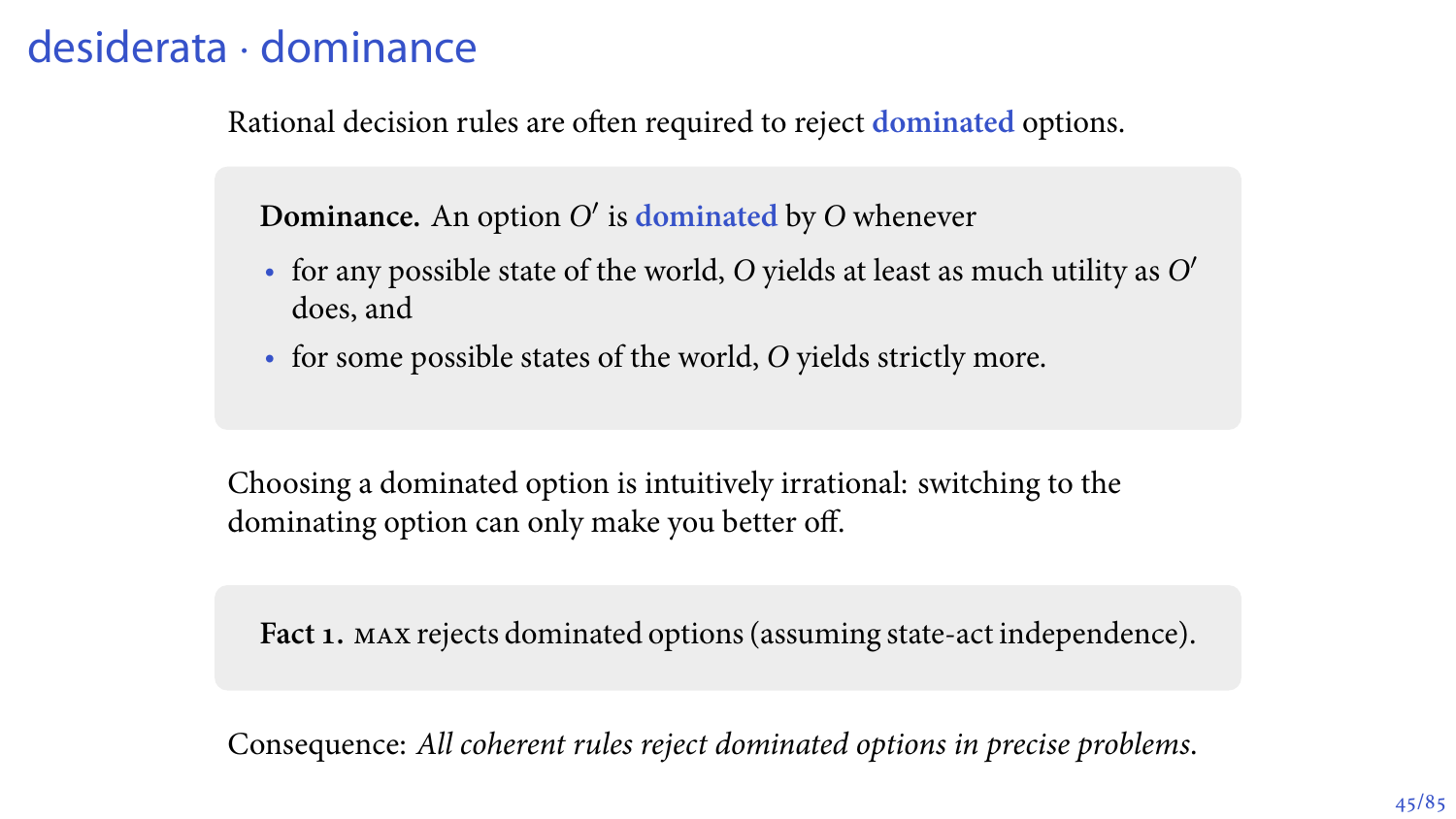# desiderata *·* dominance

For imprecise problems, we can look at the relation of **collective dominance**:

**Collective dominance.** In a decision problem *Aa*, an option *O collectively dominates* an option *O ′* iff

- $E_c(O) \ge E_c(O')$  for all  $c \in C_a$ , and
- $E_c(O) > E_c(O')$  for some  $c \in C_a$ .

Some of the decision rules to be considered are characterized by **safe** choice functions:<sup>8</sup>

**Safety.** No  $\mathcal{B} \in f(\mathcal{A}_a)$  is collectively dominated.

Safe choice functions may still permit options dominated by *mixed* options. I'm not sure how to make sense of mixed strategies in the epistemic setting.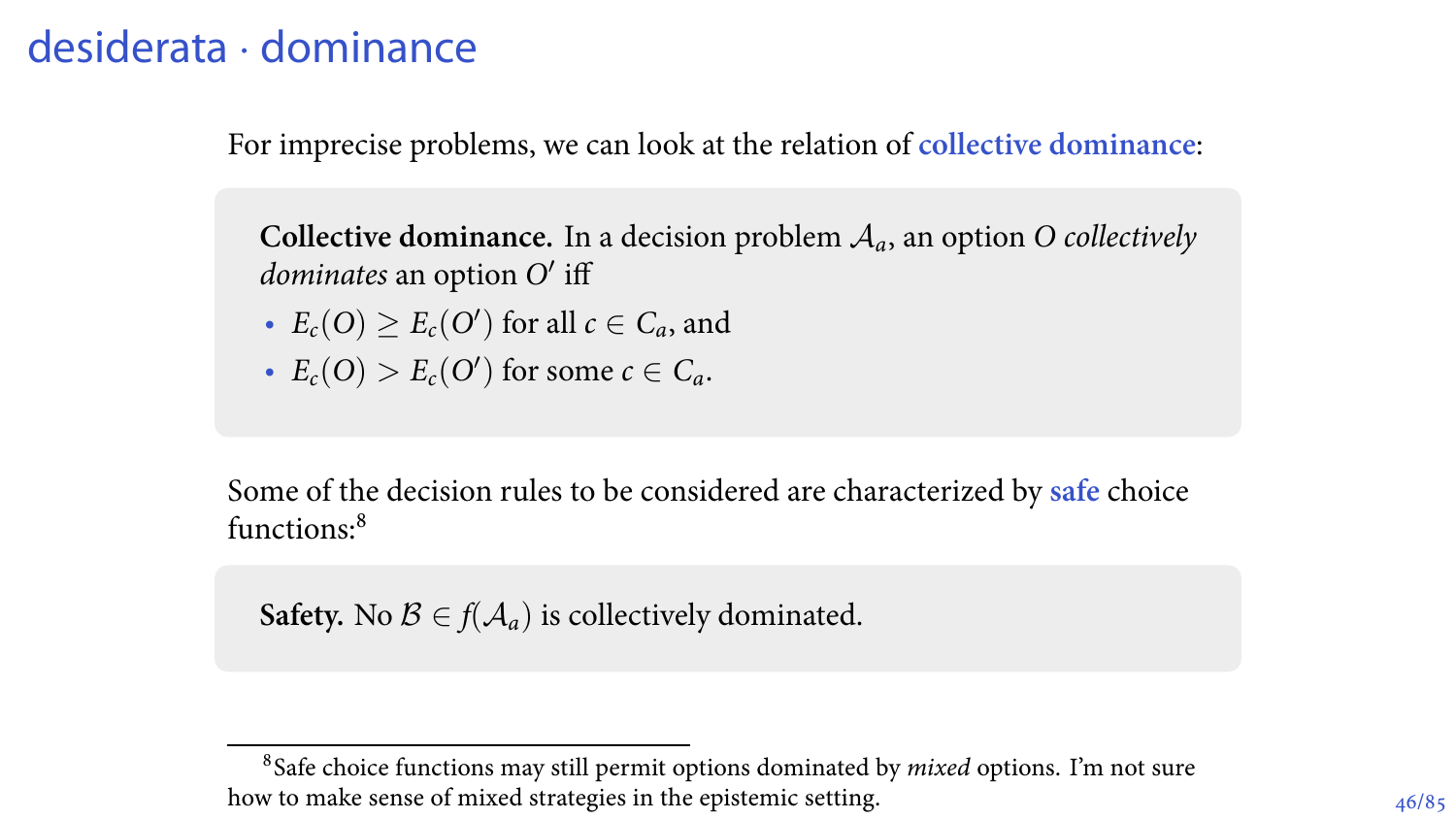## desiderata *·* persistence

Rational coarse-grained attitudes are intuitively **persistent** in a certain sense.

If you rationally believe that *p*, it seems rational to persist in this belief, and irrational to give it up, *as long as your credence in p remains unchanged*.

In particular, you should be able to **consider new propositions**, or **cease to consider ones**, without this itself mandating a change in attitude towards *p*.

**Note.** The motivation for this depends on how we conceptualize the agenda itself: ultimately, on what sort of doxastic attitudes we take ourselves to be modeling (occurrent? dispositional?). But least for the occurrent case, both requirements appear intuitive.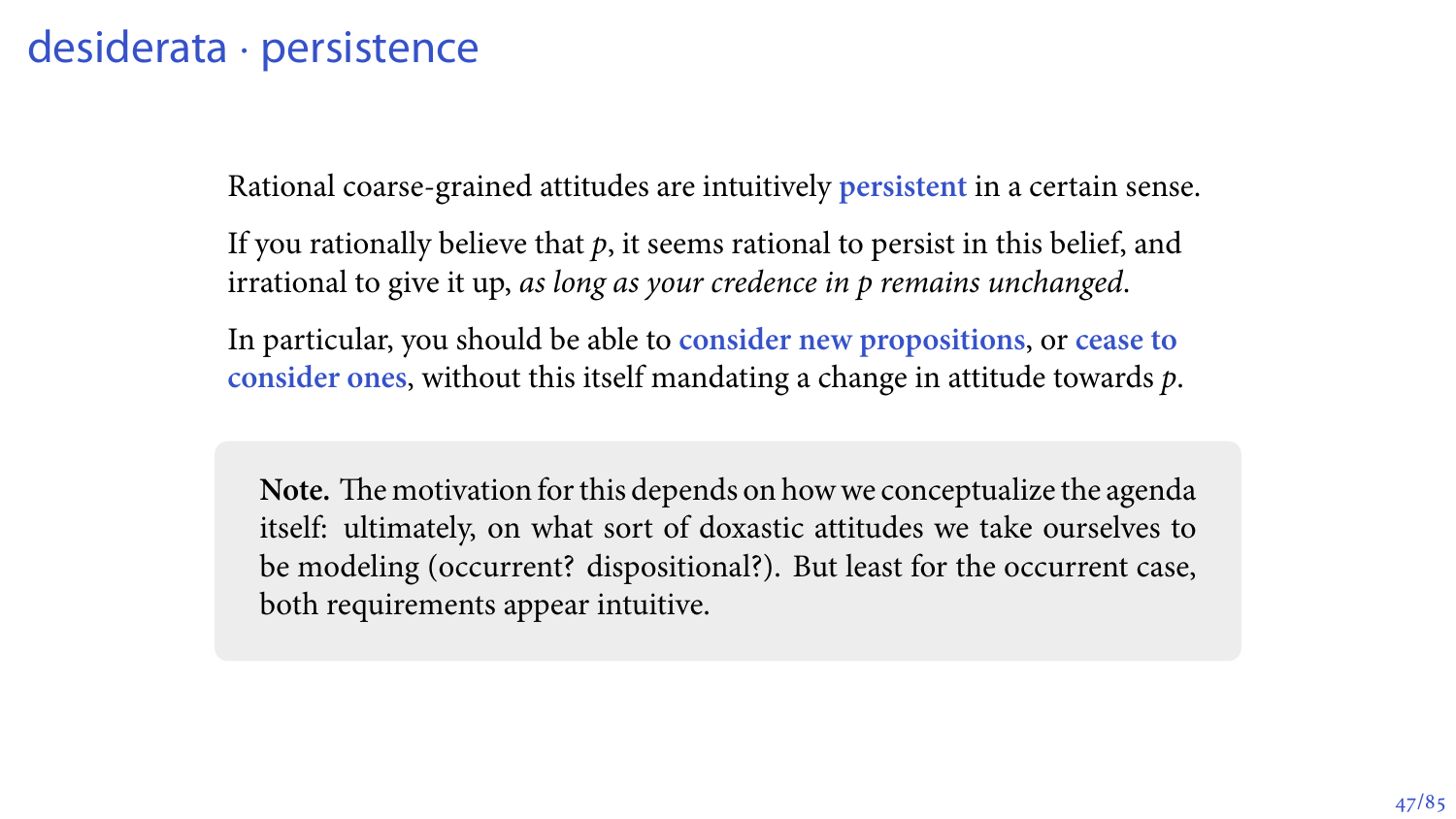## desiderata *·* persistence

A decision rule predicts this type of persistence *iff* it is characterized by a choice function that is **e(xpansion)-consistent** and **c(ontraction)-consistent**. Where Γ is some set of propositions closed under negation:

- **E-consistency.**  $f(A_a \cup \Gamma) = \{B \cup B' \mid B \in f(A_a) \text{ and } B' \in f(\Gamma_a)\}.$
- **C-consistency.**  $f(A_a \Gamma) = \{B \Gamma \mid B \in f(A_a)\}.$

E-consistency ensures that expansions preserve the rational coarse-grained attitudes towards propositions from the original agenda.

C-consistency ensures that contractions preserve any rational coarse-grained attitudes towards propositions remaining from the original agenda.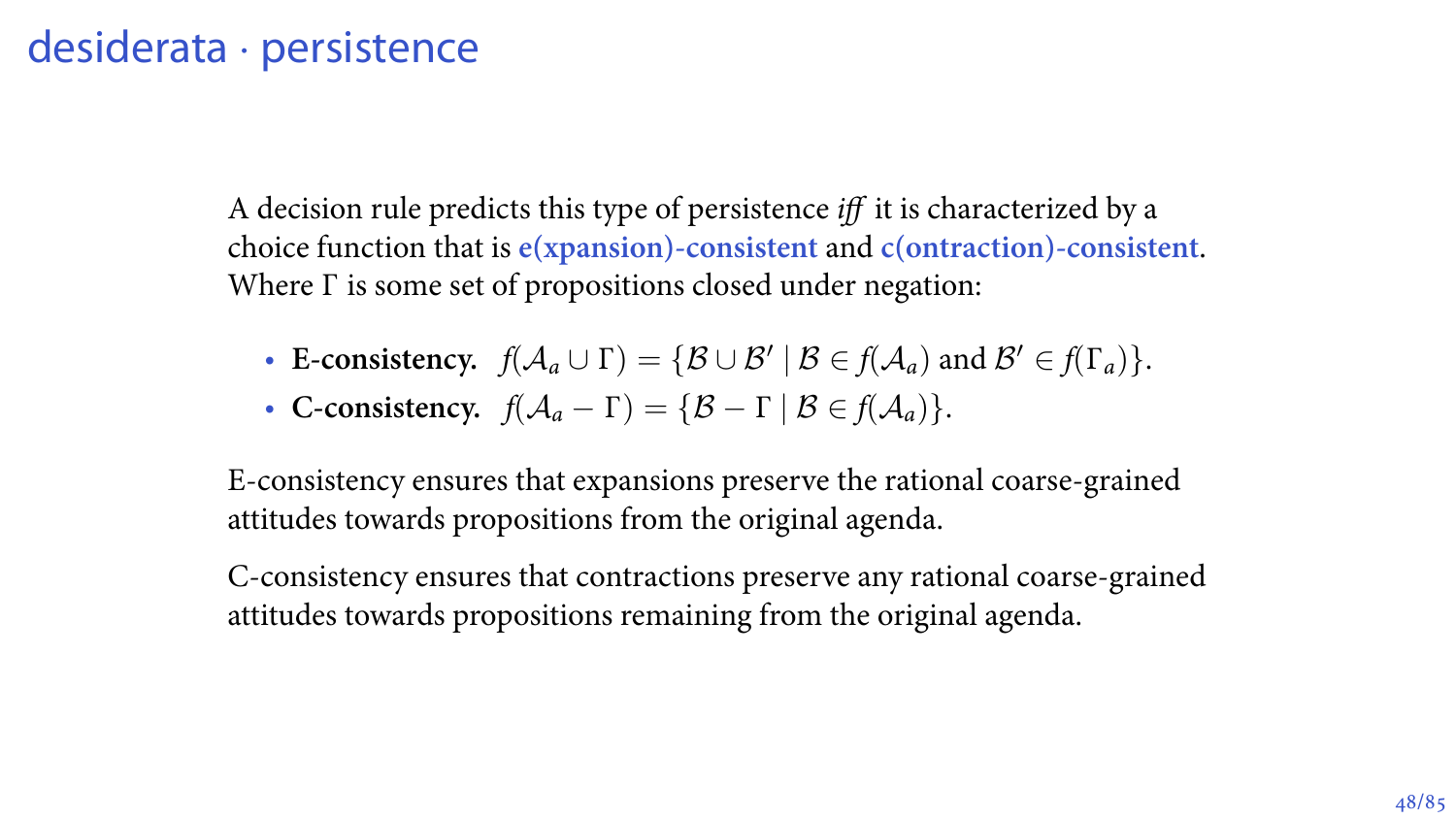## desiderata *·* persistence

A decision rule is jointly e- and c-consistent *iff* it is characterized by a **persistent** choice function:

**Persistence.**  $B \in f(A_a)$  iff, for all agendas  $A \subseteq A$ :  $B \cap A \in f(A_a)$ .

A persistent choice function permits a belief set in an e.d.p. *iff* it permits its solutions to all subproblems of that e.d.p..

**Terminology:** the *B***-solution** to  $A_a$  is the set  $B \cap A$ . A subproblem of  $A_a$  is any problem *A<sup>a</sup>* : *A* is an agenda included in *A*.

Note that *Maximize Expected Accuracy* is persistent:  $B \in \text{max}(\mathcal{A}_a)$  *iff*  $\mathcal{B} \cap A \in \max(A_a)$  for all agendas  $A \subseteq \mathcal{A}$ .<sup>9</sup>

<sup>&</sup>lt;sup>9</sup>Proof in Appendix.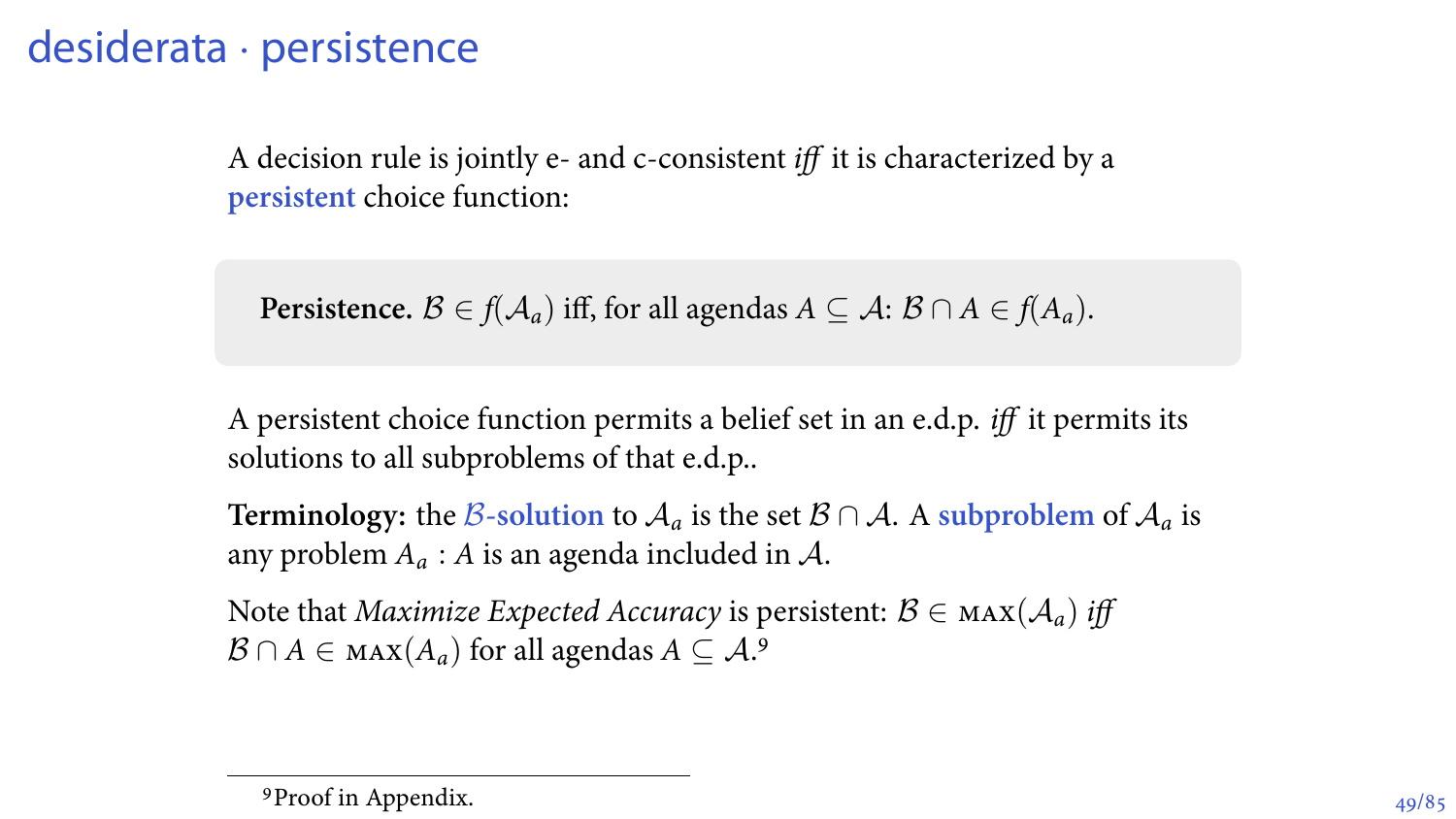# desiderata *·* summary

There are many intuitively desirable properties of epistemic decision rules (see **Conclusion**). But time forces us to limit attention, and we will focus on the set of desiderata discussed so far:

- **Unanimity.** If a belief set maximizes expected accuracy according to all members of the credal set, then it is permitted.
- **Strong unanimity.** If some belief sets maximize expected accuracy according to all members of the credal set, then only these belief sets are permitted.
- **Safety.** Collectively dominated options are rejected.
- **Persistence.** Expanding or contracting an agenda does not affect the rationality of individual coarse-grained attitudes towards propositions preserved from the previous agenda.

These are thus to be seen as potentially *necessary*, but definitely *not sufficient*, properties of rational decision rules for imprecise epistemic choice.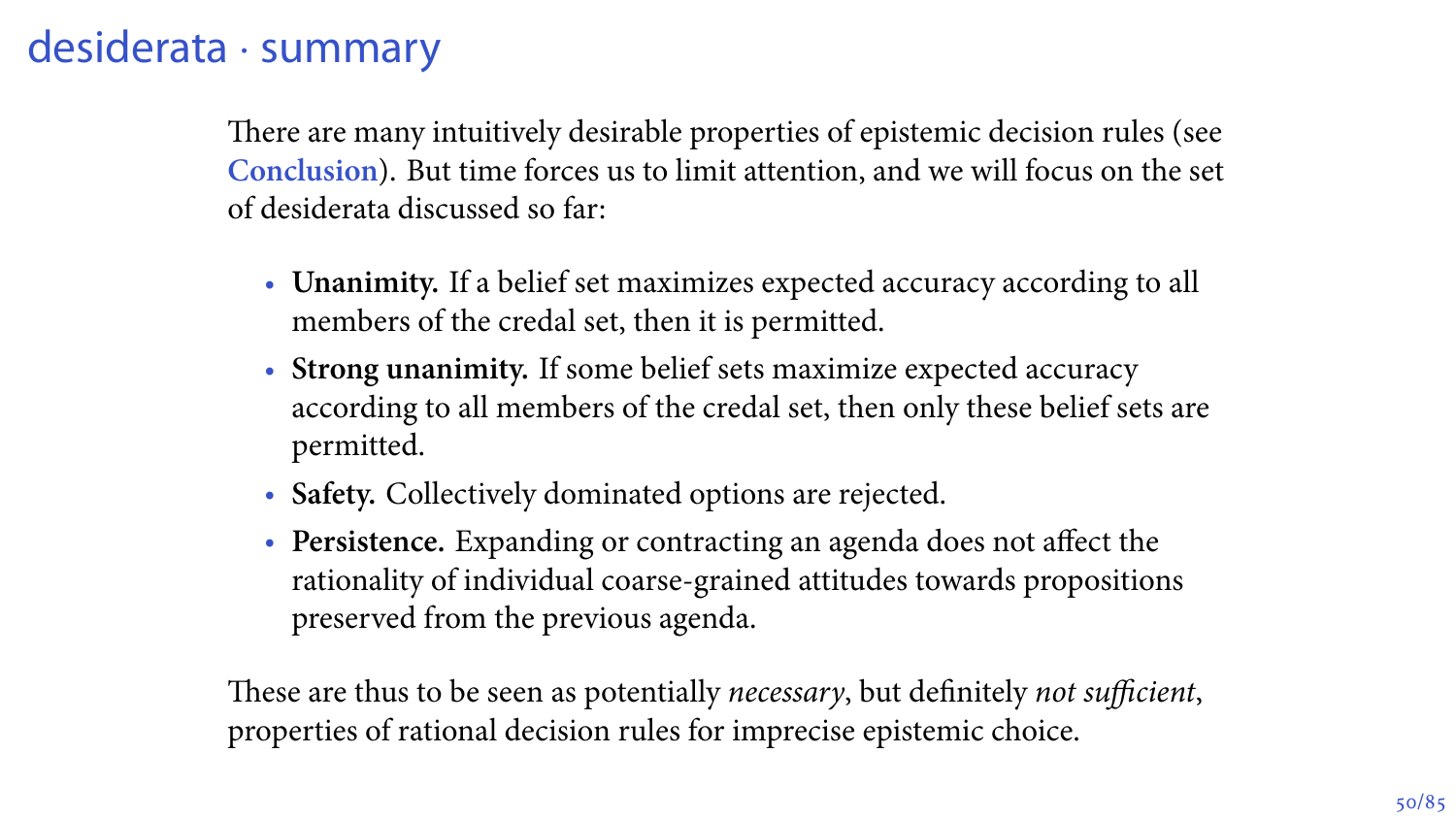**Rules for imprecise epistemic choice**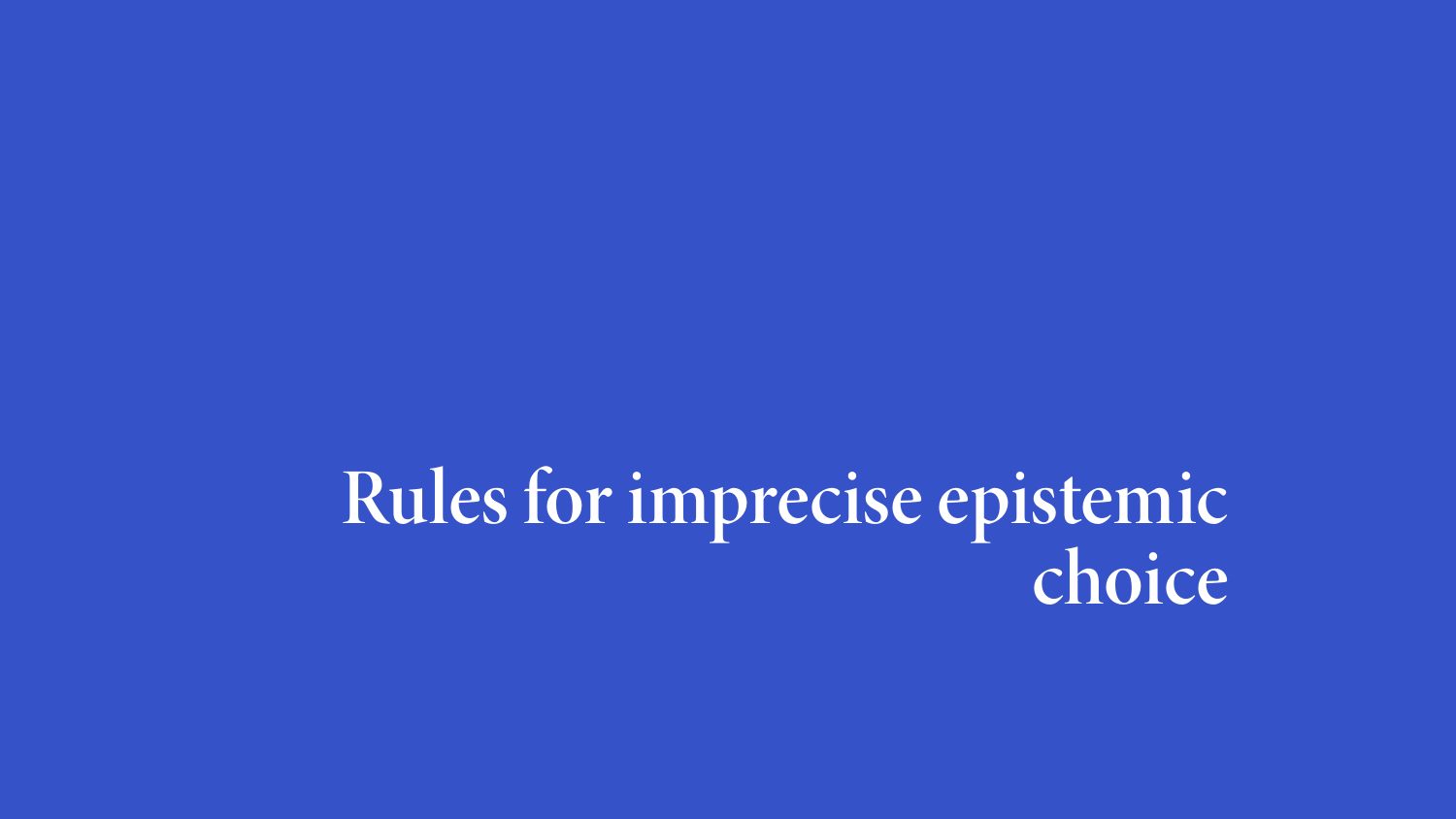### rules

We will consider two main decision rules for imprecise choice:

- *E-admissibility* (Levi 1980),
- Γ-maximin (Gilboa & Schmeidler 1989),

together with some composite rules based on these.

Our goal is to assess their suitability for imprecise **epistemic** choice, by checking whether they are

- **unanimous**,
- **strongly unanimous**,
- **safe**,
- **persistent**.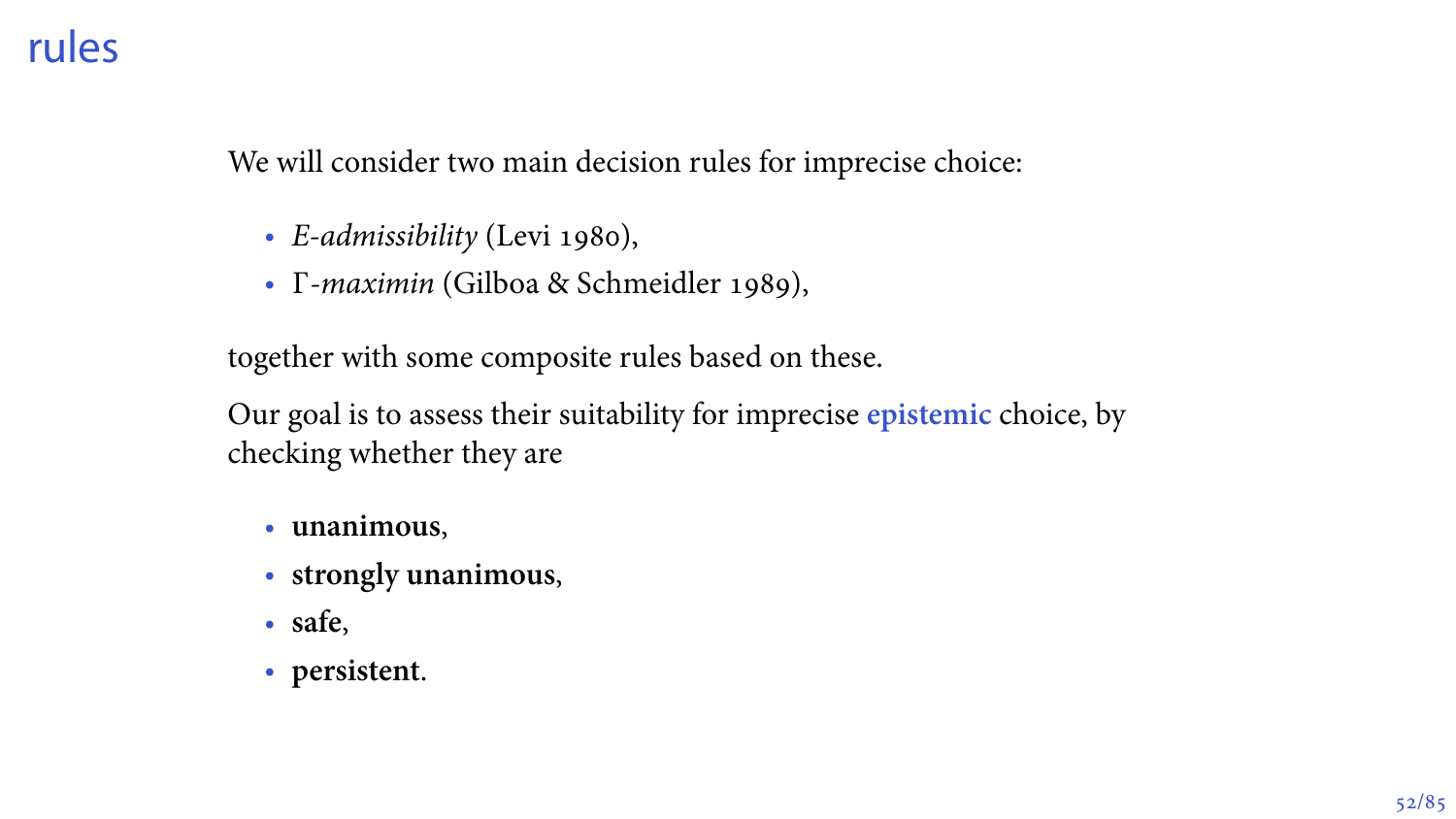Isaac Levi (1974, onwards) advocates *E-admissibility* as a necessary (but perhaps not sufficient) decision rule for imprecise choice:

*E-admissibility.* Permitted options maximize expected utility according to some member of your credal set.

*E-admissibility* is characterized by the choice function e-max:

 $\mathsf{E}\text{-}\mathsf{max}(\mathcal{A}_a)=\{\mathcal{B}\subseteq\mathcal{A}\mid \exists c\in C_a:\forall \mathcal{B}'\subseteq\mathcal{A}: E_c(\mathcal{B})\geq E_c(\mathcal{B}')\}$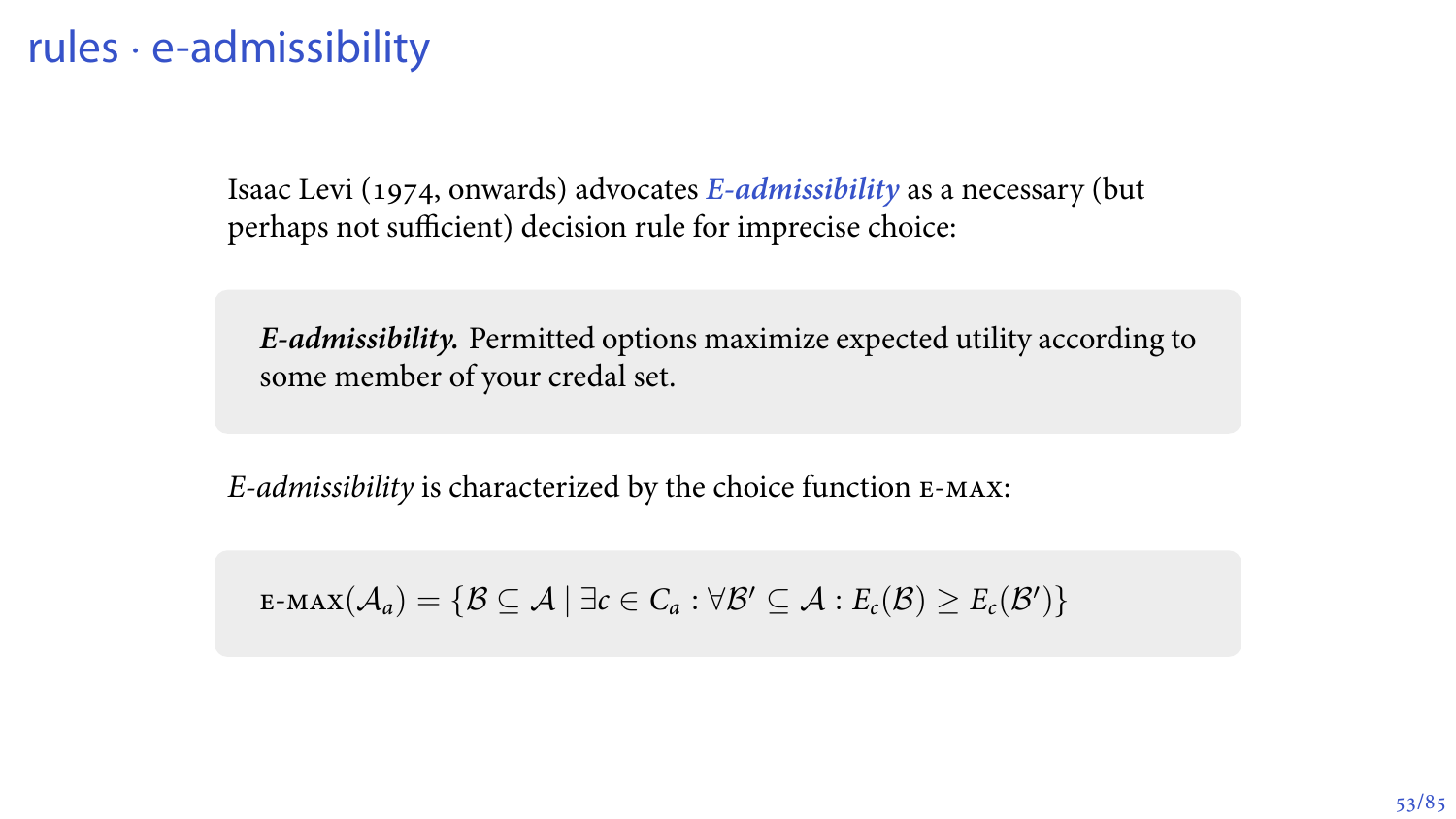

**Illustration.** A CONSERVATIVE risk profile with  $[0.3, 0.7]$  credence in  $p$ . The thicker, shaded lines mark the permitted solutions according to *E-admissibility*, including **disbelief**, **suspension**, and **belief**.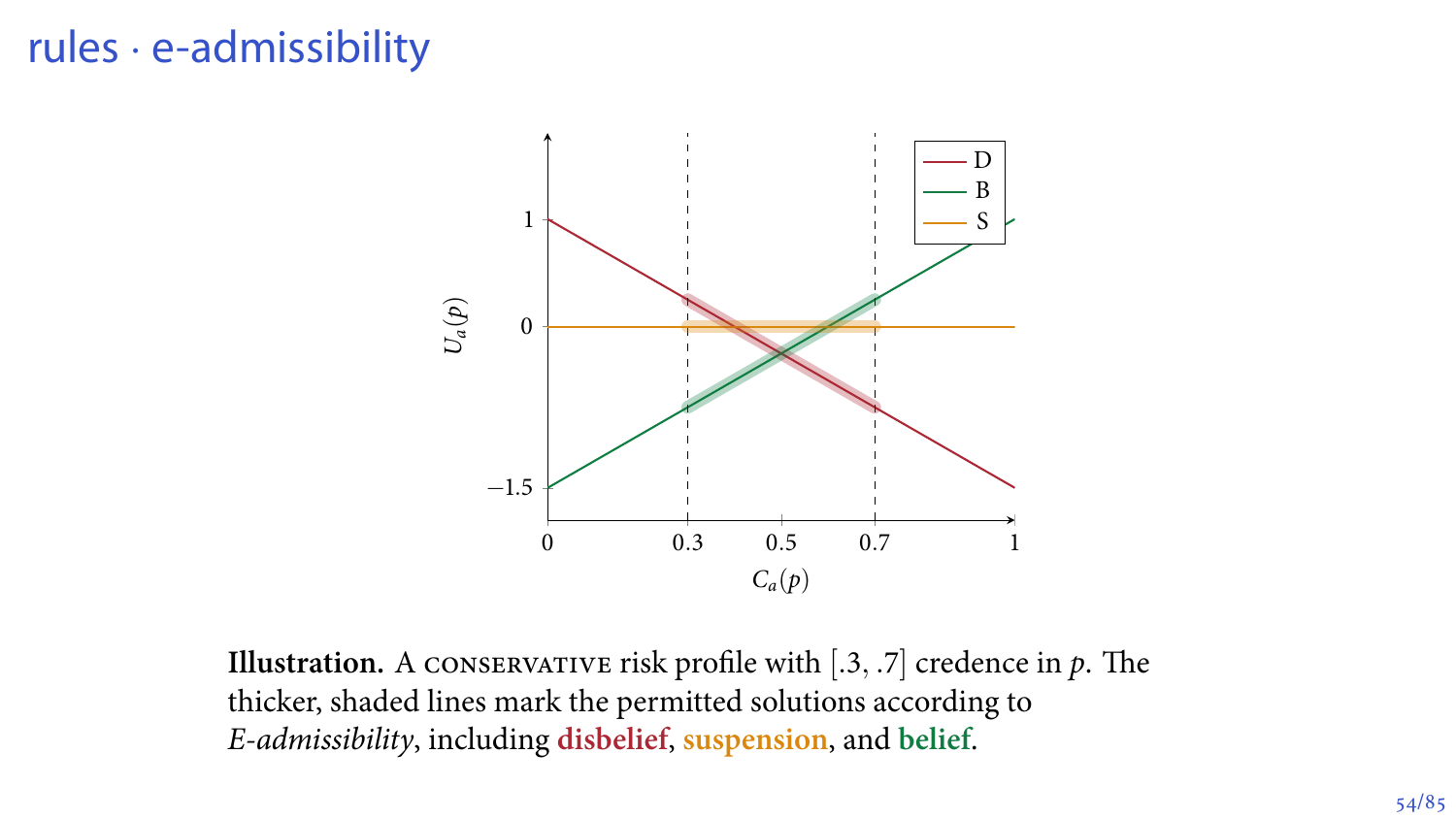**Good news:** *E-admissibility* is **unanimous**. If all members of your credal set agree that an option maximizes expected accuracy, this option is permitted.

**Bad news:** *E-admissibility* is **not strongly unanimous**. Unless all members of your credal set agree *exactly* on which options maximize expected accuracy, options that are not unanimously preferred may also be permitted.

*E-admissibility* is **not safe**. If there is disagreement among the members of your credal set, dominated choices may be permitted.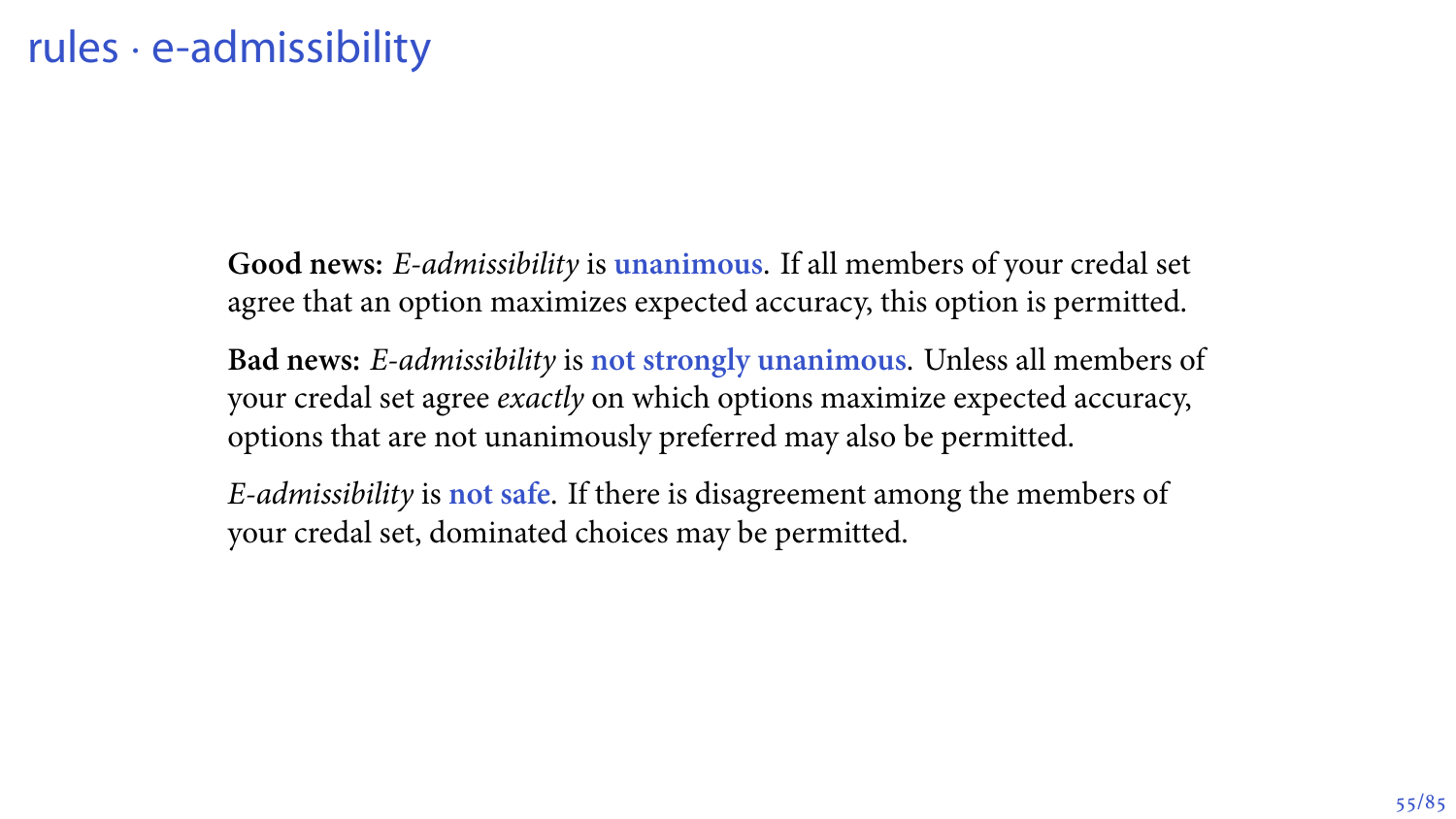

**Counterexample.** A conservative risk profile with [*., .*] credence in *p*. The thicker, shaded lines mark the permitted solutions according to *E-admissibility*, including **belief** but also **suspension**, which is dominated and not unanimously preferred.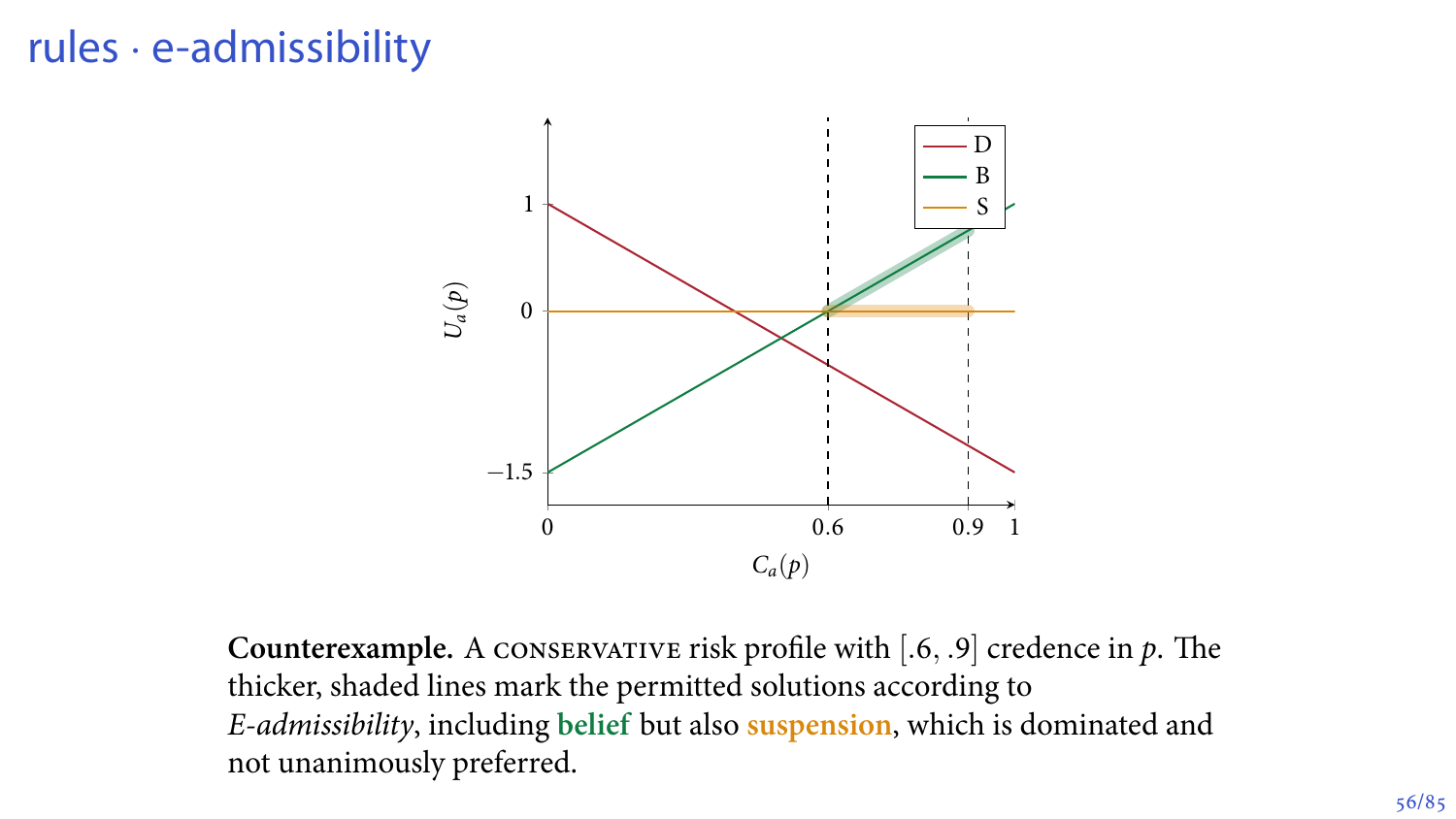**More bad news:** *E-admissibility* is **not persistent**.

If e-max permits a belief set for an e.d.p., it also permits the set's solutions to the subproblems of the e.d.p.:<sup>10</sup>

$$
\mathcal{B}\in \text{E-MAX}(\mathcal{A}_a)\Rightarrow \mathcal{B}\cap A\in \text{E-MAX}(A_a) \text{ for all agents } A\subseteq \mathcal{A}
$$

But **the converse does not hold**: A belief set may solve all subproblems of some e.d.p., but not be permitted by E-MAX in the full e.d.p.:

$$
\mathcal{B} \in \text{E-MAX}(\mathcal{A}_a) \neq \mathcal{B} \cap A \in \text{E-MAX}(A_a) \text{ for all agenda } A \subseteq \mathcal{A}
$$

<sup>&</sup>lt;sup>10</sup>Proof in Appendix.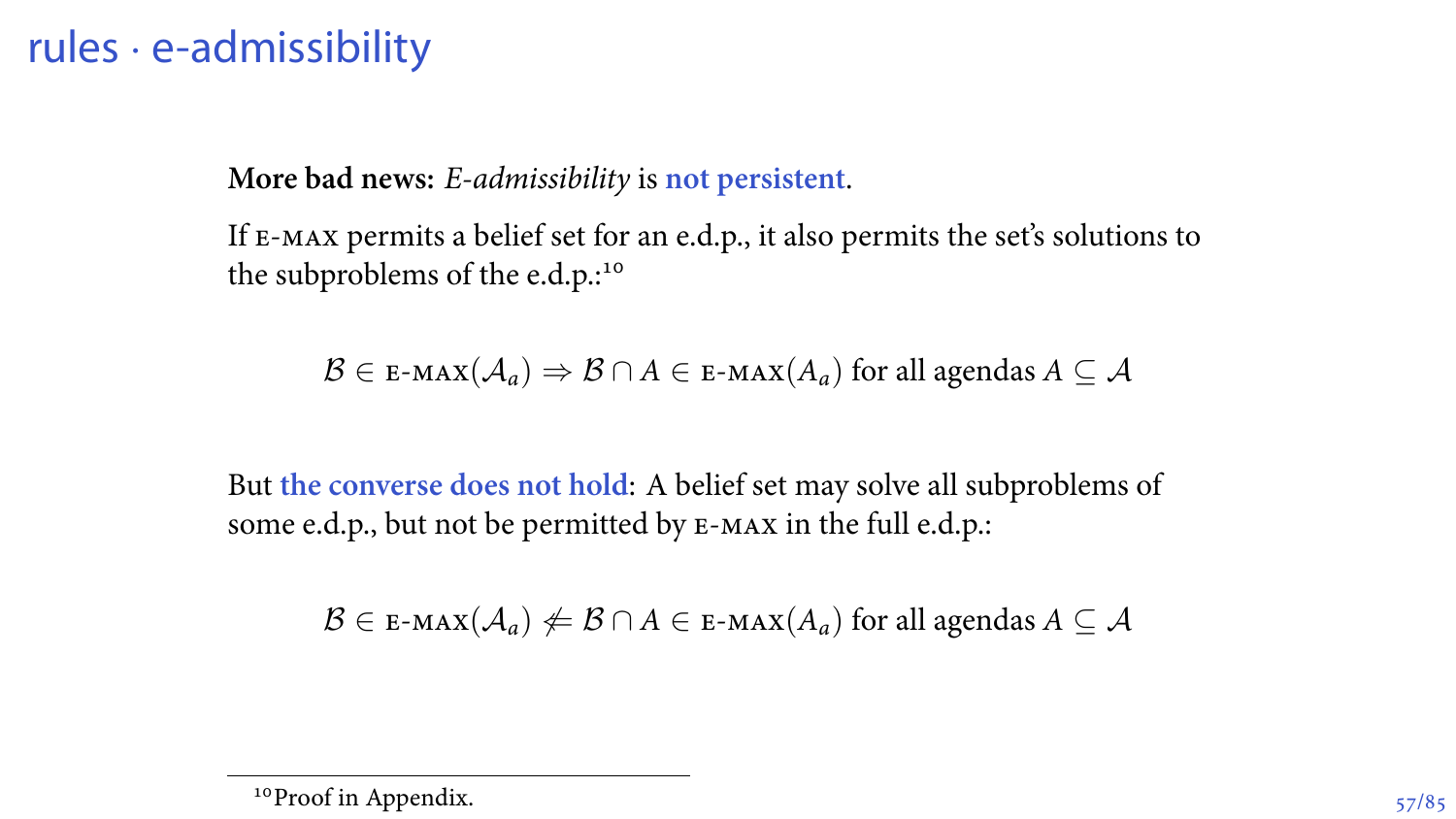**Counterexample.** Consider an e.d.p.  $A_a = \{p, \neg p, q, \neg q\}$ , where

- *C<sup>a</sup>* contains only two (probabilistic) credence functions  $c_1, c_2 : c_1(p) = c_1(\neg q) = c_2(q) = c_2(\neg p) > .5$  and their mixtures;
- $U_a$  is conservative, with  $V^S = 0$  and  $V^F = -1.5V^T$ .

We then have that  $E-MAX({p, \neg p}_a) = {\{p\}, {\{\neg p\}, \{\}\}}$ : each option maximizes for the linear average of  $c_1$  and  $c_2$ , which assigns all propositions a  $\mathbf{F}$  credence. For analogous reasons,  $\mathbf{F}$ -MAX( $\{q, \neg q\}_a$ ) =  $\{\{q\}, \{\neg q\}, \{\}\}.$ 

Then  $\mathcal{B} = \{p, q\}$  solves both subproblems of  $\mathcal{A}_a$ , by  $\{p\}$  and  $\{q\}$ . Yet  $B \notin E$ -MAX $(A_a)$ : for all  $c \in C_a$ ,  $E_c(B)$  will be a negative value, while  $E_c(\{\})$  is always 0.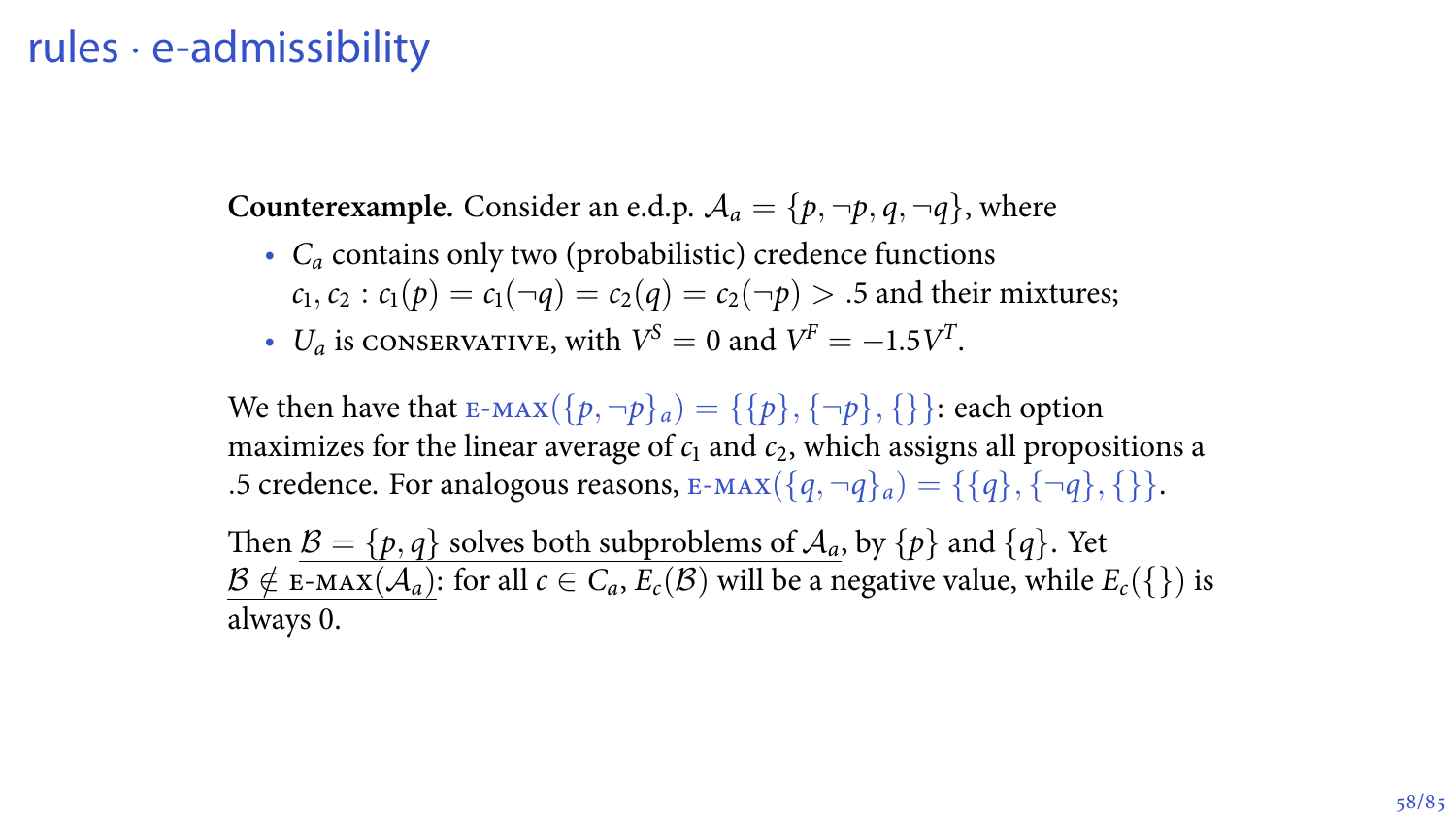In other words, *E-admissibility* is not **e-consistent**: by expanding the agenda, rational agents (even when conservative) can be forced to change their attitude towards propositions from the original agenda.

**In sum:**

|                  | e-admissibility |
|------------------|-----------------|
| unanimity        |                 |
| strong unanimity | x               |
| safety           | x               |
| e-consistency    |                 |
| c-consistency    |                 |

Before discussing the possibility of supplementing or strengthening *E-admissibility*, we investigate another candidate rule.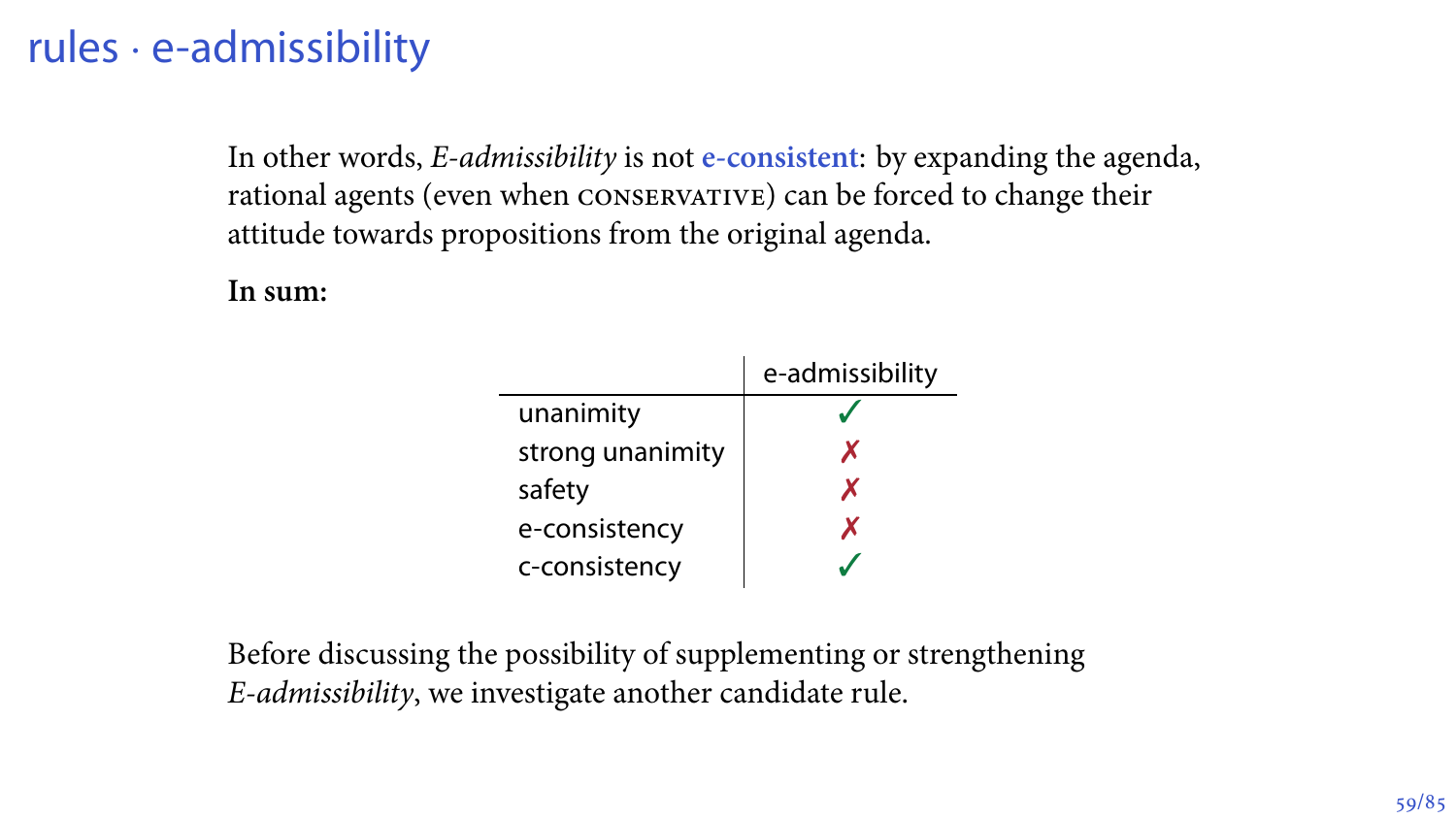*Γ-maximin* (e.g., Gilboa & Schmeidler, 1989) is a simple maximin-rule for imprecise decision making:

Γ*-maximin.* Permitted options maximize the lowest expected utility assigned by any member of your credal set.

Γ*-maximin* is characterized by the choice function maximin:

 $\textsf{maximin}(\mathcal{A}_a) = \{\mathcal{B} \subseteq \mathcal{A} \ | \ \forall \mathcal{B}' \subseteq \mathcal{A} : \underline{\textit{IE}}_{C_a}(\mathcal{B}) \geq \underline{\textit{IE}}_{C_a}(\mathcal{B}')\}$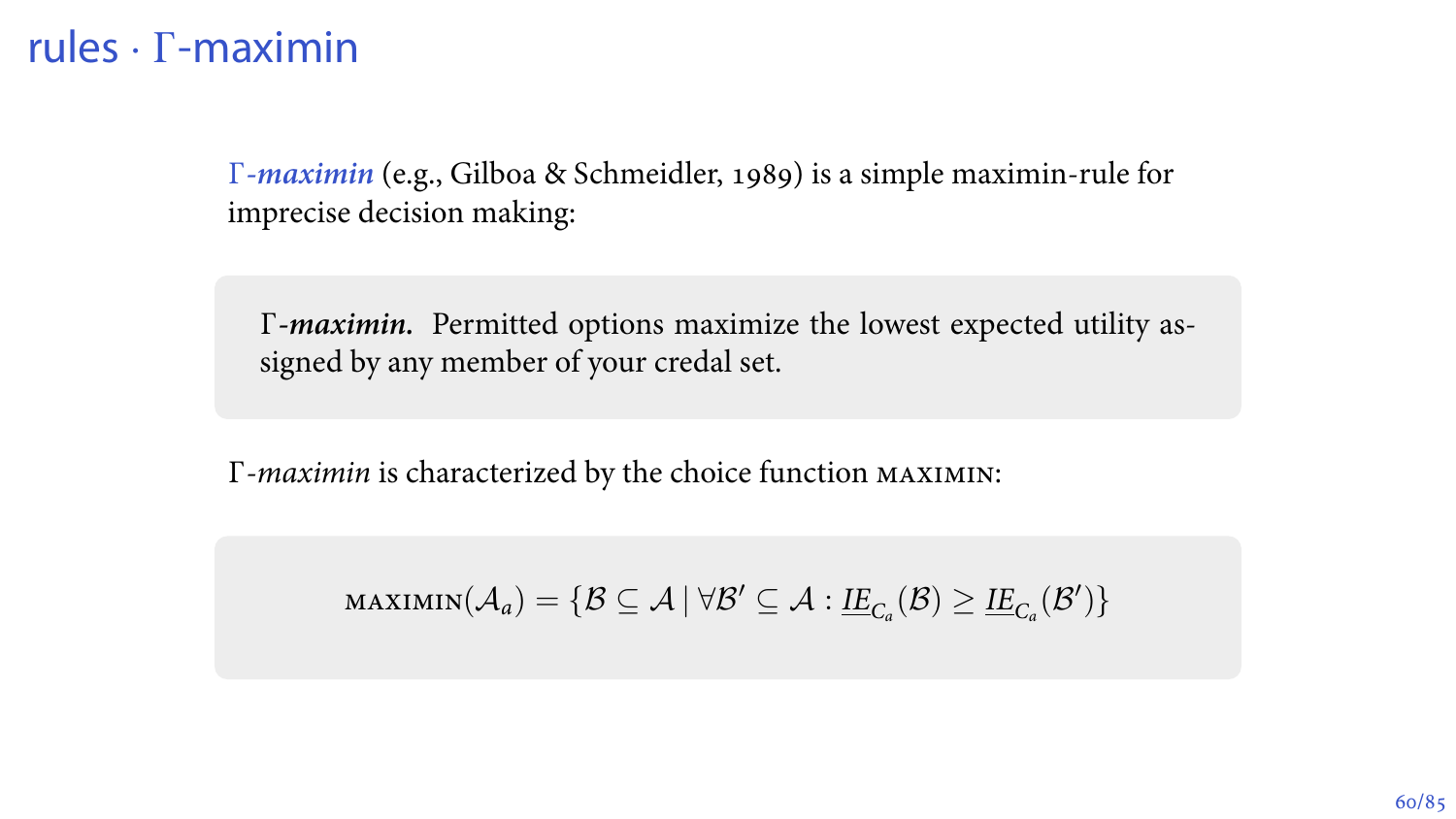

**Illustration.** A CONSERVATIVE risk profile with  $[.3, .7]$  credence in  $p$ . The thicker, shaded lines mark the permitted solutions according to Γ*-maximin*, which only includes **suspension**.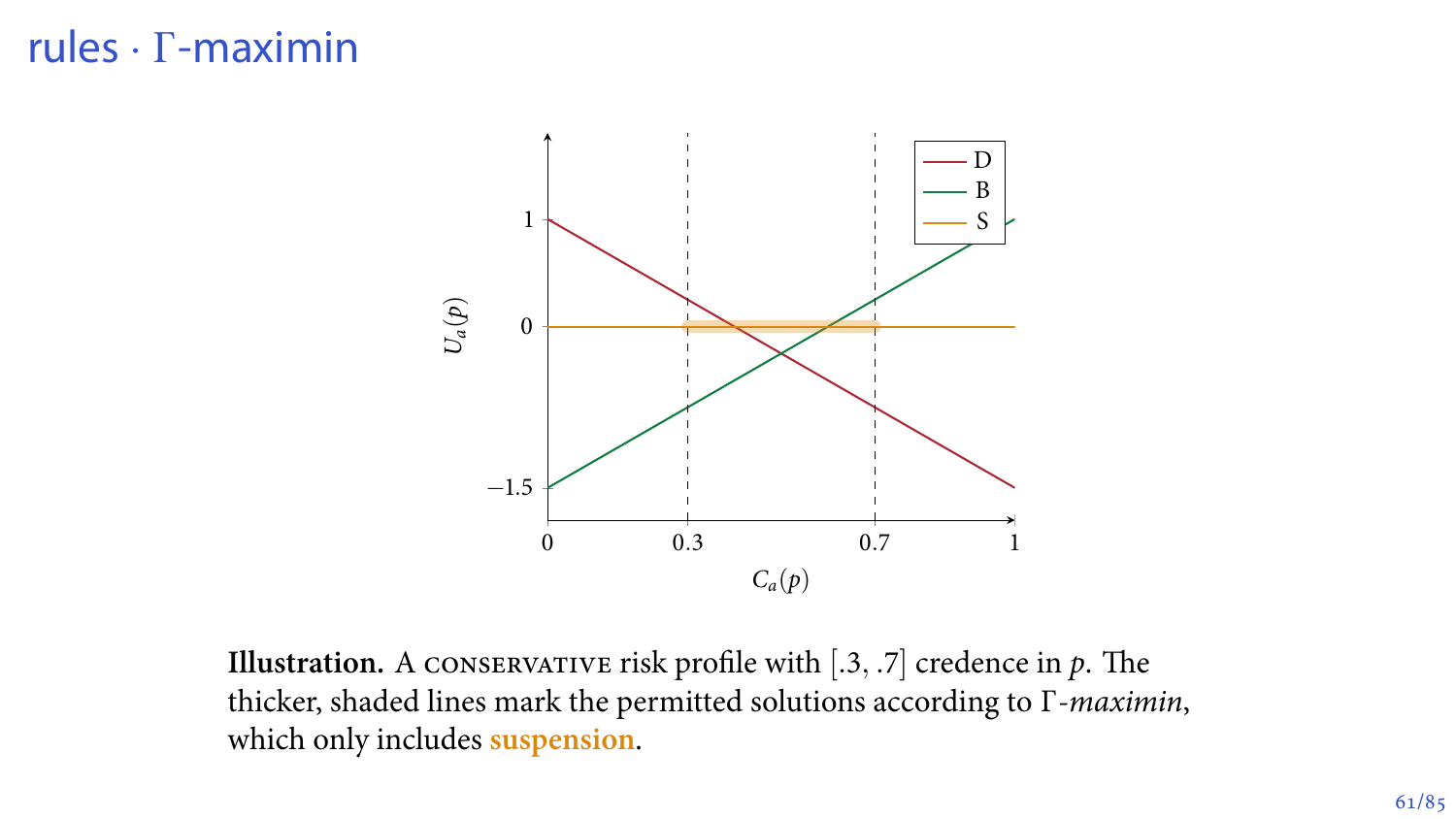**Good news:** Γ*-maximin* is **unanimous**: If the members of your credal set agree on which belief sets maximize expected accuracy, these sets will be permitted by maximin.<sup>11</sup>

**Bad news:** Γ*-maximin* is **not strongly unanimous**: Unless the members of your credal set agree *exactly* on which options maximize expected accuracy, options that are not unanimously preferred may be permitted.

Γ*-maximin* is **not safe**: If there is disagreement among the members of your credal set, dominated choices may be permitted.

<sup>&</sup>lt;sup>11</sup>Proof in Appendix.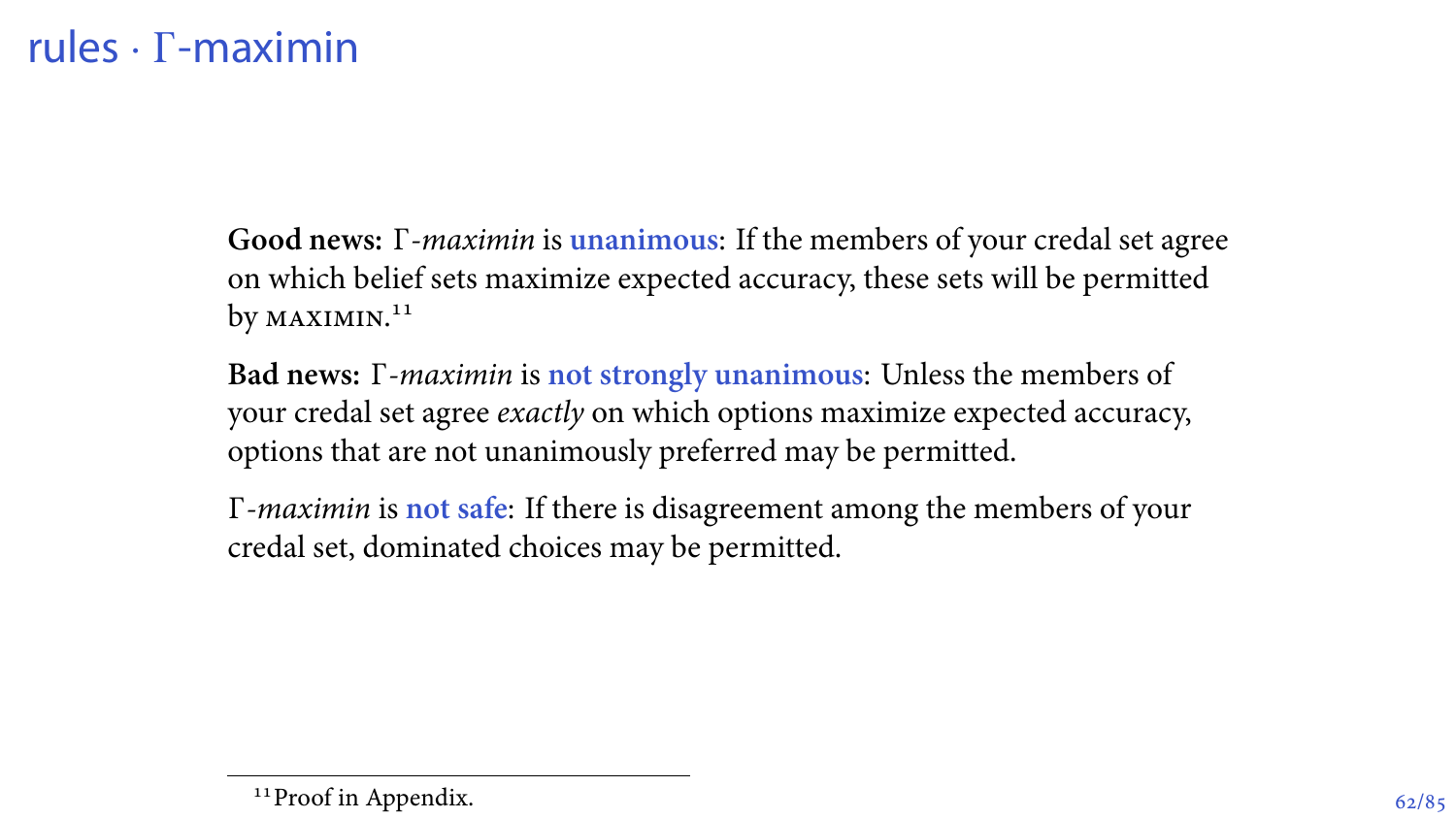

**Counterexample.** (Same as for *E-admissibility*.) A conservative risk profile with [.6, .9] credence in  $p$ . The thicker, shaded lines marks the permitted solutions according to Γ*-maximin*, including **belief** but also **suspension**, which is dominated and not unanimously preferred.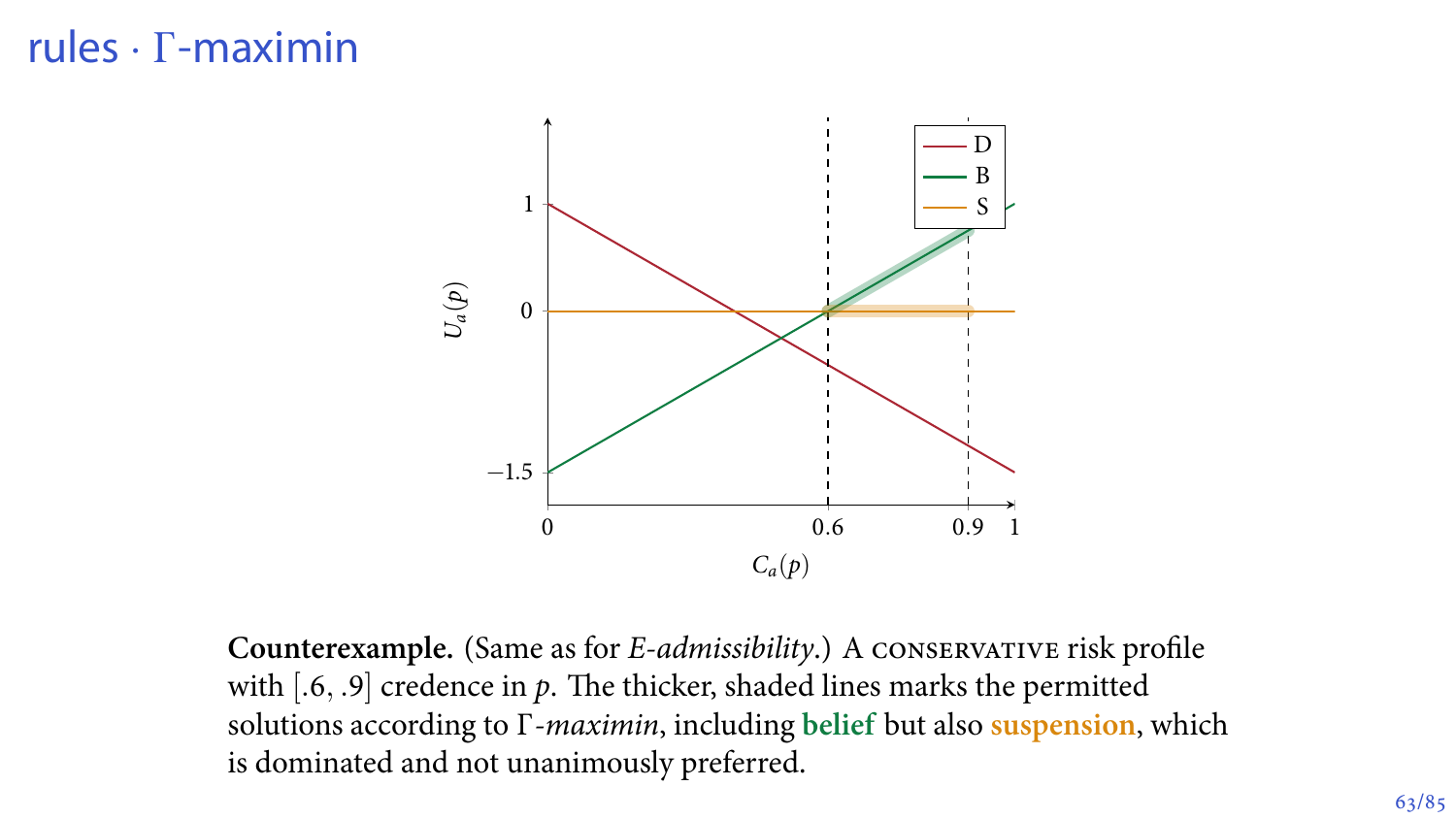**More bad news:** Γ*-maximin* is **not persistent**.

If MAXIMIN permits the *B*-solutions to all subproblems of an e.d.p.  $A_a$ , it also permits  $\mathcal{B}$  in  $\mathcal{A}_a$ :<sup>12</sup>

 $B \in$  maximin( $A_a$ )  $\Leftarrow$  *B*  $\cap$  *A*  $\in$  maximin( $A_a$ ) for all agendas  $A \subseteq A$ 

But **the converse does not hold**: maximin may permit a belief set *B* in an e.d.p.  $A_a$ , without permitting the *B*-solutions to the subproblems of  $A_a$ .

 $B \in$  maximin( $A_a$ )  $\neq$   $B \cap A \in$  maximin( $A_a$ ) for all agendas  $A \subseteq A$ 

<sup>&</sup>lt;sup>12</sup>Proof in Appendix.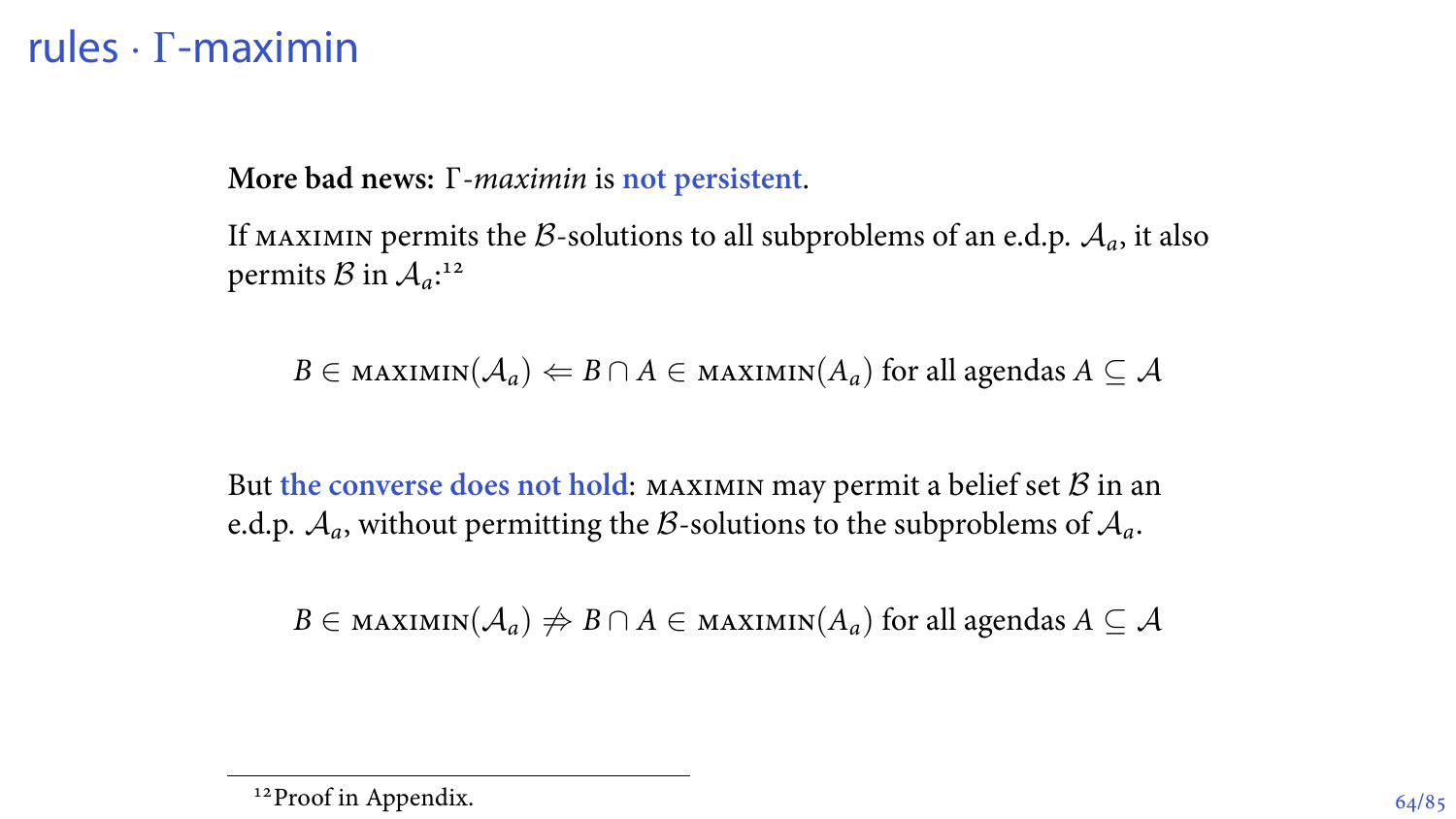**Counterexample.** Consider an e.d.p.  $A_a = \{p, \neg p, q, \neg q\}$ , where

- *C<sup>a</sup>* contains two (probabilistic) credence functions  $c_1, c_2 : c_1(p) = c_1(\neg q) = c_2(q) = c_2(\neg p) > .5$ , their mixtures, and nothing more;
- $U_a$  is neutral, with  $V^S = 0$ .

For the full e.d.p., we get that  $\text{MAXIMIN}(\mathcal{A}_a) = \{\{p, q\}, \{\neg p, \neg q\}, \{\}\}\$ : these are the only options with a non-negative lowest *IE* (namely ).

But  $\text{MAXIMIN}(\{p, \neg p\}_a) = \{\{\}\}\$  (and analogously for  $\{q, \neg q\}_a$ ):  $\underline{\text{IE}}_{C_a}(\{p\})$ must be the negative value given by  $E_{c_2}(\{p\})$ , and  $\underline{IE}_{C_a}(\{\neg p\})$  the negative value given by  $E_{c_1}(\{\neg p\})$ . But  $\underline{IE}_{C_a}(\{\}) = 0$ , since  $V^S = 0$ .

Thus e.g.,  $\mathcal{B} = \{p, q\} \in \text{MAXIMIN}(\mathcal{A}_a)$ , yet  $\mathcal B$  solves no subproblems of  $\mathcal A_a$ .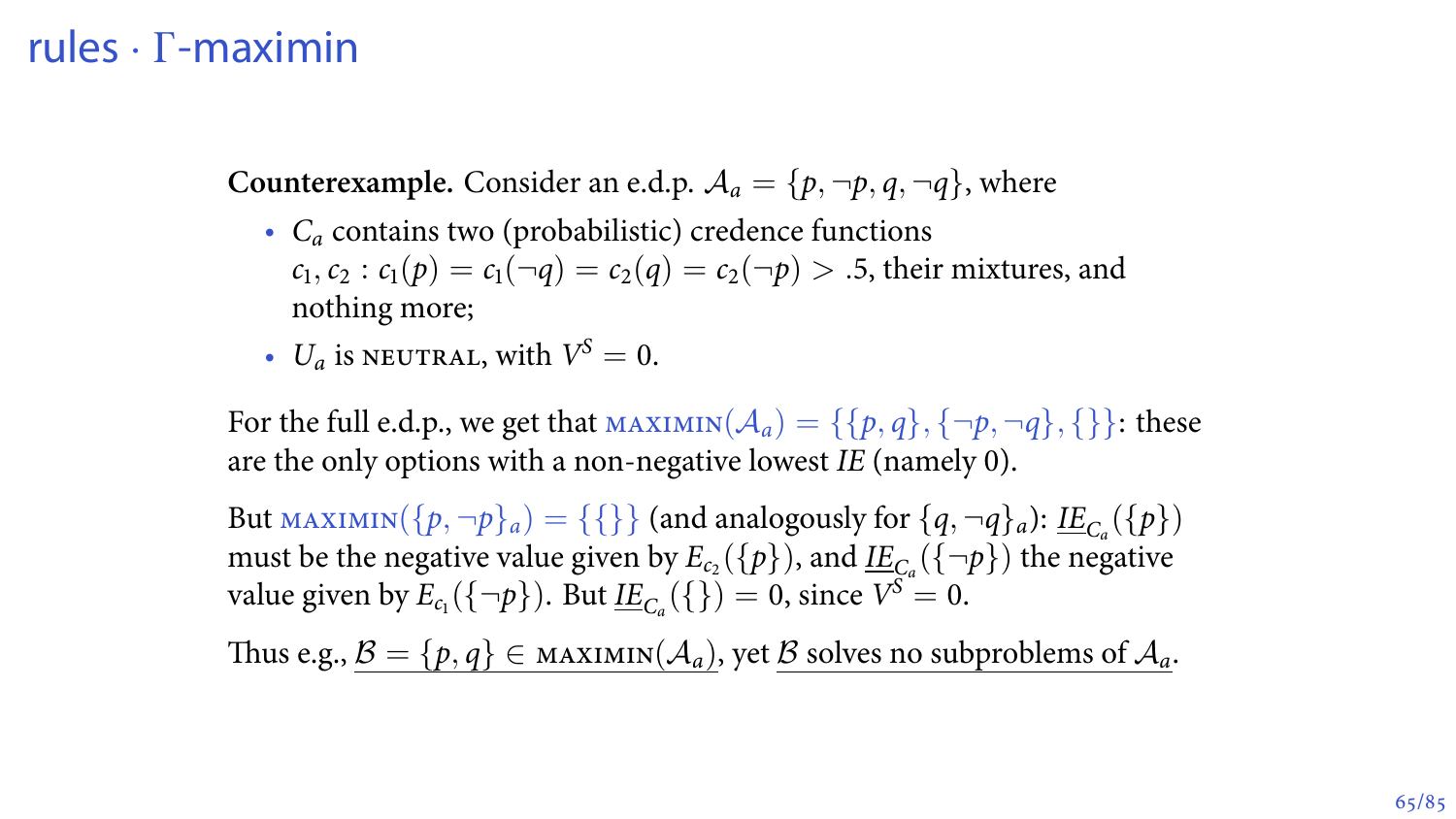In other words, Γ*-maximin* is not **c-consistent**: by contracting the agenda, rational agents can be forced to change their attitude towards propositions remaining from the original agenda.

**In sum:**

|                  | e-admissibility | $\Gamma$ -maximin |
|------------------|-----------------|-------------------|
| unanimity        |                 |                   |
| strong unanimity |                 |                   |
| safety           |                 |                   |
| e-consistency    |                 |                   |
| c-consistency    |                 |                   |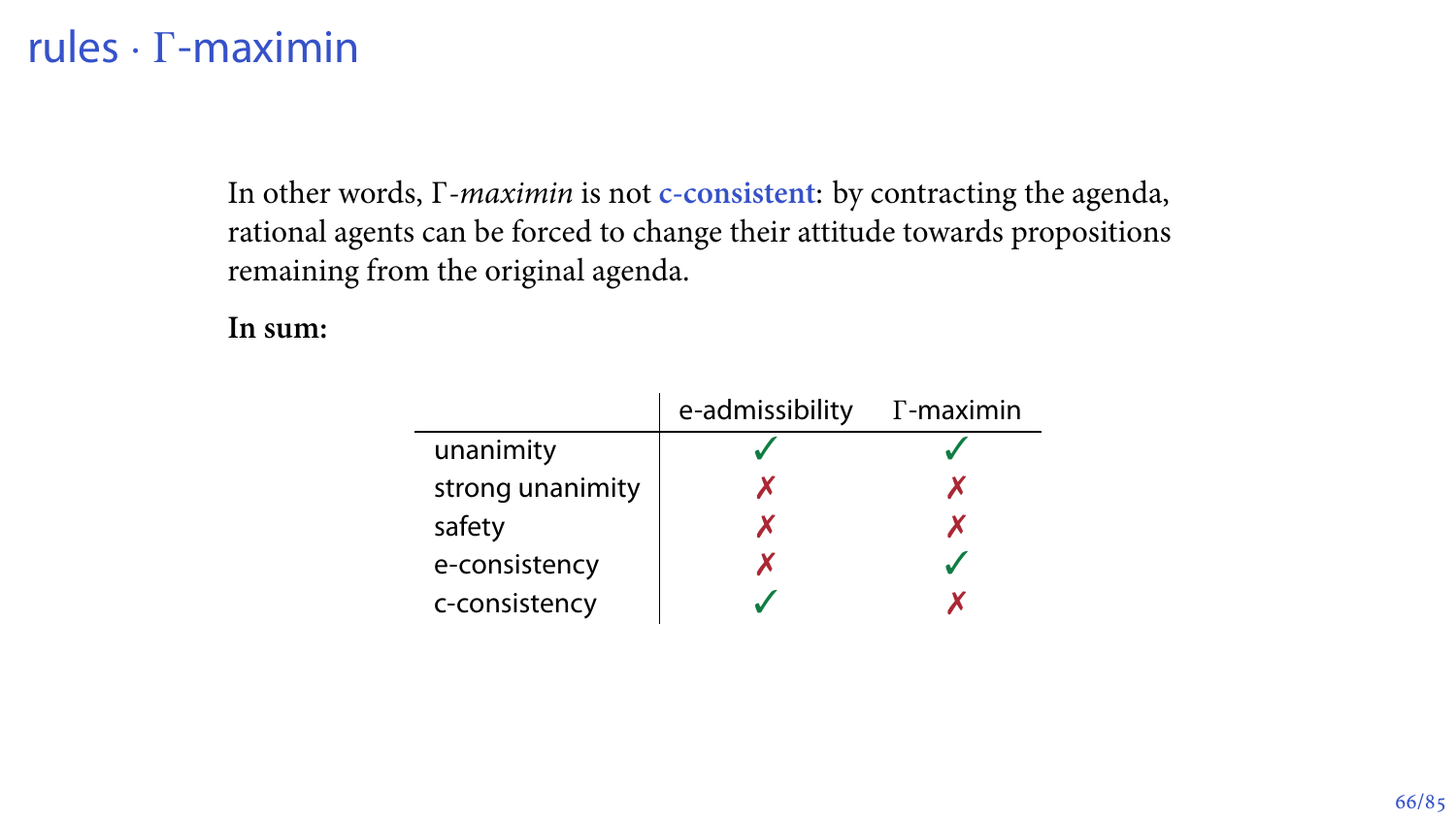### rules *·* composite rules

If we agree that the rational agent avoids dominated choices, we can do one better by explicitly constraining rules to reject dominated choices:

*E-admissibility<sup>∗</sup> .* Permissible choices maximize expected utility according to some member of your credal set, *and* are safe.

The characterizing choice function is E-мах<sup>∗</sup> := E-мах ∘ NON-DOM, where NON-DOM is the choice function that permits all and only safe options:

$$
non\text{-}\text{DOM}(\mathcal{A}_a) = \{ \mathcal{B} \mid \neg \exists \mathcal{B}' \subseteq \mathcal{A} : [\forall c \in C_a : E_c(\mathcal{B}') \ge E_c(\mathcal{B})] \& \newline [\exists c \in C_a : E_c(\mathcal{B}') > E_c(\mathcal{B})] \}
$$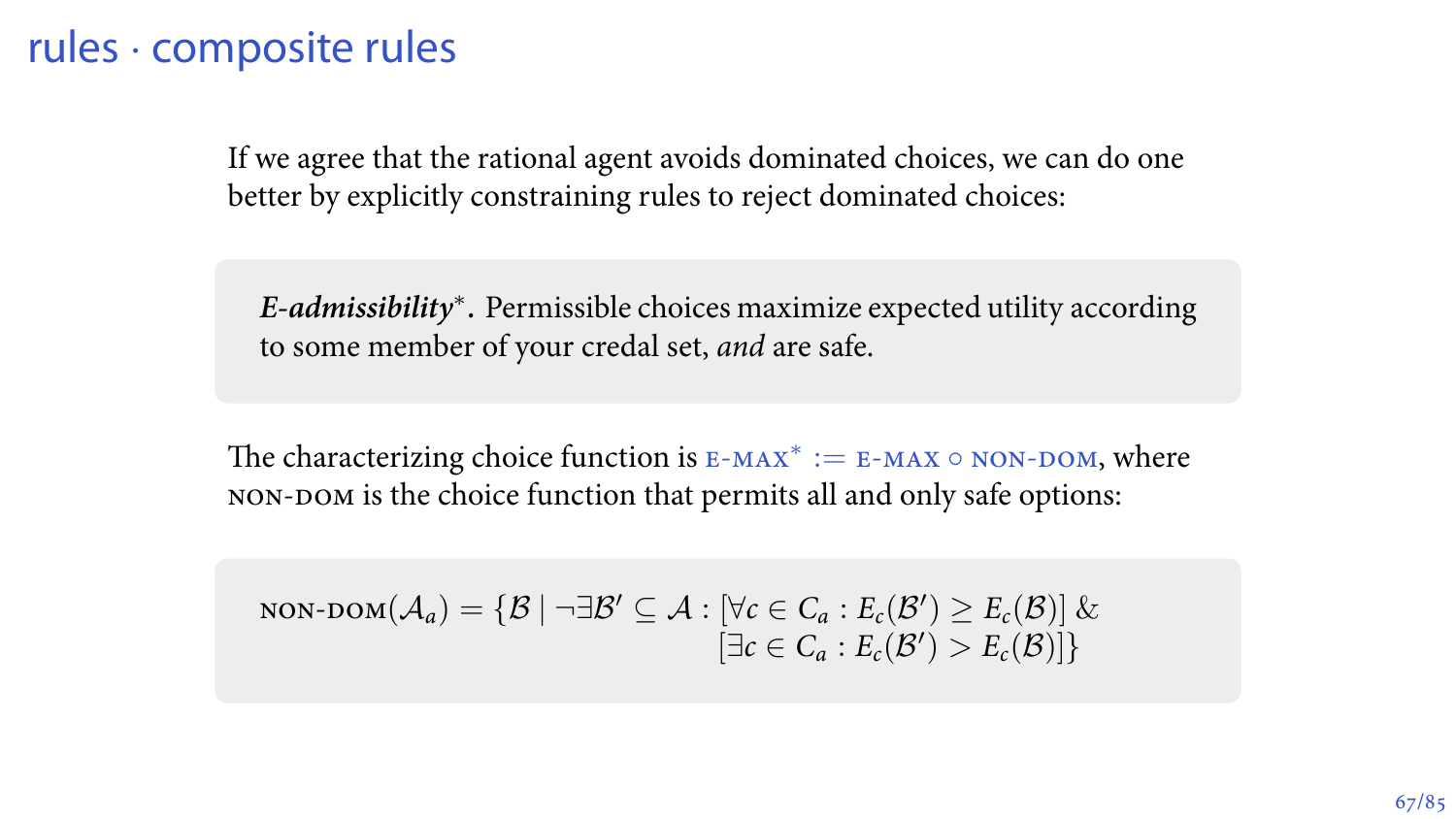*E-admissibility<sup>∗</sup>* is also **strongly unanimous**: If the members of your credal set agree that some option maximizes expected accuracy, this option is permitted, and only such options are permitted: the others are collectively dominated.

For the same reason, the choice function maximin*<sup>∗</sup>* := maximin *◦* non-dom is not only **safe** but also **strongly unanimous**.

Still, neither composite rule is **persistent**: e *∗* -max fails *e-consistency* (consider the counterexample used for e-max), and maximin*<sup>∗</sup>* fails *c-consistency* (consider the counterexample used for maximin).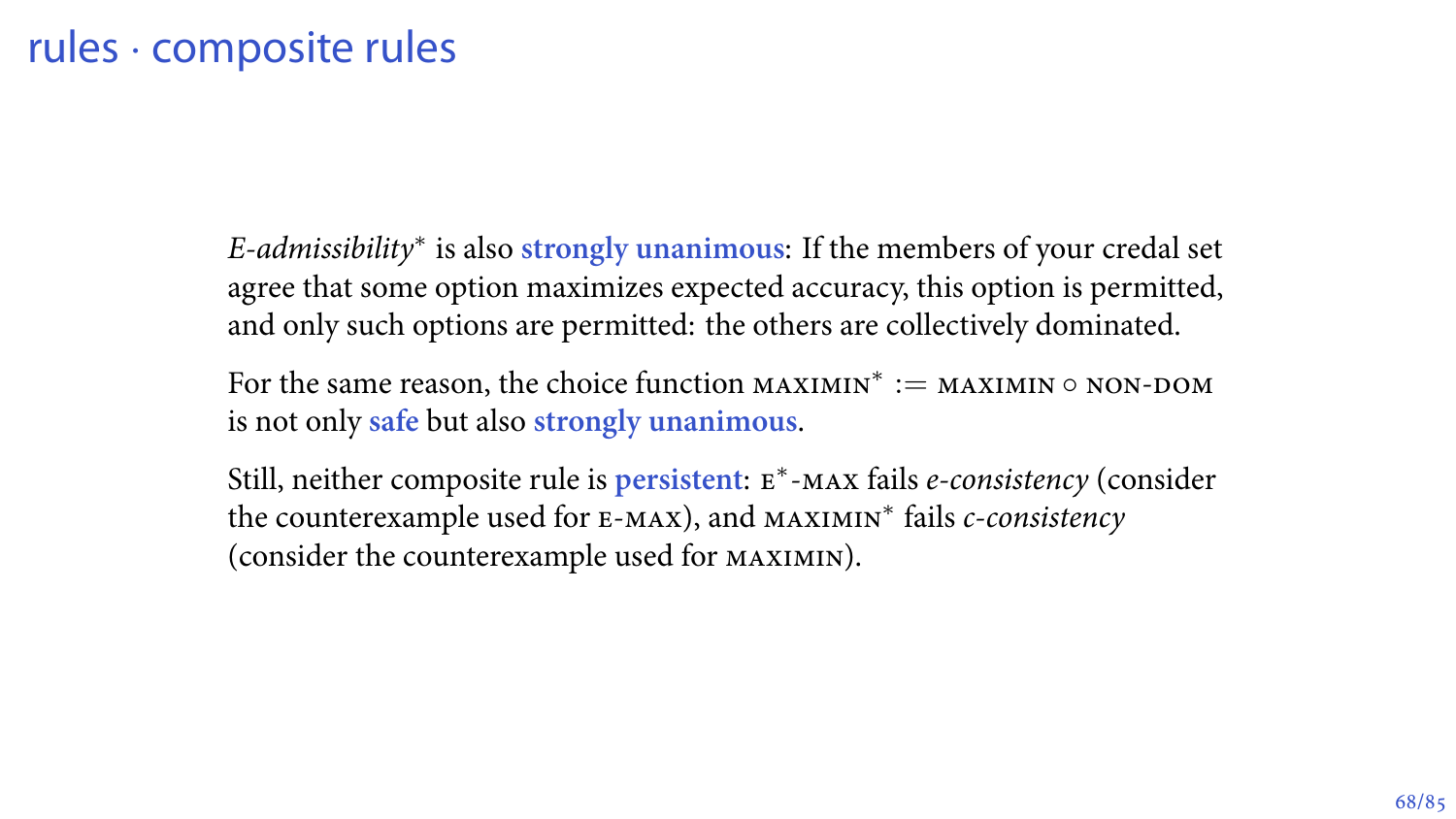## rules *·* composite rules

One might hope that composing *E-admissibility* (which is only c-consistent) with Γ*-maximin* (only e-consistent) would yield a separable decision rule.

*E-maximin***.** Permitted options maximize expected utility according to some member of your credal set, *and* maximize the lowest expected utility assigned by any member of your credal set.

The corresponding choice function is e-maximin := e-maximin *◦* maximin. Unfortunately, *E-maximin* is **not c-consistent**.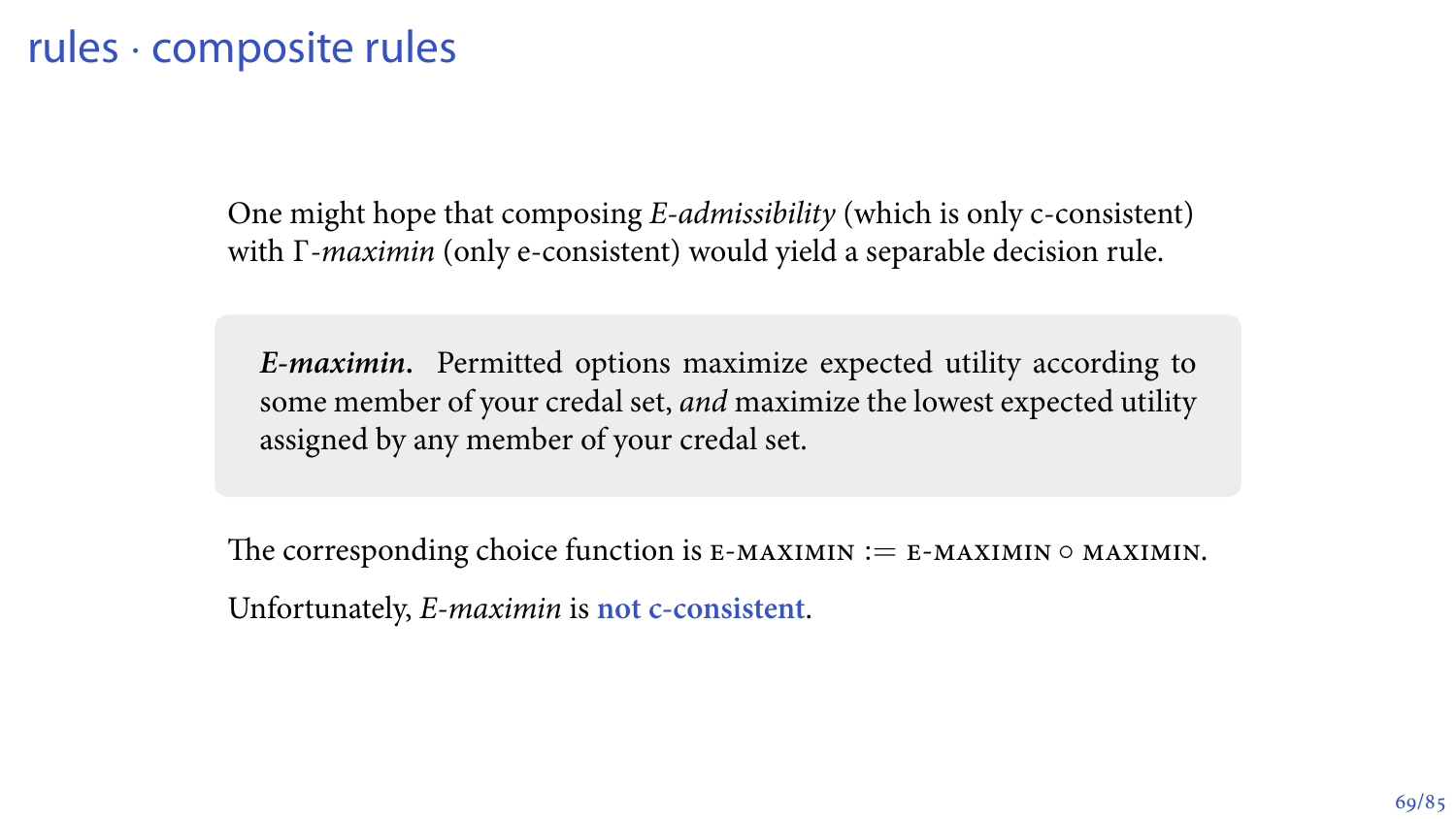## rules *·* composite rules

**Counterexample.** Consider an e.d.p.  $A_a = \{p, \neg p, q, \neg q\}$ , where

- *C<sup>a</sup>* contains two (probabilistic) credence functions  $c_1, c_2 : c_1(p) = c_1(\neg q) = c_2(q) = c_2(\neg p) > .5$ , their mixtures, and nothing more;
- $U_a$  is neutral, with  $V^S=0$ .

For the full e.d.p., we get that E-MAXIMIN( $\mathcal{A}_a$ ) = {{ $p, q$ }, {¬p,¬q}, {}}: these are the only options with a non-negative lowest *IE* (namely ), and they each maximize for the linear average of  $c_1$ ,  $c_2$ ,  $c_x$ , which assigns both  $p$  and  $q$  a .5 credence.

But E-MAXIMIN( $\{p, \neg p\}_a$ ) =  $\{\{\}\}$  (and analogously for  $\{q, \neg q\}_a$ ): <u>IE</u><sub>Ca</sub>( $\{\}\}$ ) must be the negative value given by  $E_{c_2}(\{p\})$ , and  $\underline{IE}_{C_a}(\{\neg p\})$  the negative value given by  $E_{c_1}(\{\neg p\})$ . But <u>IE</u><sub>*C<sub>a</sub>*</sub>({}) = 0, since  $V^S = 0$ . Again, {} maximizes relative to *cx*.

Thus  $\mathcal{B} = \{p, q\} \in \mathbb{E}$ -MAXIMIN $(\mathcal{A}_a)$ , yet  $\mathcal B$  solves no subproblems of  $\mathcal A_a$ .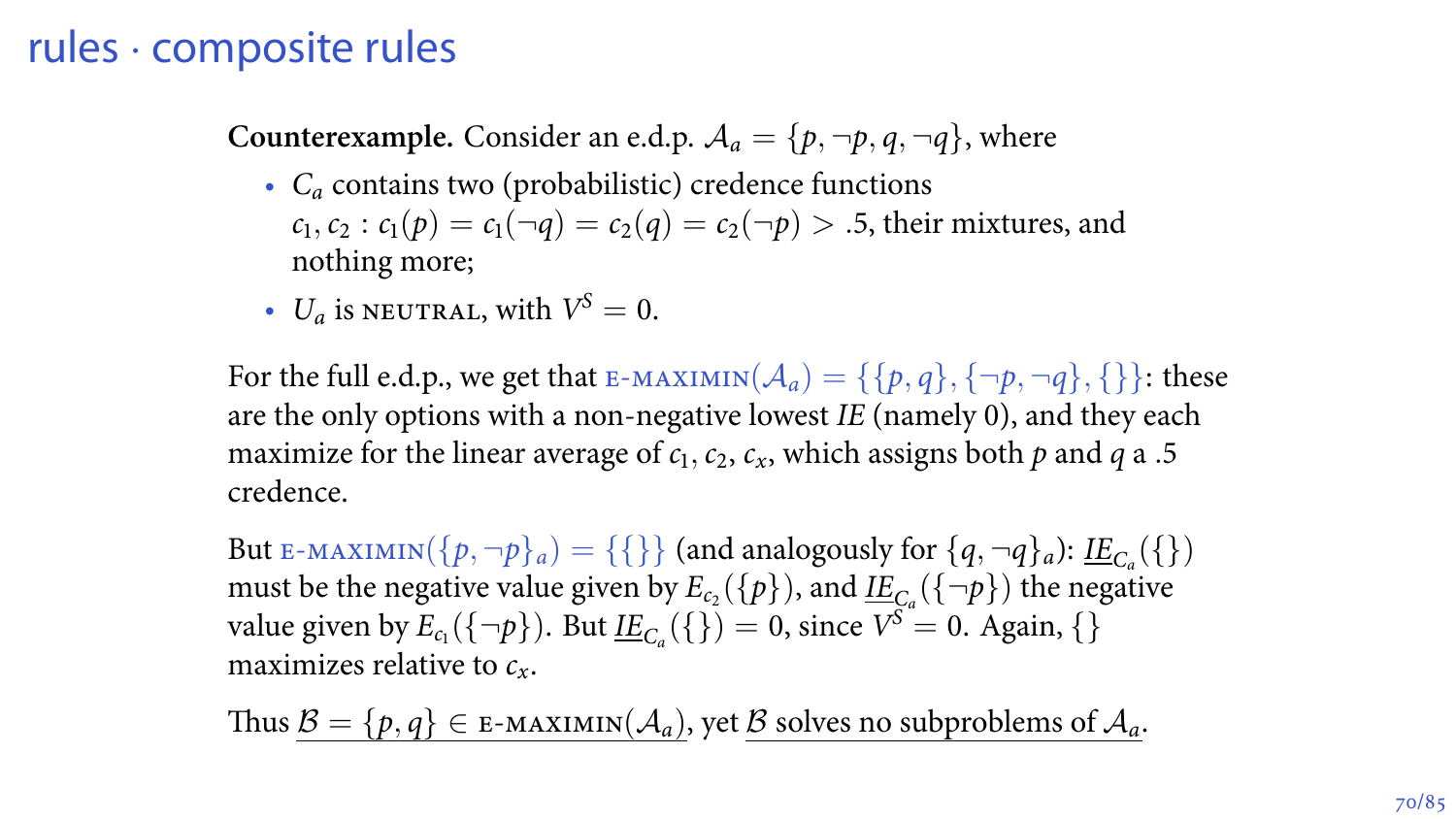## rules

|                  |                 |                   | e-admissbility*/   |           |
|------------------|-----------------|-------------------|--------------------|-----------|
|                  | e-admissibility | $\Gamma$ -maximin | $\Gamma$ -maximin* | e-maximin |
| unanimity        |                 |                   |                    |           |
| strong unanimity |                 |                   |                    |           |
| safety           |                 |                   |                    |           |
| e-consistency    |                 |                   | XI J               |           |
| c-consistency    |                 |                   | $J$ / X            |           |

**In sum:** Neither of these rules satisfy all of the suggested desiderata.

While each can be strengthened to guarantee **strong unanimity** and **safety**, **persistence**—specifically, *c-consistency*—is not as easily achieved.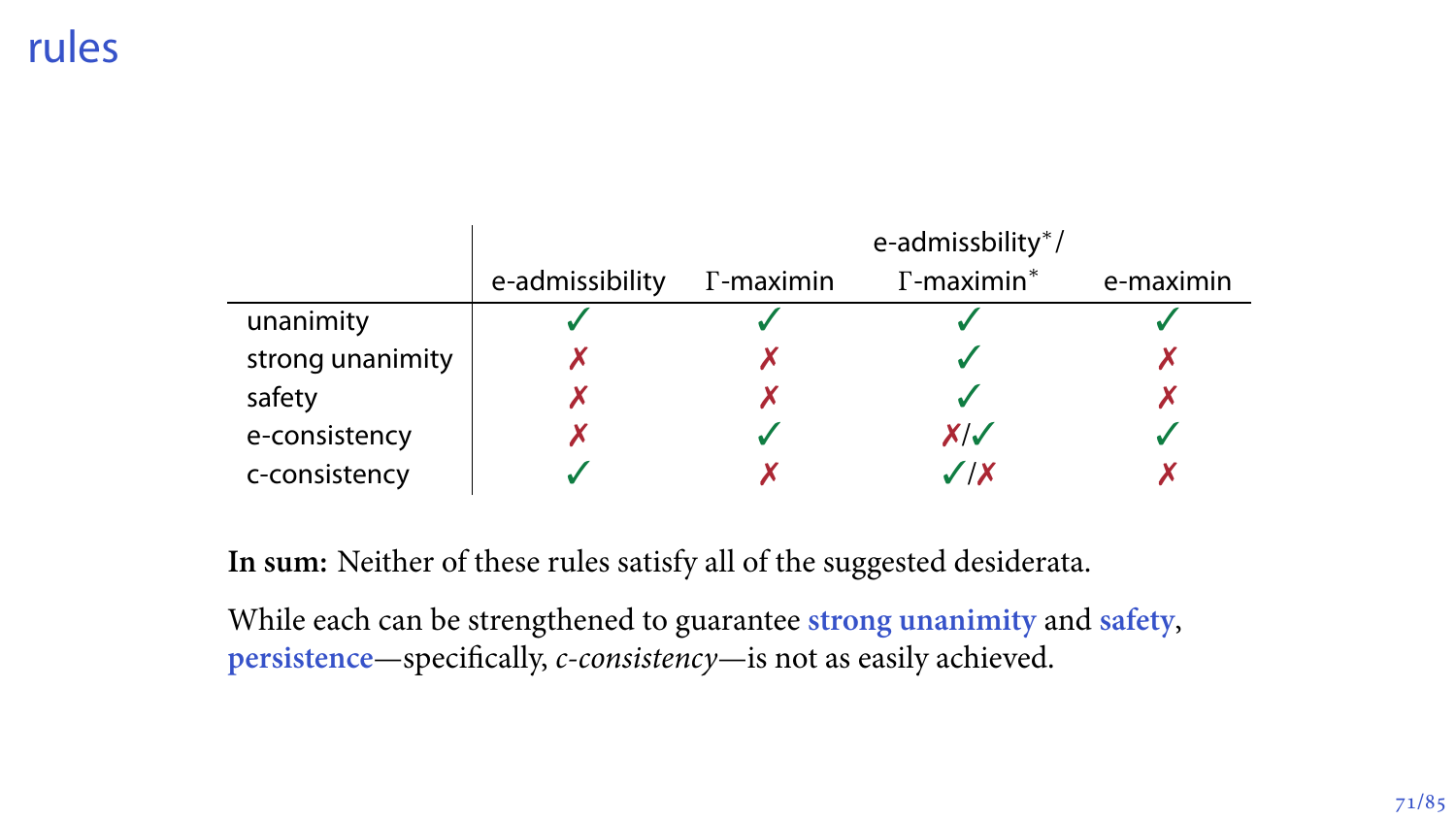## **Conclusion**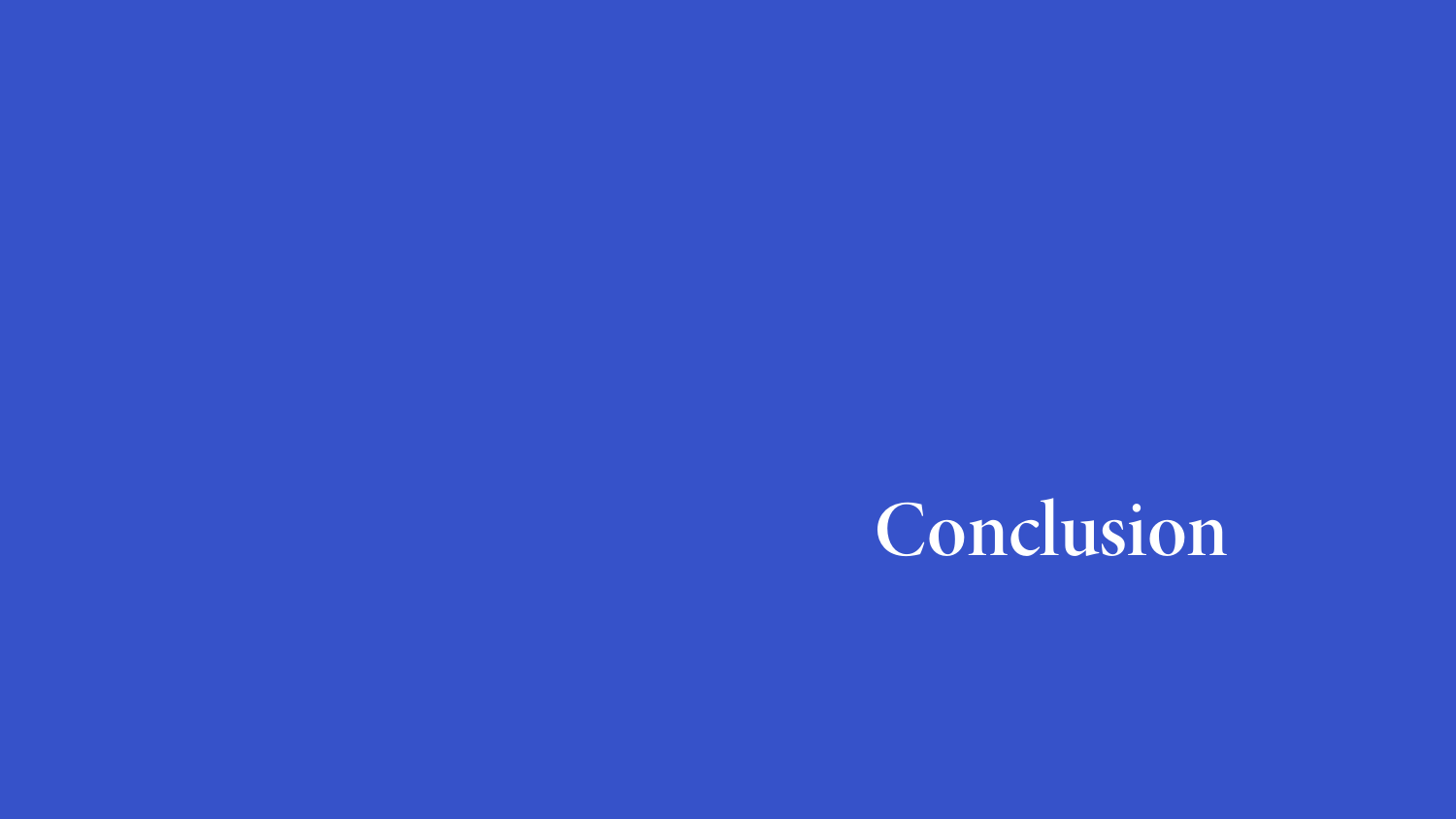#### conclusion

This talk introduced a basic formal framework for approaching the problem of establishing a Lockean thesis for imprecise credences: **imprecise EUT**.

With this in place, we considered a small selection of **decision rules** that might be used for determining the rationality of coarse-grained doxastic attitudes, without requiring that fine-grained doxastic attitudes be precise.

We suggested some basic **desiderata** for such rules, and found that neither rule considered had all the properties we were looking for.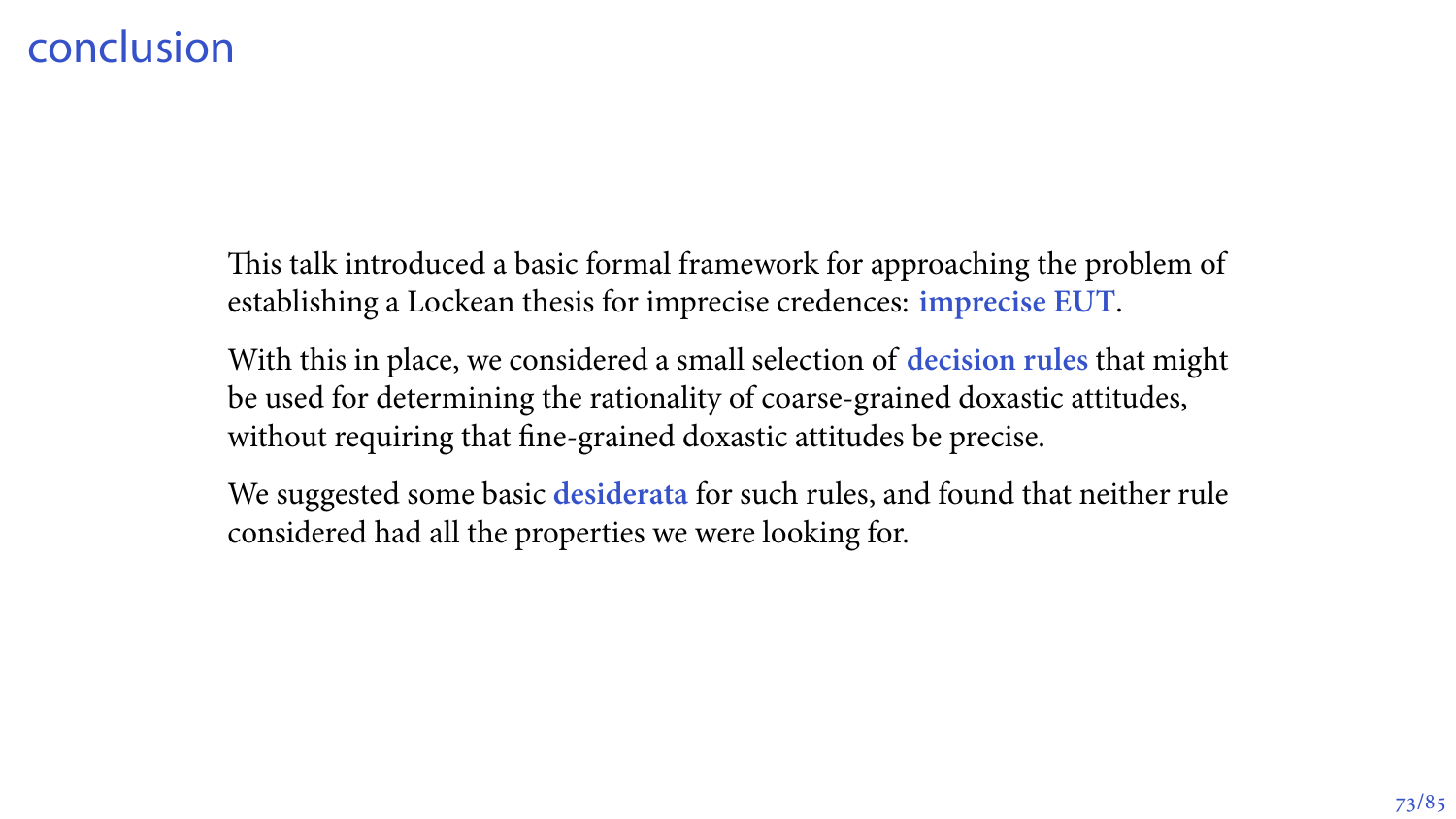#### conclusion *·* a note on further decision rules

Beside the rules discussed today, I have looked (in varying level of detail) on

- additional rules from practical imprecise decision theory, s.a. Walley 's *Maximality*,
- social choice rules on aggregating the preferences of the members of the credal set, s.a. classic *Majority voting* (ordinal) and *Utilitarianism* (cardinal).

**Some issues:** *Maximality* fails **persistence** (it is not e-consistent!)

Aggregation is not useful for imprecise choice generally, but hold more promise for the special case of credal sets in e.d.p.s, which yield *Arrow consistent* preference domains (given our assumptions).

Still, the social choice rules (i) require aggregation over **infinite domains**, and (ii) struggle with intuitive desiderata pertaining to **credal update**.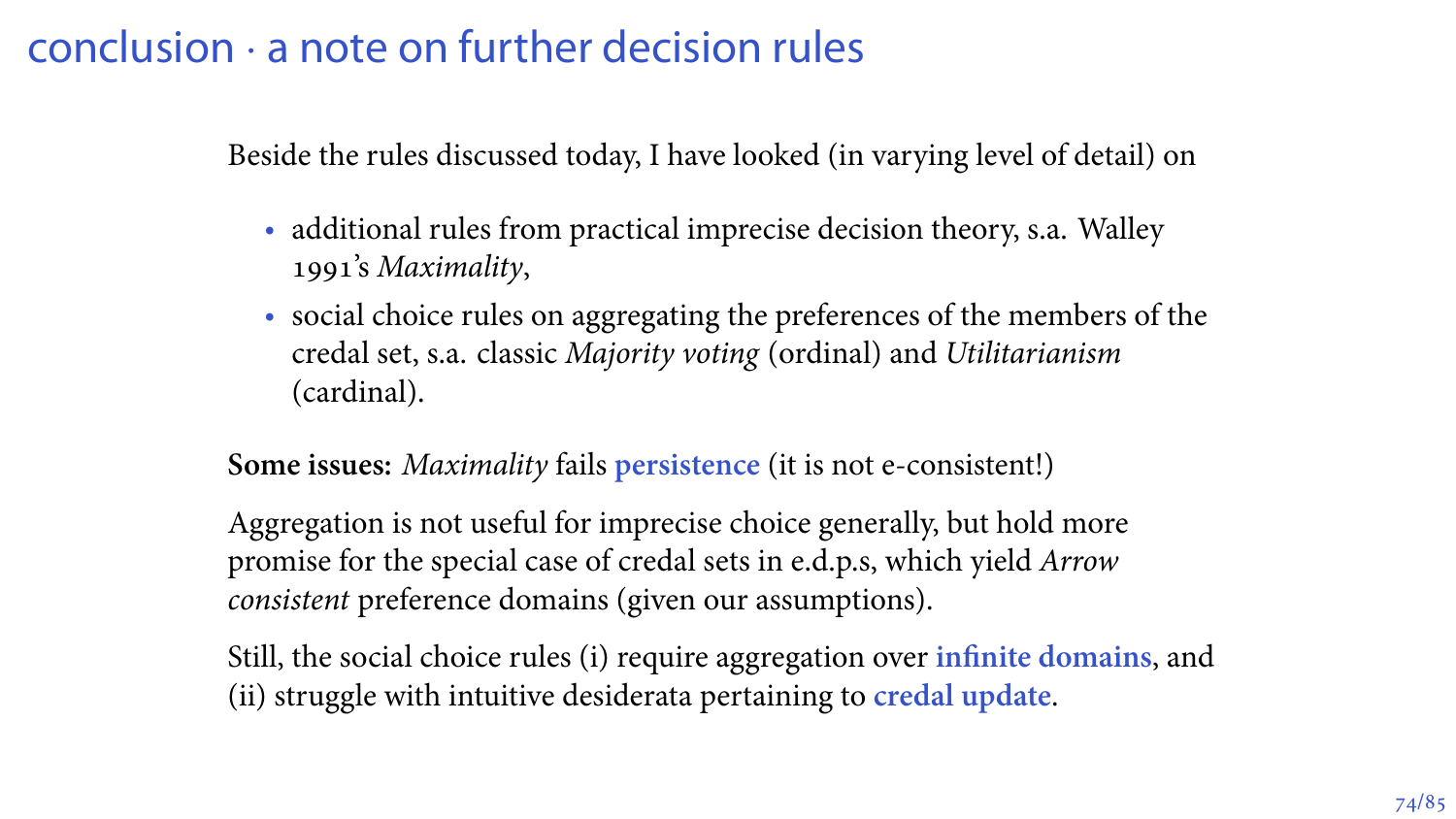#### conclusion *·* a note on further desiderata

Persistence constrains how the coarse-grained attitudes of a rational agent change along with changes of her **agenda**, all else remaining fixed.

But there are also plausible constraints on how these attitudes change along with changes of an agent's **fine-grained attitudes**: i.e., when the agent *learns* things, updating her credal set.

(Strong) unanimity provides a weak constraint on coarse-grained attitude change in response to **precisification** of your credence in some proposition (weak because conditioned on agreement).

Our imprecise credences can also

- **shift**: be updated to include some new values *and exclude* some of the old,
- **dilate**: be updated to include new values *and preserve* the old.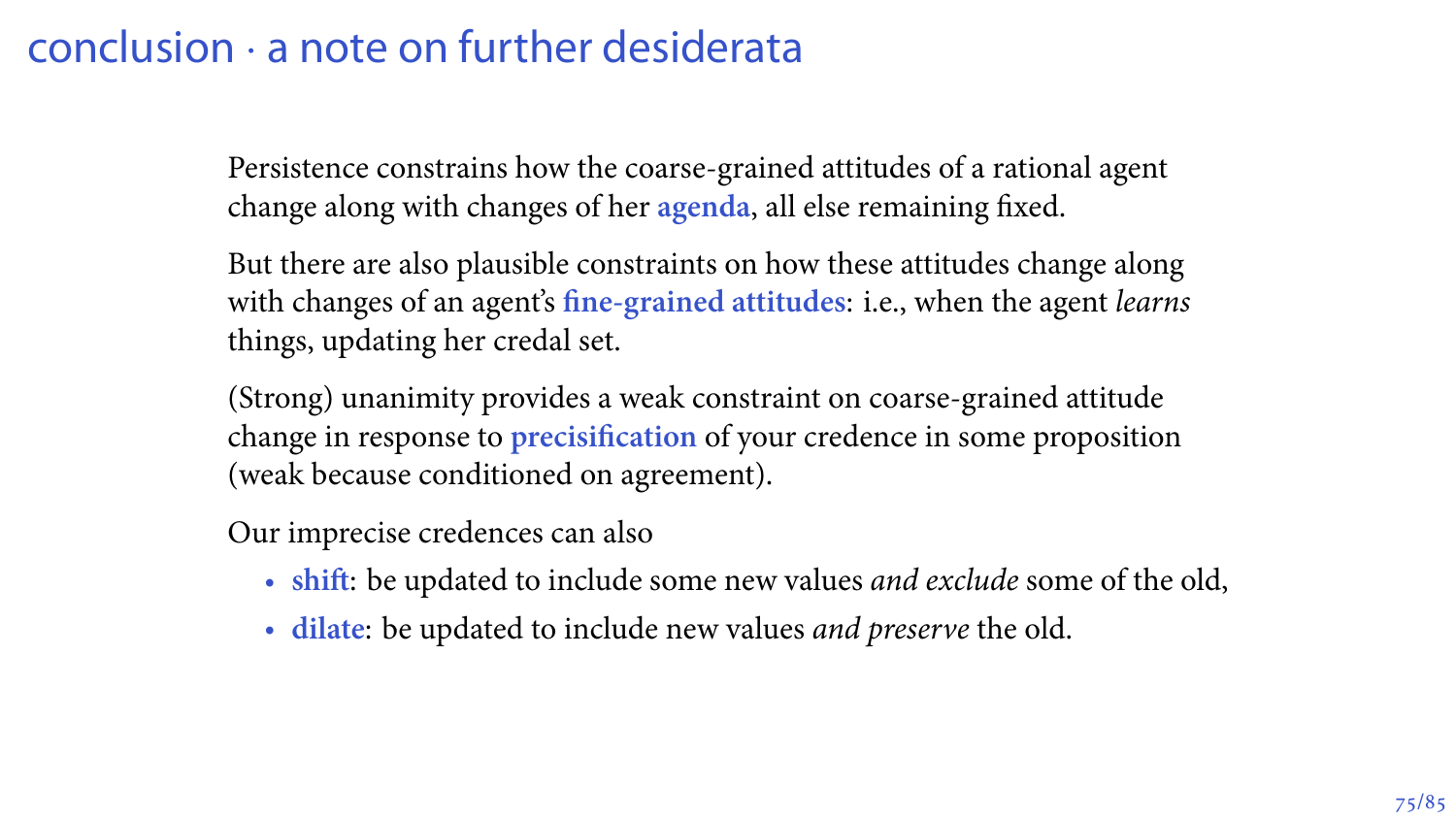#### conclusion

Spelling out additional desiderata + testing additional rules against them are part of the work in progress. **Input on any level is highly appreciated!**

Regarding both philosophical/conceptual and formal parts of the project:

- Is there anything particular about the work presented so far that **does not make sense** to you?
- Is there anything particular that you think **would make sense to develop in more detail**, or generally put more emphasis on?
- Is there anything additional that you think **would make sense to include discussion of**, make use of, or at least look up?

*Thank you!*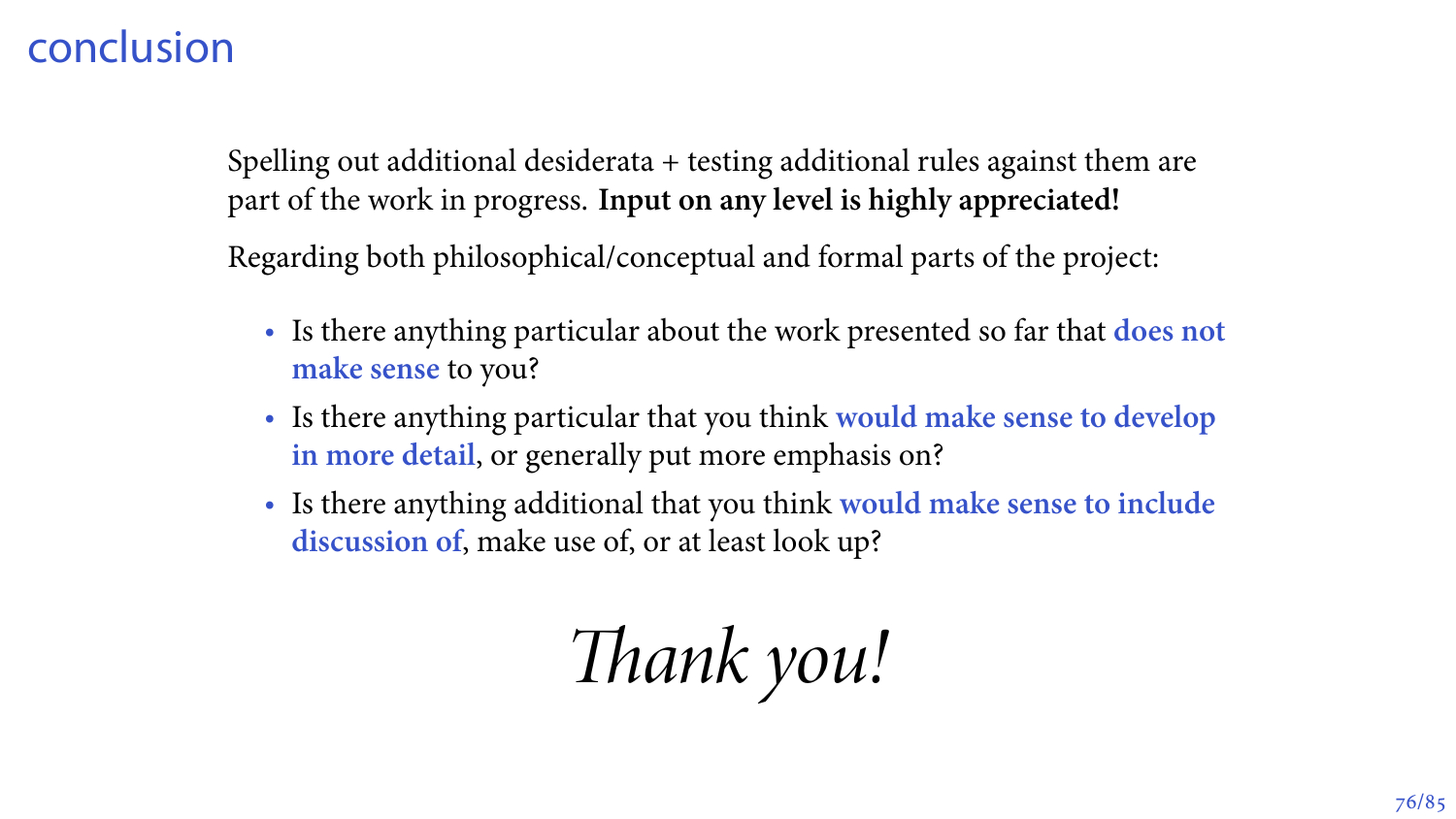### **References**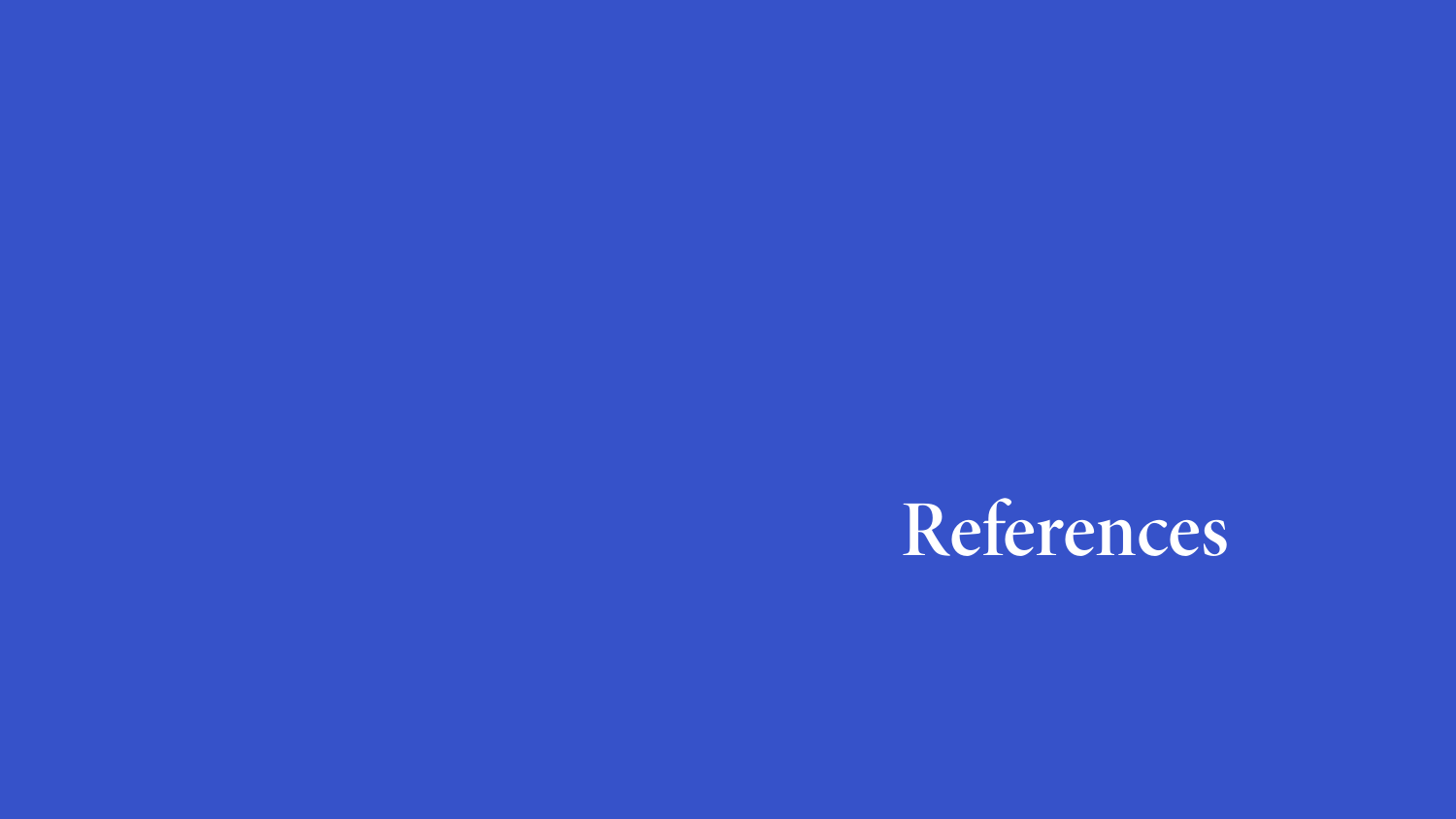#### references

- Bradley, S. (2019). Imprecise Probabilities. In E. N. Zalta (ed.), *The Stanford Encyclopedia of Philosophy*, Spring 2019 edn., Metaphysics Research Lab, Stanford University.
- Dorst, K. (2019). Lockeans maximize expected accuracy, *Mind* 128(509),  $175 - 211.$
- Easwaran, K. (2016). Dr. Truthlove, or: How I learned to stop worrying and love Bayesian probabilities, *Nous*  $50(4)$ ,  $816-853$ .
- Ellsberg, D. (). 'Risk, Ambiguity, and the Savage Axioms, *Quarterly Journal of Economics*, 75(4): 643-669.
- Foley, R. (1992). The epistemology of belief and the epistemology of degrees of belief, *American Philosophical Quarterly* 29(2), 111-124.
- Gilboa, I. and Schmeidler, D. (1989). Maxmin expected utility with non-unique prior, *Journal of mathematical economics*.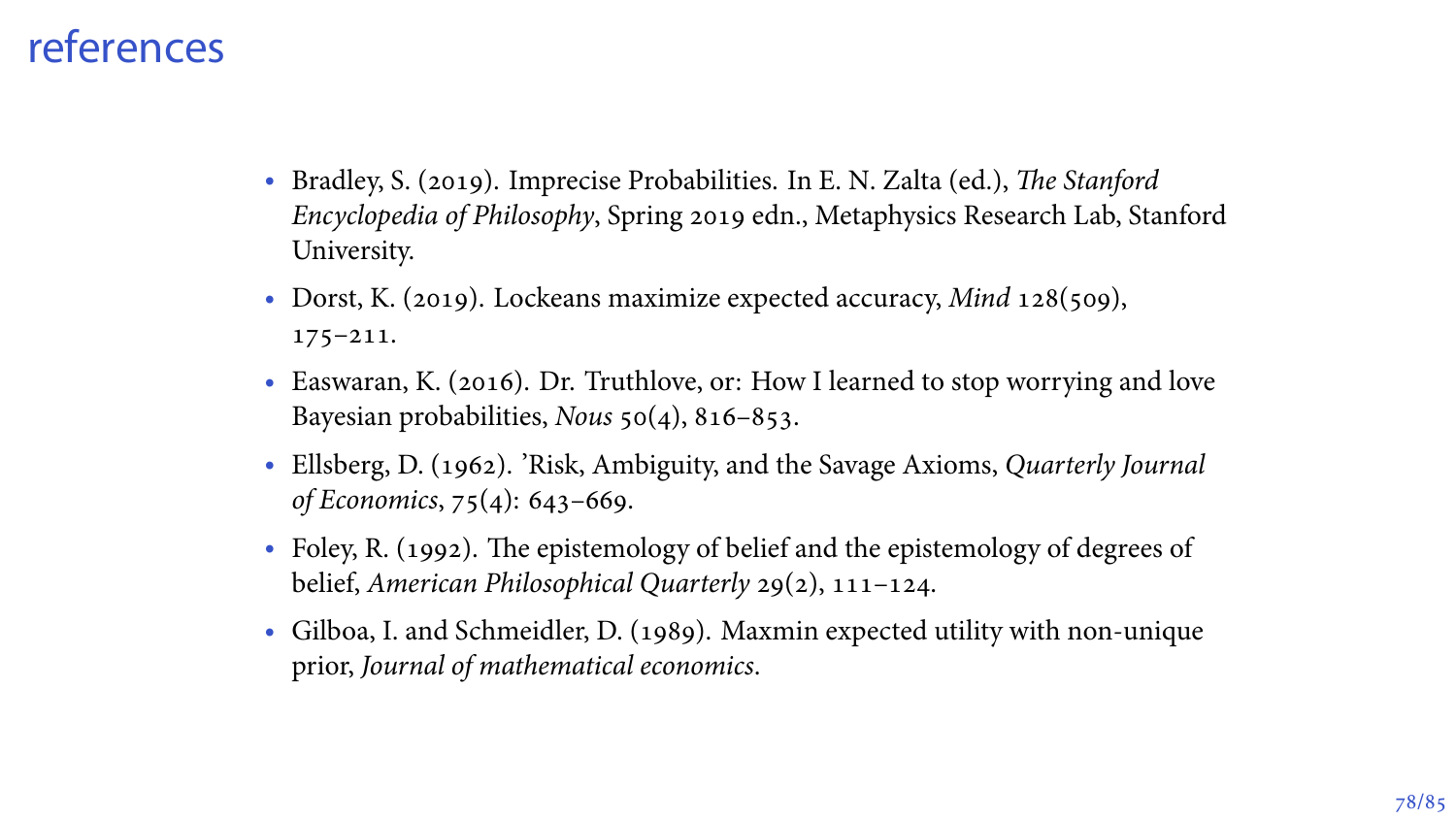#### references

- Greaves, H., & Wallace, D. (2006). Justifying Conditionalization: Conditionalization Maximizes Expected Epistemic Utility. *Mind*, 115(459),  $607 - 632.$
- Gärdenfors, P. and Sahlin, N.-E. (1982). Unreliable probabilities, risk taking, and decision making, *Synthese*, pp. 433-438.
- Hempel, C. (1962). Deductive-Nomological vs. Statistical Explanation. In H. Feigl, & G. Maxwell (Eds.) *Minnesota Studies in the Philosophy of Science*, vol. III, (pp.  $98-169$ ). Minneapolis: University of Minnesota Press.
- James, W. (1897). The Will to Believe. In *The Will to Believe, and other essays in popular philosophy*. New York: Longmans Green.
- Joyce, J. M. (1998). A Nonpragmatic Vindication of Probabilism. *Philosophy of Science*, 65(4), 575-603.
- Joyce, J. M. (2010). A defense of imprecise credences in inference and decision making, *Philosophical perspectives* 24, 218-323.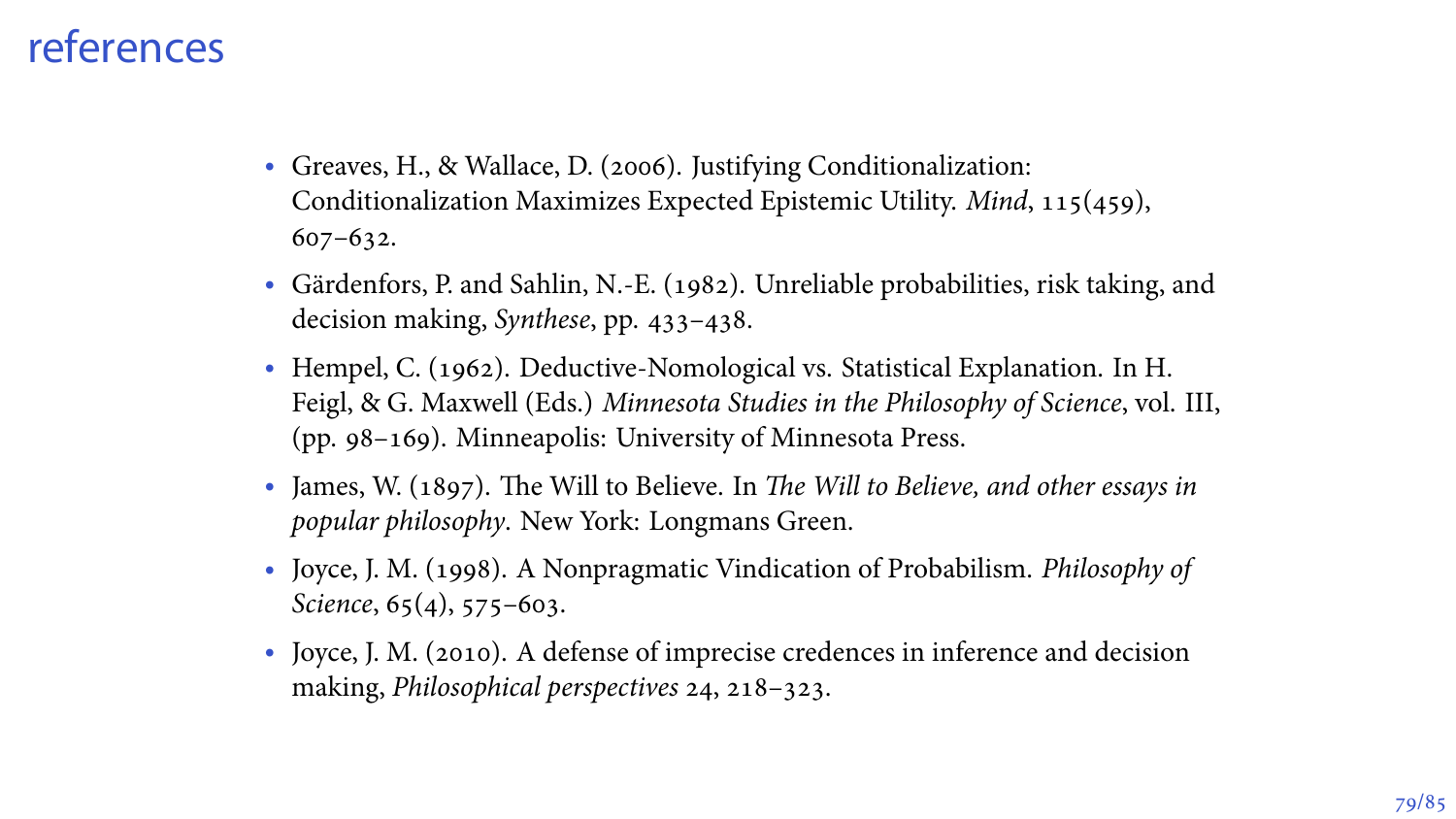#### references

- Keynes, J. M. (1921). *A treatise on probability*, Macmillan & Company.
- Levi, I. (1974). On Indeterminate probabilities, Journal of Philosophy,  $71$ :  $391 - 418.$
- Leitgeb, H. and Pettigrew, R.: (2010a), An objective justification of Bayesianism I: Measuring inaccuracy, Philosophy of Science  $77(2)$ , 201-235.
- Leitgeb, H. and Pettigrew, R.: (2010b), An objective justification of Bayesianism II: The consequences of minimizing inaccuracy, Philosophy of Science  $77(2)$ ,  $236 - 272.$
- Walley, P. (1991), *Statistical reasoning with imprecise probabilities*, Chapman & Hall.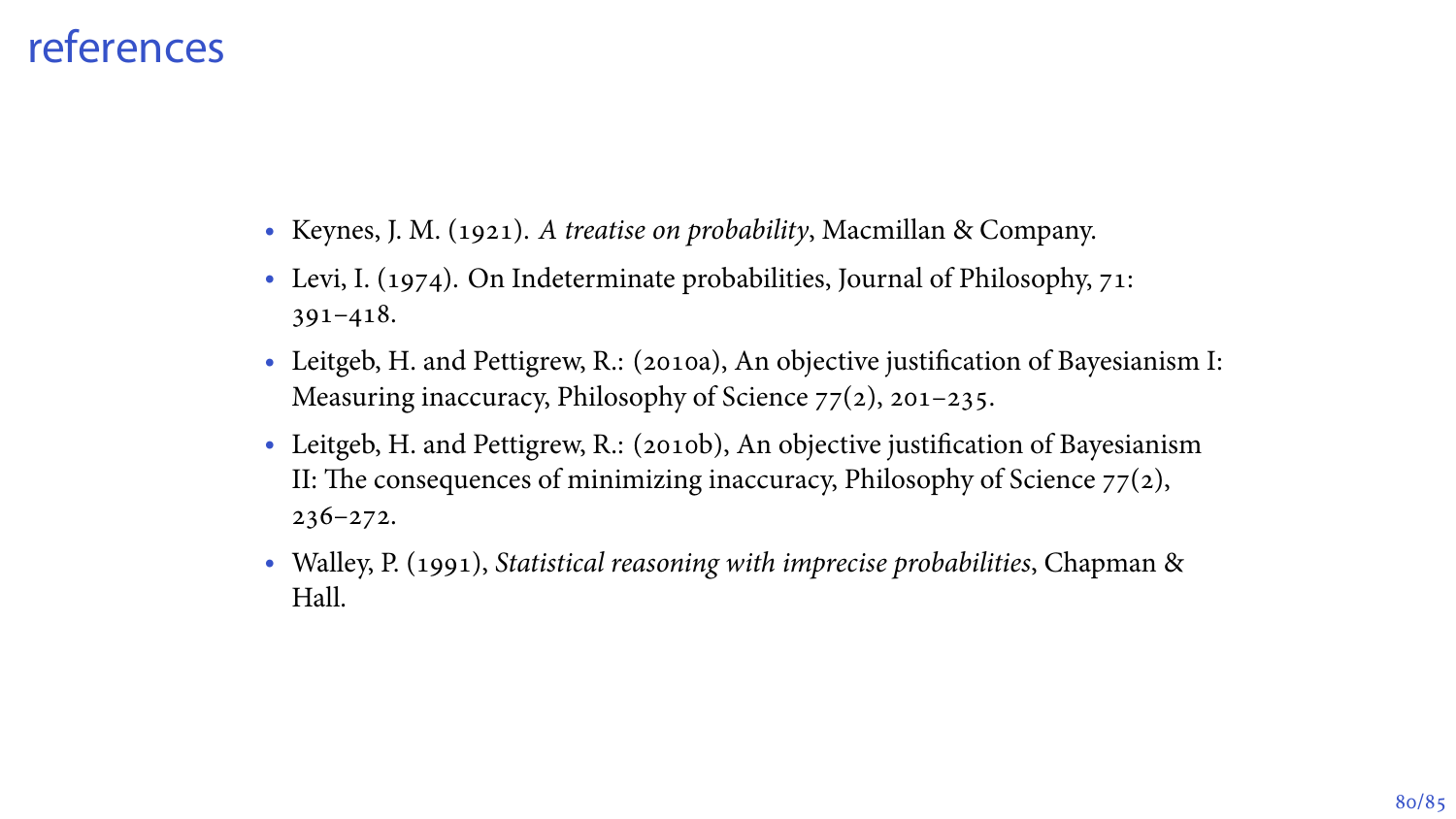# **Appendix: Proofs**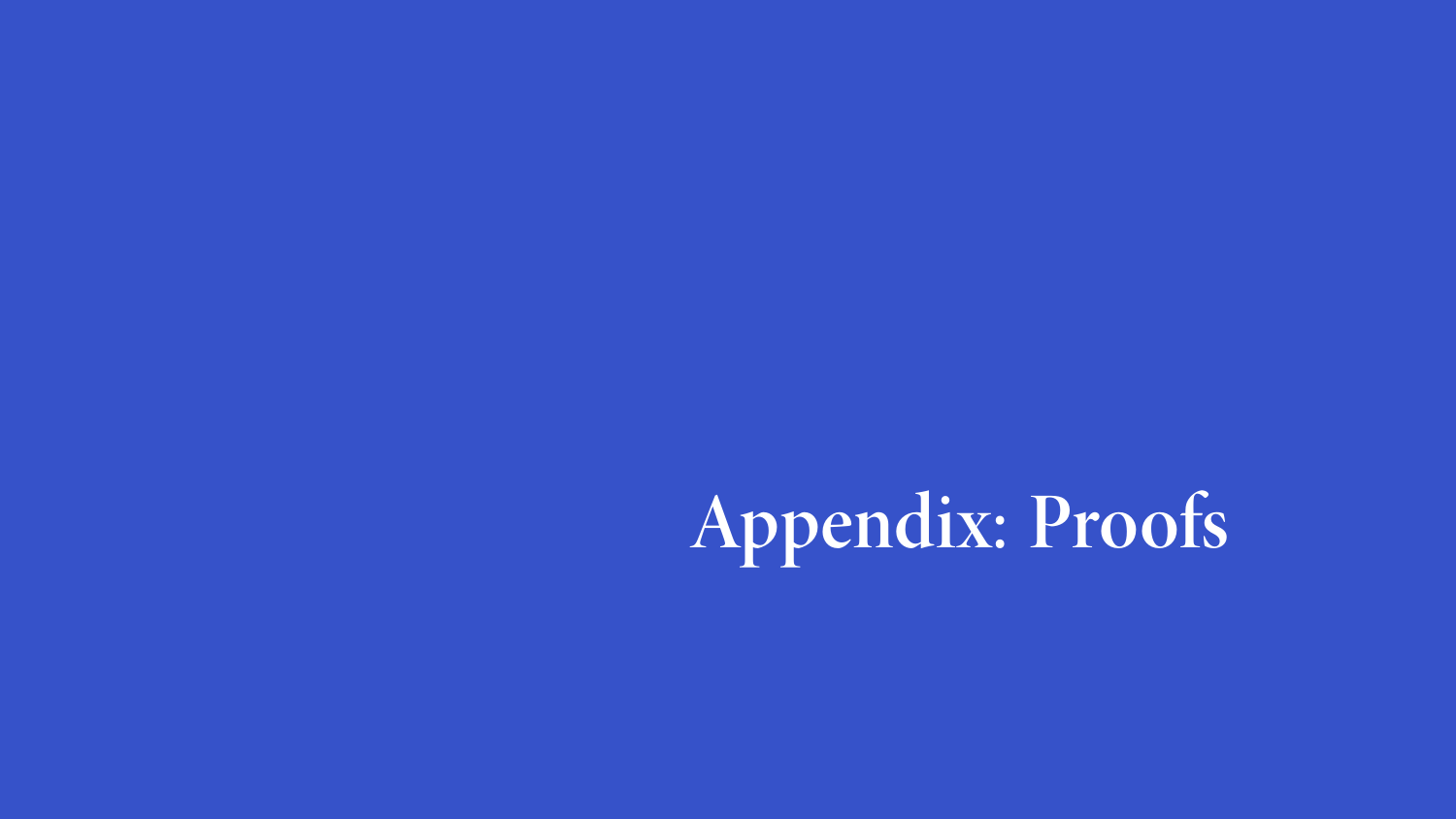#### proof *·* persistence of max

Let  $A_a$  be an arbitrary precise e.d.p.. We want to show that: *B* ∈ мах $(A_a)$  ⇔ [for all  $A^{\pm} \subset A$ ,  $B \cap A^{\pm} \in \max(A^{\pm}_a)$ ].<sup>13</sup>

Assume that  $\mathcal{B} \in \text{max}(\mathcal{A}_a)$ . Where  $c \in C_a$ , this is equivalent to

for all  $\mathcal{B}' \subseteq \mathcal{A} : E_c(\mathcal{B}) \geq E_c(\mathcal{B}')$ 

which the linearity of *E* lets us rewrite as

$$
\text{ for all } \mathcal{B}' \subseteq \mathcal{A} : \sum_{A^{\pm} \subset \mathcal{A}} E_c(\mathcal{B} \cap A^{\pm}) \geq \sum_{A^{\pm} \subset \mathcal{A}} E_c(\mathcal{B}' \cap A^{\pm}).
$$

This can clearly hold if, and only if,

$$
\text{for all } A^\pm \subset \mathcal{A} \text{ : for all } \mathcal{B}' \subseteq \mathcal{A} \text{ : } E_c(\mathcal{B} \cap A^\pm) \geq E_c(\mathcal{B}' \cap A^\pm),
$$

 $\mathsf{which, by definition of max, says that } \mathcal{B} \cap A^{\pm} \in \max(A^{\pm}_a) \text{ for all } A^{\pm} \subset \mathcal{A}. \ \ \Box$ 

<sup>&</sup>lt;sup>13</sup>I use the superscript  $\pm$  to indicate that a set is *non-empty* and *closed under negation*.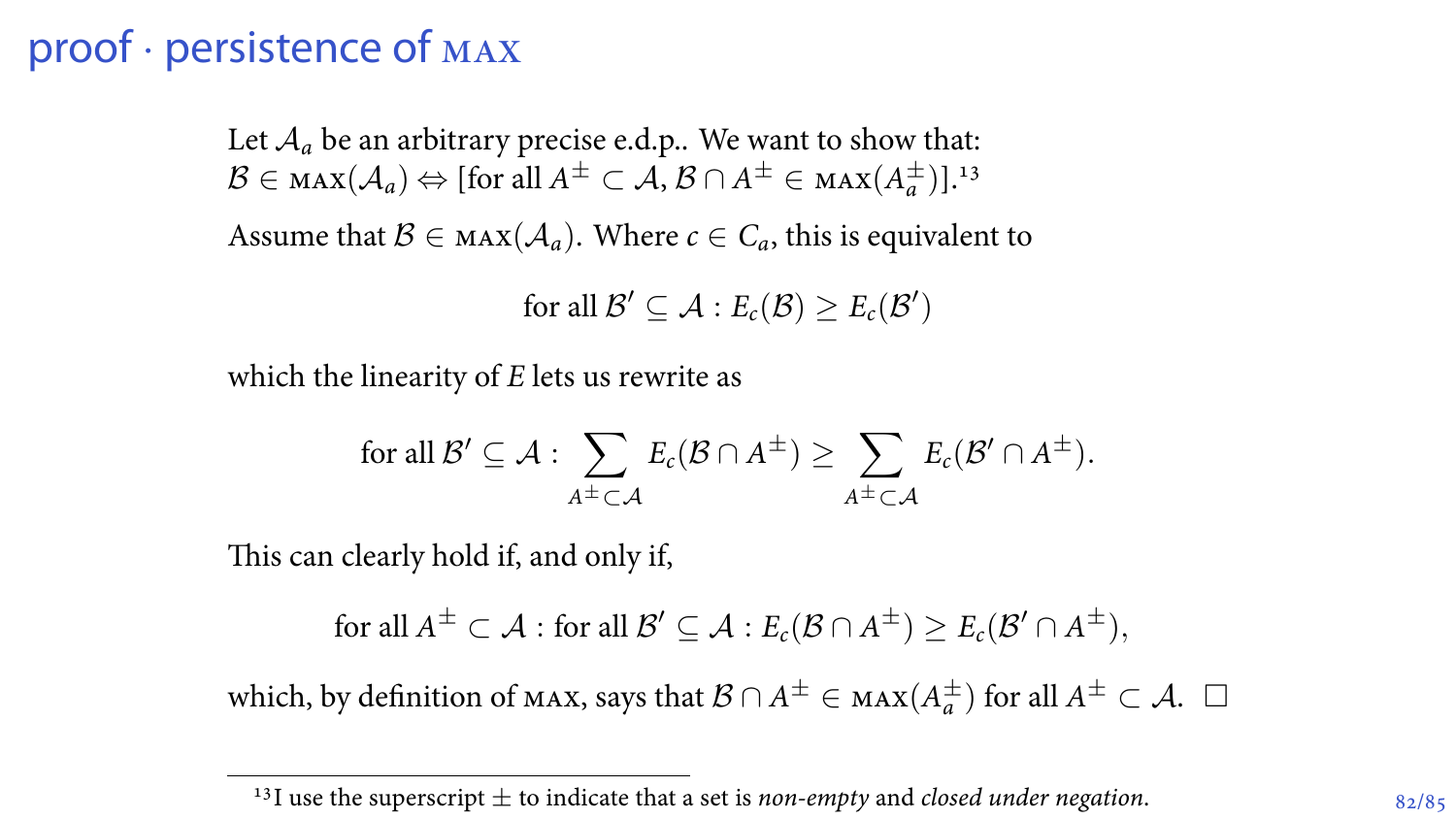#### proof *·* c-consistency of e-max

Let  $A_a$  be an arbitrary e.d.p.. We want to show that: *B* ∈ E-мах $(A_a)$   $\Rightarrow$  [for all  $A^{\pm} \subset A$ ,  $B \cap A^{\pm} \in$  E-мах $(A_a^{\pm})$ ].

Assume that  $B \in E$ -MAX $(A_a)$ , or equivalently, that

for some 
$$
c \in C_a
$$
: for all  $\mathcal{B}' \subseteq \mathcal{A}$ :  $E_c(\mathcal{B}) \ge E_c(\mathcal{B}')$ .

By the linearity of *E*, we can rewrite this as

for some 
$$
c \in C_a
$$
: for all  $\mathcal{B}' \subseteq \mathcal{A}$ :  $\sum_{A^{\pm} \subseteq \mathcal{A}} E_c(\mathcal{B} \cap A^{\pm}) \ge \sum_{A^{\pm} \subseteq \mathcal{A}} E_c(\mathcal{B}' \cap A^{\pm})$ .

which can hold if, and only if,

for some  $c \in C_a$ : for all  $\mathcal{B}' \subseteq \mathcal{A}$ : for all  $A^{\pm} \subseteq \mathcal{A}$ :  $E_c(\mathcal{B} \cap A^{\pm}) \ge E_c(\mathcal{B}' \cap A^{\pm})$ .

Rearranging the quantifiers yields the implied claim

for all  $A^{\pm} \subseteq A$ : for some  $c \in C_a$ : for all  $\mathcal{B}' \subseteq \mathcal{A} : E_c(\mathcal{B} \cap A^{\pm}) \ge E_c(\mathcal{B}' \cap A^{\pm}).$ 

This says that  $A^{\pm} \subseteq A$ , there is some  $c \in C_a$  such that for all  $\mathcal{B}' \subseteq A^{\pm}$ ,  $E_c(\mathcal{B}) \ge E_c(\mathcal{B}')$ —by definition, that  $\mathcal{B} \in E\text{-max}(A^\pm)$  for all  $A^\pm \subset \mathcal{A}$ . □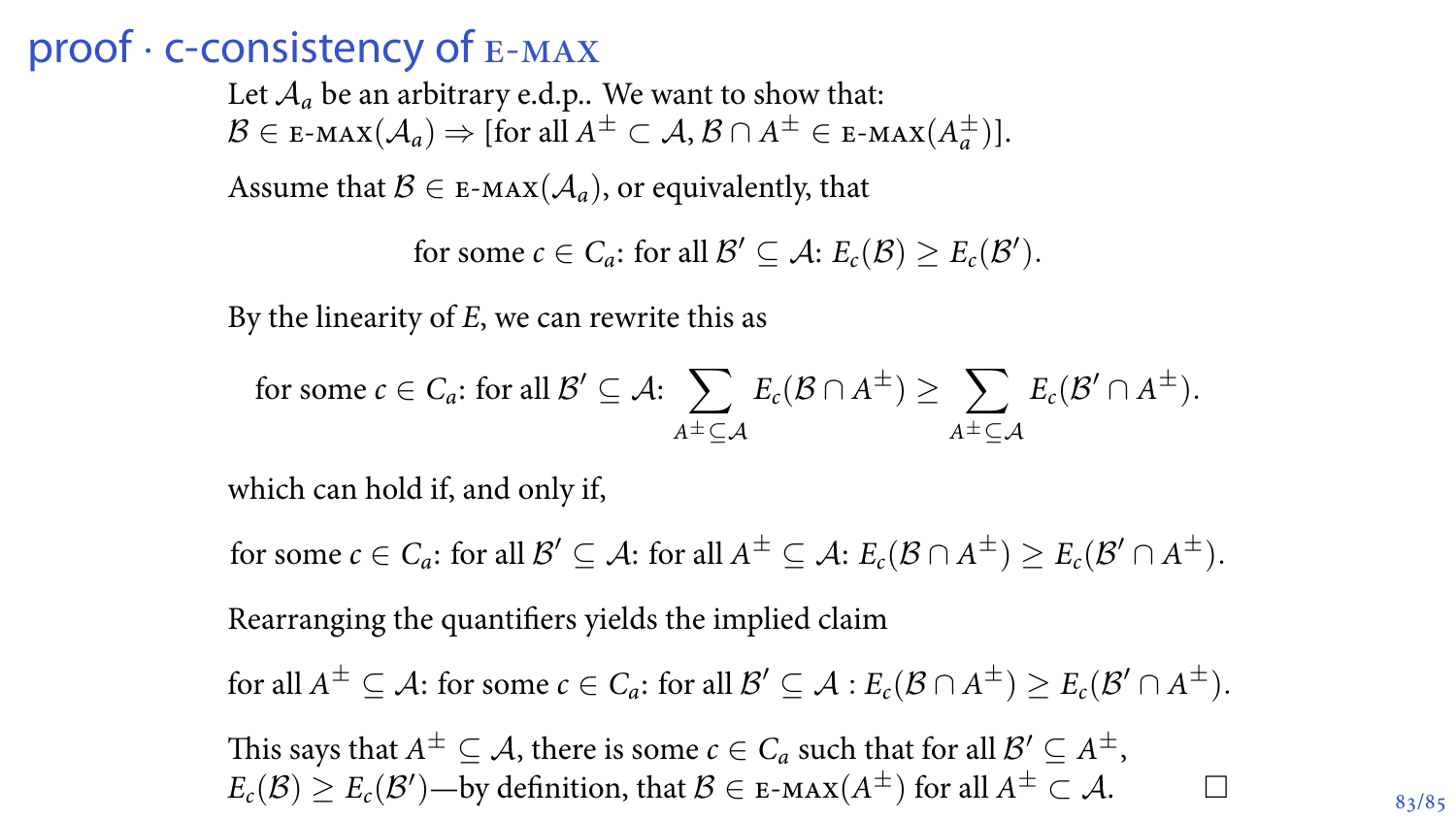Let  $A_a$  be an arbitrary molecular e.d.p. such that some  $B \subseteq A$  maximizes expected utility given any  $c \in C_a$ . We want to show that  $\mathcal{B} \in \text{MAXIMIN}(\mathcal{A}_a)$ , or equivalently, that  $\underline{IE}_{C_a}(\mathcal{B}) \geq \underline{IE}_{C_a}(\mathcal{B}')$  for all  $\mathcal{B}' \subseteq \mathcal{A}$ .

Consider  $c \in C_a : E_c(\mathcal{B}) = \underline{IE}_{C_a}(\mathcal{B})$ . By assumption,  $\mathcal{B}$  is  $E$ -maximal for any member of  $C_a$ . In particular,  $E_c(\mathcal{B}) \geq E_c(\mathcal{B}')$ , for any  $\mathcal{B}' \subseteq \mathcal{A}$ . By definition of imprecise expected utility, this means that  $E_c(\mathcal{B}) \geq \underline{I E}_{C_a}(\mathcal{B}')$ , or equivalently, that  $\underline{IE}_c(\mathcal{B}) \ge \underline{IE}_{C_a}(\mathcal{B}')$  for any  $\mathcal{B}' \subseteq \mathcal{A}$ .